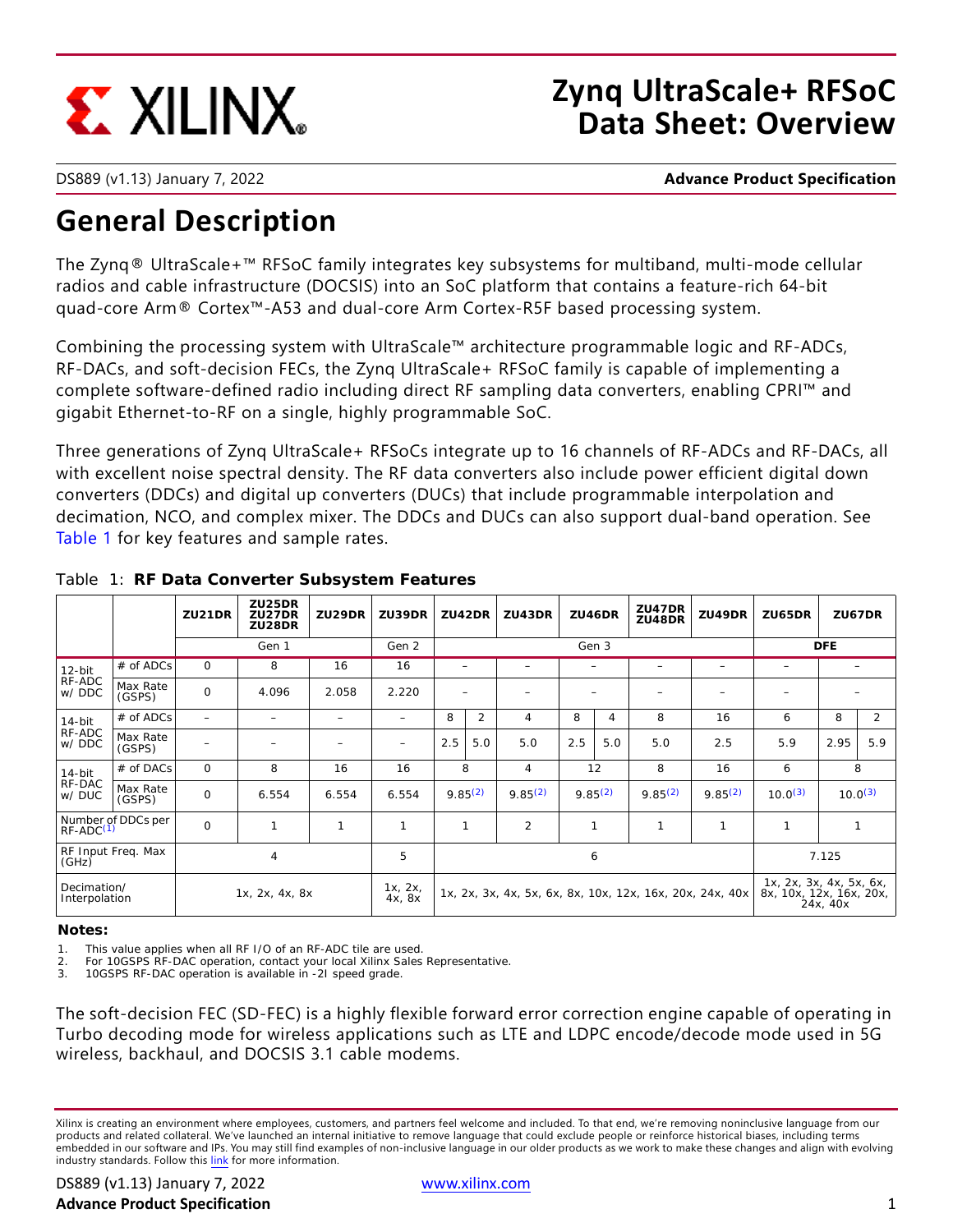## <span id="page-1-2"></span>**Key Components of the Zynq UltraScale+ RFSoC**



*Figure 1:* **Zynq UltraScale+ RFSoC**

# **Summary of Features**

## <span id="page-1-0"></span>**RF Data Converter Subsystem Overview**

Most Zynq UltraScale+ RFSoCs include an RF data converter subsystem, which contains multiple radio frequency analog to digital converters (RF-ADCs) and multiple radio frequency digital to analog converters (RF-DACs). The high-precision, high-speed, power efficient RF-ADCs and RF-DACs can be individually configured for real data or can be configured in pairs for real and imaginary I/Q data.

## **Soft Decision Forward Error Correction (SD-FEC) Overview**

Some Zynq UltraScale+ RFSoCs include highly flexible soft-decision FEC blocks for decoding and encoding data as a means to control errors in data transmission over unreliable or noisy communication channels. The SD-FEC blocks support low-density parity check (LDPC) decode/encode and Turbo decode for use in 5G wireless, backhaul, DOCSIS, and LTE applications.

## <span id="page-1-1"></span>**Processing System Overview**

Zynq UltraScale+ RFSoCs feature a quad-core Arm Cortex-A53 (APU) with a dual-core Arm Cortex-R5F (RPU) processing system (PS).

To support the processors' functionality, a number of peripherals with dedicated functions are included in the PS. For interfacing to external memories for data or configuration storage, the PS includes a multi-protocol dynamic memory controller, a DMA controller, a NAND controller, an SD/eMMC controller and a Quad SPI controller. In addition to interfacing to external memories, the APU also includes a Level-1 (L1) and Level-2 (L2) cache hierarchy; the RPU includes an L1 cache and Tightly Coupled memory subsystem. Each has access to a 256KB on-chip memory.

For high-speed interfacing, the PS includes 4 channels of transmit (TX) and receive (RX) pairs of transceivers, called PS-GTR transceivers, supporting data rates of up to 6.0Gb/s. These transceivers can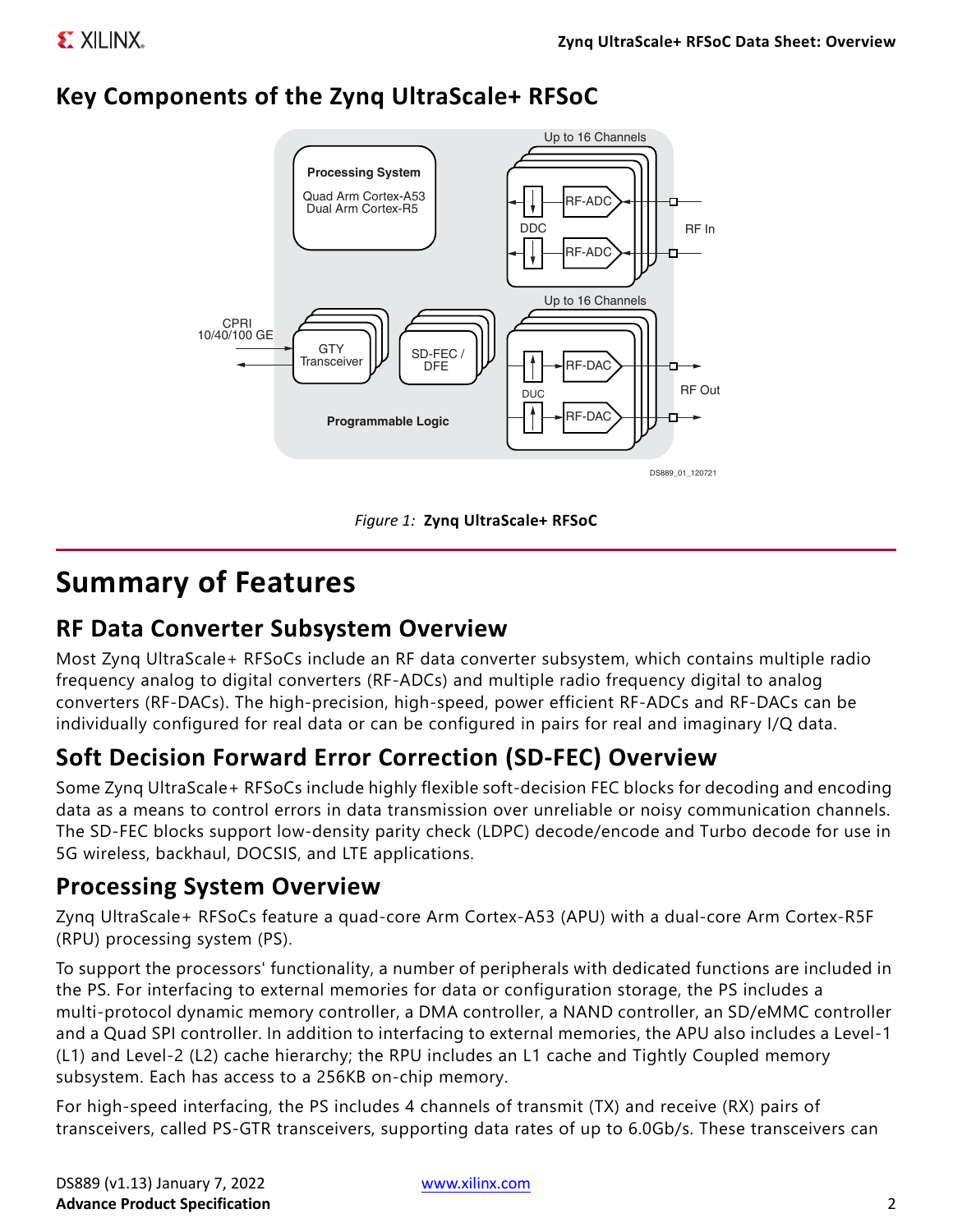interface to the high-speed peripheral blocks that support PCIe  $\otimes$  at 5.0GT/s (Gen2) as a root complex or Endpoint in x1, x2, or x4 configurations; Serial-ATA (SATA) at 1.5Gb/s, 3.0Gb/s, or 6.0Gb/s data rates; and up to two lanes of DisplayPort at 1.62Gb/s, 2.7Gb/s, or 5.4Gb/s data rates. The PS-GTR transceivers can also interface to components over USB 3.0 and Serial Gigabit Media Independent Interface (SGMII).

For general connectivity, the PS includes: a pair of USB 2.0 controllers, which can be configured as host, device, or On-The-Go (OTG); an I2C controller; a UART; and a CAN2.0B controller that conforms to ISO11898-1. There are also four triple speed Ethernet MACs and 128 bits of GPIO, of which 78 bits are available through the MIO and 96 through the EMIO.

High-bandwidth connectivity based on the Arm AMBA® AXI4 protocol connects the processing units with the peripherals and provides interface between the PS and the programmable logic (PL).

## <span id="page-2-0"></span>**I/O, Transceiver, PCIe, 100G Ethernet, and 150G Interlaken**

Data is transported on and off chip through a combination of the high-performance parallel SelectIO<sup>™</sup> interface and high-speed serial transceiver connectivity. I/O blocks provide support for cutting-edge memory interface and network protocols through flexible I/O standard and voltage support. The serial transceivers in the UltraScale architecture-based devices transfer data up to 28.21Gb/s, enabling 25G+ backplane designs with dramatically lower power per bit than previous generation transceivers. All transceivers, except the PS-GTR, support the required data rates for 8.0GT/s (Gen3) and 16.0GT/s (Gen4) for PCIe. The integrated blocks for PCIe can be configured as either Endpoint or Root Port, supporting a variety of link widths and speeds depending on the targeted device speed grade and package. Integrated blocks for 150Gb/s Interlaken and 100Gb/s Ethernet (100G MAC/PCS) extend the capabilities of UltraScale™ devices, enabling simple, reliable support for Nx100G switch and bridge applications.

## **Clocks and Memory Interfaces**

Zynq UltraScale+ RFSoCs contain powerful clock management circuitry, including clock synthesis, buffering, and routing components that together provide a highly capable framework to meet design requirements. The clock network allows for extremely flexible distribution of clocks to minimize the skew, power consumption, and delay associated with clock signals. The clock management technology is tightly integrated with dedicated memory interface circuitry to enable support for high-performance external memories, including DDR4. In addition to parallel memory interfaces, Zynq UltraScale+ RFSoCs support serial memories, such as hybrid memory cube (HMC).

## **Routing, Logic, Storage, and Signal Processing**

Configurable logic blocks (CLBs) containing 6-input look-up tables (LUTs) and flip-flops, DSP slices with 27x18 multipliers, 36Kb block RAMs with built-in FIFO and ECC support, and 4Kx72 UltraRAM blocks are all connected with an abundance of high-performance, low-latency interconnect. In addition to logical functions, the CLB provides shift register, multiplexer, and carry logic functionality as well as the ability to configure the LUTs as distributed memory to complement the highly capable and configurable block RAMs. The DSP slice, with its 96-bit-wide XOR functionality, 27-bit pre-adder, and 30-bit A input, performs numerous independent functions including multiply accumulate, multiply add, and pattern detect.

## **Configuration, Encryption, and System Monitoring**

Zynq UltraScale+ RFSoCs are booted via the configuration security unit (CSU), which supports secure boot via the 256-bit AES-GCM and SHA/384 blocks. The cryptographic engines in the CSU can be used in the RFSoC after boot for user encryption. The System Monitor enables the monitoring of the physical environment via on-chip temperature and supply sensors and can also monitor up to 17 external analog inputs.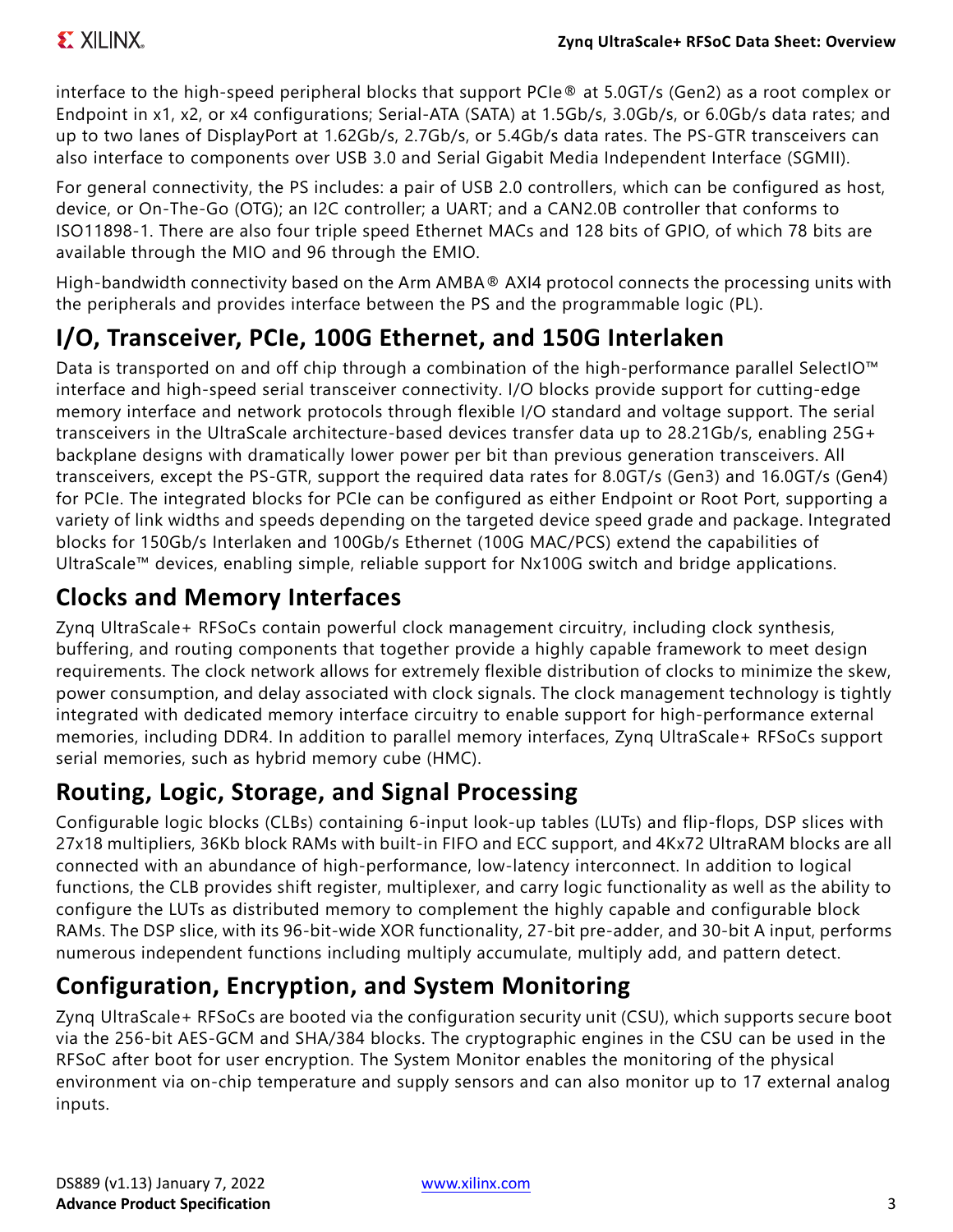# **Zynq UltraScale+ RFSoC Feature Summary**

#### *Table 2:* **Zynq UltraScale+ RFSoC Feature Summary**

<span id="page-3-0"></span>

|                                        |                             |                |                          |                          |                          |                          |                                                                          |                          |                                                                                                              |                          | XCZU21DR XCZU25DR XCZU27DR XCZU28DR XCZU29DR XCZU39DR XCZU42DR XCZU43DR XCZU46DR XCZU47DR XCZU48DR XCZU49DR XCZU65DR XCZU67DR      |                          |                          |                          |                          |     |
|----------------------------------------|-----------------------------|----------------|--------------------------|--------------------------|--------------------------|--------------------------|--------------------------------------------------------------------------|--------------------------|--------------------------------------------------------------------------------------------------------------|--------------------------|------------------------------------------------------------------------------------------------------------------------------------|--------------------------|--------------------------|--------------------------|--------------------------|-----|
| $12$ -bit                              | # of ADCs                   | $\Omega$       | 8                        | $\overline{8}$           | 8                        | 16                       | $\overline{16}$                                                          |                          |                                                                                                              |                          |                                                                                                                                    |                          |                          |                          |                          |     |
| RF-ADC<br>w/DDC                        | Max Rate<br>(GSPS)          | $\Omega$       | 4.096                    | 4.096                    | 4.096                    | 2.058                    | 2.220                                                                    | $\overline{\phantom{a}}$ | $\overline{\phantom{0}}$                                                                                     | $\overline{\phantom{0}}$ | $\overline{\phantom{0}}$                                                                                                           | $\overline{\phantom{0}}$ | $\overline{\phantom{0}}$ | $\overline{\phantom{0}}$ | $\overline{\phantom{0}}$ |     |
| $14$ -bit                              | # of ADCs                   | $-$            | $\overline{a}$           | $\overline{\phantom{a}}$ |                          | $\overline{\phantom{m}}$ | $\overline{\phantom{a}}$                                                 | 8<br>$\overline{2}$      | $\overline{4}$                                                                                               | 8<br>$\overline{4}$      | 8                                                                                                                                  | 8                        | 16                       | 6                        | 8                        | 2   |
| RF-ADC<br>w/DDC                        | Max Rate<br>(GSPS)          |                | $\overline{\phantom{0}}$ | $\overline{\phantom{0}}$ | $\overline{\phantom{0}}$ | $\overline{\phantom{0}}$ | $\overline{\phantom{a}}$                                                 | 2.5<br>5.0               | 5.0                                                                                                          | 2.5<br>5.0               | 5.0                                                                                                                                | 5.0                      | 2.5                      | 5.9                      | 2.95                     | 5.9 |
| 14-bit                                 | # of DACs                   | $\Omega$       | 8                        | 8                        | 8                        | 16                       | 16                                                                       | 8                        | $\overline{4}$                                                                                               | 12                       | 8                                                                                                                                  | 8                        | 16                       | 6                        | 8                        |     |
| RF-DAC<br>w/DUC                        | Max Rate<br>(GSPS)          | $\Omega$       | 6.554                    | 6.554                    | 6.554                    | 6.554                    | 6.554                                                                    | 9.85                     | 9.85                                                                                                         | 9.85                     | 9.85                                                                                                                               | 9.85                     | 9.85                     | 10.0                     | 10.0                     |     |
| SD-FEC                                 |                             | 8              | $\mathbf 0$              | $\mathsf{O}$             | 8                        | $\mathbf 0$              | O                                                                        | $\mathbf 0$              | $\mathbf 0$                                                                                                  | 8                        | $\mathsf{O}$                                                                                                                       | 8                        | $\mathbf 0$              | $\mathsf{O}$             | 0                        |     |
| Digital Front End                      |                             | $\equiv$       | $\overline{a}$           | $\overline{\phantom{m}}$ | $\equiv$                 | $\overline{\phantom{a}}$ | $\overline{\phantom{0}}$                                                 | $\overline{\phantom{a}}$ |                                                                                                              | $\overline{\phantom{0}}$ | $\overline{a}$                                                                                                                     |                          | $\overline{a}$           | $\checkmark$             | $\checkmark$             |     |
| Application<br>Processing Unit         |                             |                |                          |                          |                          |                          |                                                                          |                          |                                                                                                              |                          | Quad-core Arm Cortex-A53 MPCore with CoreSight™; NEON and Single/Double Precision Floating Point; 32KB/32KB L1 Cache, 1MB L2 Cache |                          |                          |                          |                          |     |
| Unit                                   | Real-Time Processing        |                |                          |                          |                          |                          |                                                                          |                          | Dual-core Arm Cortex-R5F with CoreSight; Single/Double Precision Floating Point; 32KB/32KB L1 Cache, and TCM |                          |                                                                                                                                    |                          |                          |                          |                          |     |
| Embedded and<br><b>External Memory</b> |                             |                |                          |                          |                          |                          |                                                                          |                          | 256KB On-Chip Memory w/ECC; External DDR4; DDR3; DDR3L; LPDDR4; LPDDR3; External Quad-SPI; NAND; eMMC        |                          |                                                                                                                                    |                          |                          |                          |                          |     |
|                                        | <b>General Connectivity</b> |                |                          |                          |                          |                          |                                                                          |                          | 214 PS I/O; UART; CAN; USB 2.0; I2C; SPI; 32b GPIO; Real Time Clock; Watchdog Timers; Triple Timer Counters  |                          |                                                                                                                                    |                          |                          |                          |                          |     |
| High-Speed<br>Connectivity             |                             |                |                          |                          |                          |                          | 4 PS-GTR; PCIe® Gen1/2; Serial ATA 3.1; DisplayPort 1.2a; USB 3.0; SGMII |                          |                                                                                                              |                          |                                                                                                                                    |                          |                          |                          |                          |     |
|                                        | System Logic Cells          | 930,300        | 678,318                  | 930,300                  | 930,300                  | 930,300                  | 930,300                                                                  | 489,300                  | 930,300                                                                                                      | 930,300                  | 930,300                                                                                                                            | 930,300                  | 930,300                  | 489,300                  | 489,300                  |     |
| CLB Flip-Flops                         |                             | 850,560        | 620,176                  | 850,560                  | 850,560                  | 850,560                  | 850,560                                                                  | 447,360                  | 850,560                                                                                                      | 850,560                  | 850,560                                                                                                                            | 850,560                  | 850,560                  | 447,360                  | 447,360                  |     |
| <b>CLB LUTS</b>                        |                             | 425,280        | 310,088                  | 425,280                  | 425,280                  | 425,280                  | 425,280                                                                  | 223,680                  | 425,280                                                                                                      | 425,280                  | 425,280                                                                                                                            | 425,280                  | 425,280                  | 223,680                  | 223,680                  |     |
|                                        | Distributed RAM (Mb)        | 13.0           | 9.6                      | 13.0                     | 13.0                     | 13.0                     | 13.0                                                                     | 6.8                      | 13.0                                                                                                         | 13.0                     | 13.0                                                                                                                               | 13.0                     | 13.0                     | 6.9                      | 6.9                      |     |
| <b>Block RAM Blocks</b>                |                             | 1,080          | 792                      | 1,080                    | 1,080                    | 1,080                    | 1,080                                                                    | 648                      | 1,080                                                                                                        | 1,080                    | 1,080                                                                                                                              | 1,080                    | 1,080                    | 648                      | 648                      |     |
| Block RAM (Mb)                         |                             | 38.0           | 27.8                     | 38.0                     | 38.0                     | 38.0                     | 38.0                                                                     | 22.8                     | 38.0                                                                                                         | 38.0                     | 38.0                                                                                                                               | 38.0                     | 38.0                     | 22.8                     | 22.8                     |     |
| <b>UltraRAM Blocks</b>                 |                             | 80             | 48                       | 80                       | 80                       | 80                       | 80                                                                       | 160                      | 80                                                                                                           | 80                       | 80                                                                                                                                 | 80                       | 80                       | 160                      | 160                      |     |
| UltraRAM (Mb)                          |                             | 22.5           | 13.5                     | 22.5                     | 22.5                     | 22.5                     | 22.5                                                                     | 45.0                     | 22.5                                                                                                         | 22.5                     | 22.5                                                                                                                               | 22.5                     | 22.5                     | 45.0                     | 45.0                     |     |
| <b>DSP Slices</b>                      |                             | 4,272          | 3,145                    | 4,272                    | 4,272                    | 4,272                    | 4,272                                                                    | 1,872                    | 4,272                                                                                                        | 4,272                    | 4,272                                                                                                                              | 4,272                    | 4,272                    | 1,872                    | 1,872                    |     |
| <b>CMTs</b>                            |                             | 8              | 6                        | 8                        | 8                        | 8                        | 8                                                                        | 5                        | 8                                                                                                            | 8                        | 8                                                                                                                                  | 8                        | 8                        | 5                        | 5                        |     |
| Maximum HP I/O                         |                             | 208            | 299                      | 299                      | 299                      | 312                      | 312                                                                      | 130                      | 299                                                                                                          | 312                      | 299                                                                                                                                | 299                      | 312                      | 130                      | 130                      |     |
| Maximum HD I/O                         |                             | 72             | 48                       | 48                       | 48                       | 96                       | 96                                                                       | 24                       | 48                                                                                                           | 48                       | 48                                                                                                                                 | 48                       | 96                       | 24                       | 24                       |     |
| <b>System Monitor</b>                  |                             | $\overline{2}$ | $\overline{2}$           | 2                        | $\overline{2}$           | $\overline{2}$           | $\overline{2}$                                                           | 2                        | 2                                                                                                            | $\overline{2}$           | 2                                                                                                                                  | $\overline{2}$           | $\overline{2}$           | $\overline{2}$           | $\overline{2}$           |     |
| <b>GTY Transceivers</b>                |                             | 16             | 8                        | 16                       | 16                       | 16                       | 16                                                                       | 8                        | 16                                                                                                           | 16                       | 16                                                                                                                                 | 16                       | 16                       | 8                        | 8                        |     |
| <b>Fractional PLLs</b>                 |                             | 8              | $\overline{4}$           | 8                        | 8                        | 8                        | 8                                                                        | $\overline{4}$           | 8                                                                                                            | 8                        | 8                                                                                                                                  | 8                        | 8                        | $\overline{4}$           | $\overline{4}$           |     |
| PCIe Gen3 x16                          |                             | $\overline{2}$ | $\mathbf{1}$             | 2                        | $\overline{2}$           | 2                        | $\overline{a}$                                                           | $\overline{\phantom{a}}$ | $\overline{\phantom{m}}$                                                                                     | $\overline{\phantom{m}}$ | $\overline{\phantom{0}}$                                                                                                           | $\overline{\phantom{0}}$ | $\overline{\phantom{0}}$ | $\overline{\phantom{m}}$ | $\overline{\phantom{0}}$ |     |
| PCIe Gen3 x16 /<br>Gen4 x8 / CCIX      |                             |                | $\overline{\phantom{0}}$ | $\overline{\phantom{m}}$ |                          | $\overline{\phantom{0}}$ | $\overline{\phantom{0}}$                                                 | $\circ$                  | $\overline{2}$                                                                                               | $\overline{2}$           | $\overline{a}$                                                                                                                     | 2                        | $\overline{2}$           | $\overline{\phantom{a}}$ |                          |     |
| 150G Interlaken                        |                             | $\mathbf{1}$   | $\mathbf{1}$             | $\mathbf{1}$             | $\mathbf{1}$             | $\mathbf{1}$             | $\mathbf{1}$                                                             | $\mathbf 0$              | $\mathbf{1}$                                                                                                 | $\mathbf{1}$             | $\mathbf{1}$                                                                                                                       | $\mathbf{1}$             | $\mathbf{1}$             | $\mathbf 0$              | $\mathsf{O}$             |     |
| 100G Ethernet w/<br>RS-FEC             |                             | $\overline{2}$ | $\mathbf{1}$             | $\overline{2}$           | $\overline{2}$           | 2                        | $\overline{2}$                                                           | $\mathbf{1}$             | 2                                                                                                            | $\overline{2}$           | 2                                                                                                                                  | $\overline{2}$           | $\overline{2}$           | $\mathbf{1}$             | $\mathbf{1}$             |     |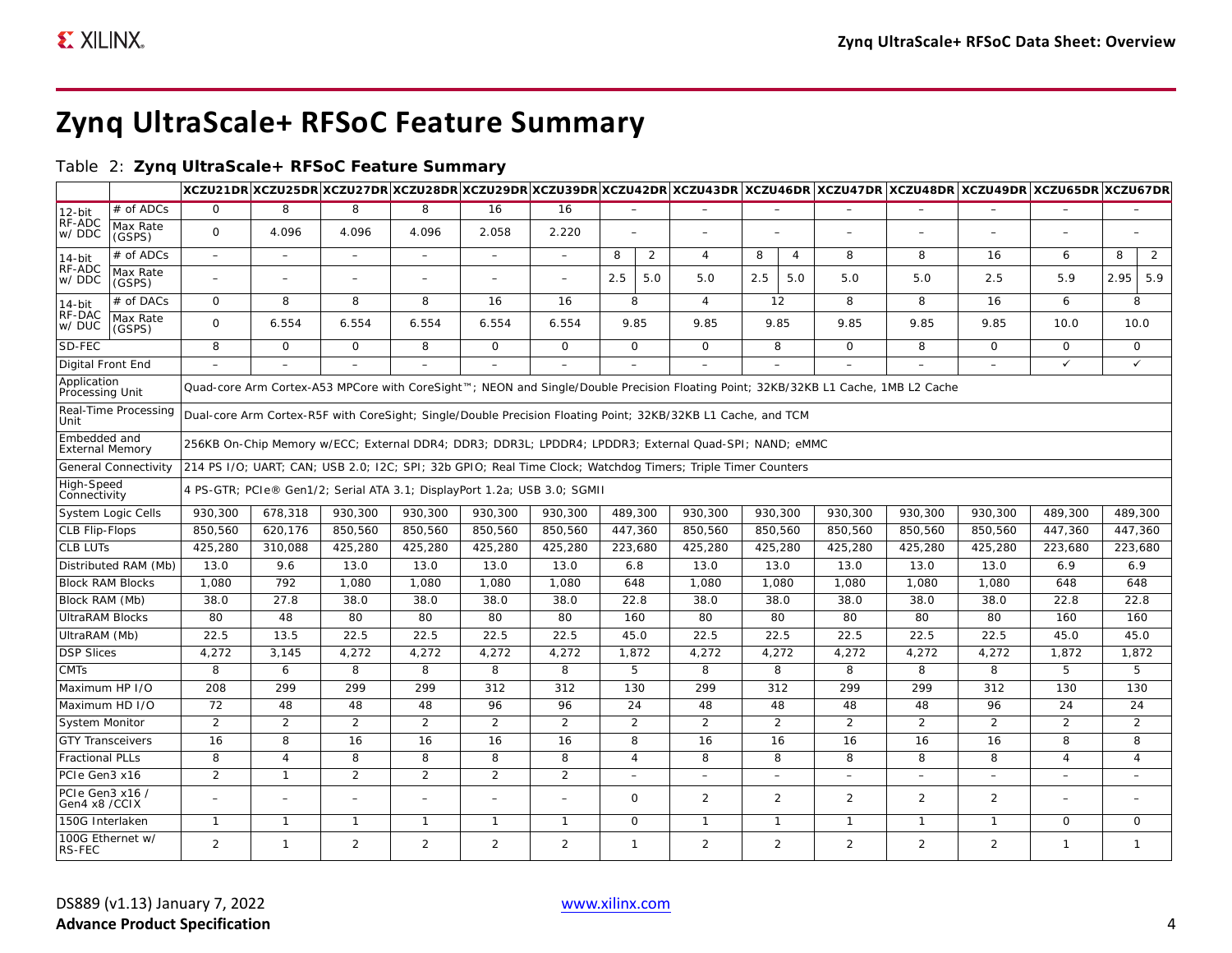|                    |              | ZU21DR                                                        | ZU25DR                                                        | ZU27DR                               | ZU28DR                                                         | ZU29DR                                | ZU39DR                                | ZU42DR                              | ZU43DR                                                         | ZU46DR                                            | ZU47DR                                  | ZU48DR                                       | <b>ZU49DR</b>                         | ZU65DR                                                           | ZU67DR                              |
|--------------------|--------------|---------------------------------------------------------------|---------------------------------------------------------------|--------------------------------------|----------------------------------------------------------------|---------------------------------------|---------------------------------------|-------------------------------------|----------------------------------------------------------------|---------------------------------------------------|-----------------------------------------|----------------------------------------------|---------------------------------------|------------------------------------------------------------------|-------------------------------------|
| Package            | Dim.<br>(mm) |                                                               |                                                               |                                      |                                                                |                                       |                                       |                                     | PSIO<br>HDIO, HPIO<br>PS-GTR, GTY<br>RF-ADC, RF-DAC            |                                                   |                                         |                                              |                                       |                                                                  |                                     |
| <b>FFVD1156</b>    | 35x35        | 214<br>72, 208<br>$\begin{matrix} 4, 16 \\ 0, 0 \end{matrix}$ |                                                               |                                      |                                                                |                                       |                                       |                                     |                                                                |                                                   |                                         |                                              |                                       |                                                                  |                                     |
| <b>FFVE1156</b>    | 35x35        |                                                               | 214<br>48, 104<br>4,8<br>8,8                                  | 214<br>48, 104<br>4, 8<br>8, 8       | $214$<br>48, 104<br>4, 8<br>8,8                                |                                       |                                       | $214$<br>$24, 130$<br>4, 8<br>10, 8 | $^{214}_{48, 104}$<br>$\frac{4}{4}$ , 8<br>4, 4                |                                                   | 214<br>48, 104<br>4, 8<br>8, 8          | 214<br>48, 104<br>$\overline{4}$ , 8<br>8, 8 |                                       | $214$<br>$24, 130$<br>$\begin{matrix} 4, 8 \\ 6, 6 \end{matrix}$ | $214$<br>$24, 130$<br>4, 8<br>10, 8 |
| <b>FSVE1156</b>    | 35x35        |                                                               | 214<br>$\begin{array}{c} 48, 104 \\ 4, 8 \end{array}$<br>8,8  | 214<br>48, 104<br>4, 8<br>8, 8       | 214<br>48, 104<br>4, 8<br>8,8                                  |                                       |                                       | 214<br>$24, 130$<br>4, 8<br>10, 8   | 214<br>$48, 104$<br>$4, 8$<br>4, 4                             |                                                   | 214<br>48, 104<br>4,8<br>8,8            | 214<br>48, 104<br>4, 8<br>8, 8               |                                       | 214<br>$24, 130$<br>$4, 8$<br>6, 6                               | 214<br>24, 130<br>4, 8<br>10, 8     |
| <b>FFVG1517</b>    | 40x40        |                                                               | 214<br>48, 299<br>$\frac{4}{8}$ , 8                           | 214<br>48, 299<br>$\frac{4}{8}$ , 16 | 214<br>48, 299<br>$\frac{4}{8}$ , 16                           |                                       |                                       |                                     | 214<br>48, 299<br>$\frac{4}{4}$ , 16                           |                                                   | 214<br>48, 299<br>$\frac{4}{8}$ , 16    | 214<br>48, 299<br>$\frac{4}{8}$ , 16         |                                       |                                                                  |                                     |
| <b>FSVG1517</b>    | 40x40        |                                                               | $\begin{array}{c} 214 \\ 48, 299 \\ 4, 8 \\ 8, 8 \end{array}$ | 214<br>48, 299<br>$\frac{4}{8}$ , 16 | 214<br>48, 299<br>$\begin{array}{c} 4, 16 \\ 8, 8 \end{array}$ |                                       |                                       |                                     | $\begin{array}{c} 214 \\ 48, 299 \\ 4, 16 \\ 4, 4 \end{array}$ |                                                   | $214$<br>$48, 299$<br>$4, 16$<br>$8, 8$ | 214<br>48, 299<br>$\frac{4}{8}$ , 16         |                                       |                                                                  |                                     |
| FFVF1760 42.5x42.5 |              |                                                               |                                                               |                                      |                                                                | 214<br>96, 312<br>$4, 16$<br>$16, 16$ | 214<br>96, 312<br>4, 16<br>16, 16     |                                     |                                                                |                                                   |                                         |                                              | 214<br>96, 312<br>4, 16<br>16, 16     |                                                                  |                                     |
| FSVF1760 42.5x42.5 |              |                                                               |                                                               |                                      |                                                                | 214<br>96, 312<br>$4, 16$<br>$16, 16$ | 214<br>96, 312<br>$\frac{4}{16}$ , 16 |                                     |                                                                |                                                   |                                         |                                              | 214<br>96, 312<br>$4, 16$<br>$16, 16$ |                                                                  |                                     |
| FFVH1760 42.5x42.5 |              |                                                               |                                                               |                                      |                                                                |                                       |                                       |                                     |                                                                | 214<br>48, 312<br>4, 16<br>12 <sup>(2)</sup> , 12 |                                         |                                              |                                       |                                                                  |                                     |
| FSVH1760 42.5x42.5 |              |                                                               |                                                               |                                      |                                                                |                                       |                                       |                                     |                                                                | 214<br>48, 312<br>4, 16<br>12 <sup>(2)</sup> , 12 |                                         |                                              |                                       |                                                                  |                                     |

#### *Table 3:* **Zynq UltraScale+ RFSoC Device-Package Combinations and Maximum I/Os**

#### **Notes:**

<span id="page-4-0"></span>1. Packages with the same last letter and number sequence, e.g., B900, are footprint compatible with all other UltraScale architecture-based devices with the same sequence. The footprint compatible

<span id="page-4-2"></span><span id="page-4-1"></span>devices within this family are outlined. 2. Of these 12 RF-ADCs, 8 can operate up to 2.5 GSPS and 4 can operate up to 5.0 GSPS.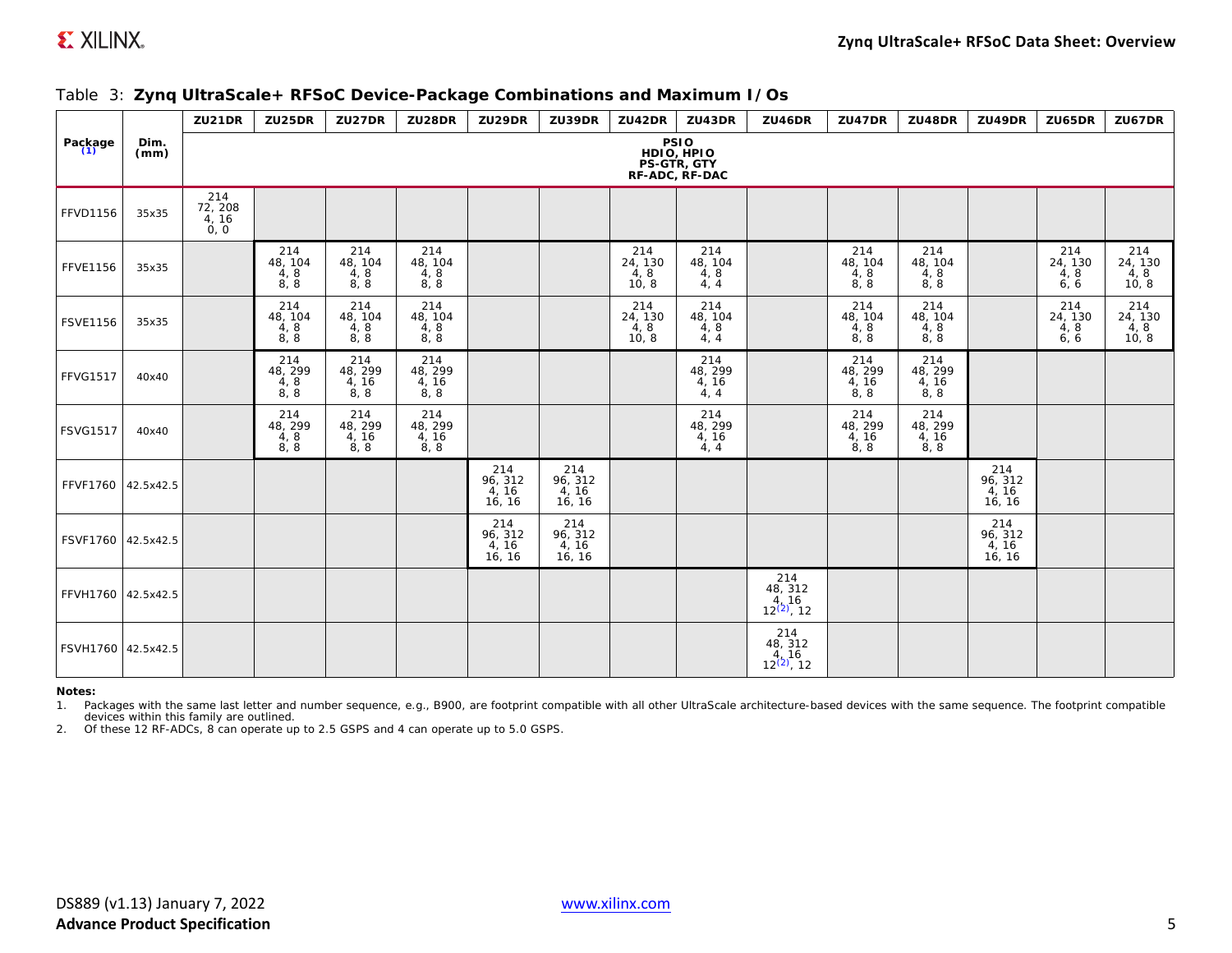# **RF Data Converter Subsystem**

The RF data converter subsystem comprises RF-ADCs and RF-DACs arranged in tiles. [Table](#page-5-0) 4 shows the tile size and quantity for each device.

<span id="page-5-0"></span>

<span id="page-5-1"></span>

|                        | XCZU25DR | XCZU27DR   XCZU28DR |                | XCZU29DR | XCZU39DR       | XCZU42DR      | XCZU43DR | XCZU46DR       | <b>XCZU47DR</b> | XCZU48DR       | XCZU49DR | XCZU65DR | XCZU67DR       |
|------------------------|----------|---------------------|----------------|----------|----------------|---------------|----------|----------------|-----------------|----------------|----------|----------|----------------|
|                        |          | Gen 1               |                |          | Gen 2          |               |          | Gen 3          |                 |                |          |          | <b>DFE</b>     |
| <b>RF Transceiver</b>  | 8x8      | 8x8                 | 8x8            | 16x16    | 16x16          | 8x10          | 4x4      | 12x12          | 8x8             | 8x8            | 16x16    | 6x6      | 8x10           |
| 14-bit Quad DAC Tile   | 2        | $\overline{2}$      | $\overline{2}$ | 4        | $\overline{4}$ | 2             |          | $\overline{2}$ |                 |                |          |          | $\overline{2}$ |
| 14-bit Dual DAC Tile   |          |                     |                |          |                |               |          | $\mathfrak{p}$ | $\overline{4}$  | $\overline{4}$ |          |          |                |
| 14-bit Single DAC Tile |          |                     |                |          |                |               |          |                |                 |                |          |          |                |
| 12-bit Quad ADC Tile   |          |                     |                | 4        | 4              |               |          |                |                 |                |          |          |                |
| 14-bit Quad ADC Tile   |          |                     |                |          |                | $\mathcal{D}$ |          | $\overline{2}$ |                 |                |          |          | 2              |
| 12-bit Dual ADC Tile   | 4        |                     | 4              |          |                |               |          |                |                 |                |          |          |                |
| 14-bit Dual ADC Tile   |          |                     |                |          |                |               |          | $\mathcal{D}$  | 4               | $\overline{4}$ |          | 3        |                |
| 14-bit Single ADC Tile |          |                     |                |          |                |               | 4        |                |                 |                |          |          |                |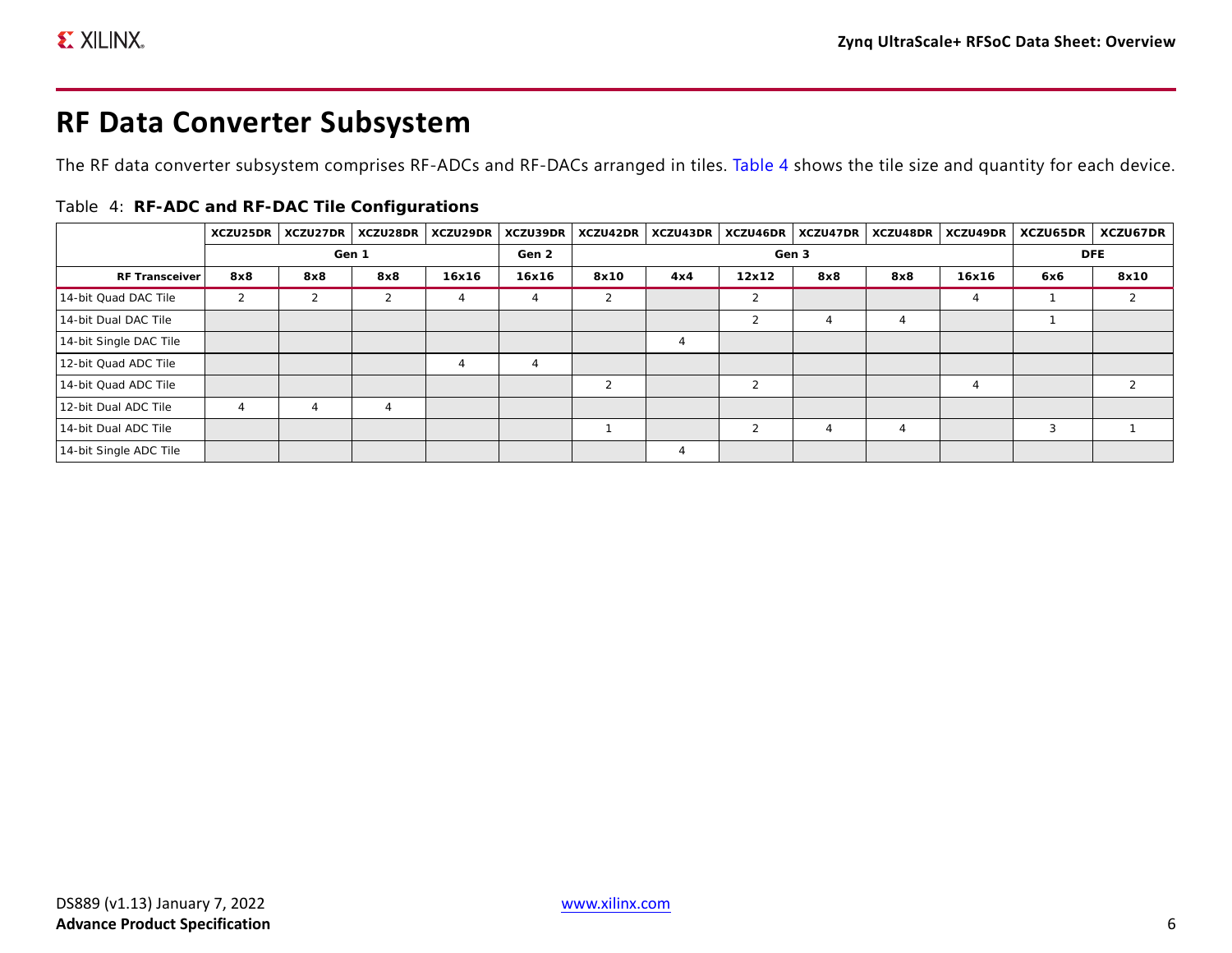### <span id="page-6-0"></span>**RF-ADC Features**

- Tile oriented
	- o Four RF-ADCs and one PLL per tile
	- o 12-bit or 14-bit resolution
- Decimation filters
	- o Full bandwidth data-rate support
	- o 80% pass band, 89dB stop-band attenuation
- Mixer
	- o Full complex mixers
	- o 48-bit NCO per RF-ADC
	- o Fixed Fs/4, Fs/2 low-power mode
- Single/multiband flexibility
	- o 2x bands per quad RF-ADC pair
	- o Can be configured for real or imaginary (I/Q) inputs
- Signal amplitude threshold
	- o Two programmable flags per RF-ADC
- Ouadrature modulator correction
	- o Gain/phase/offset correction per RF-ADC pair
- Multi-chip synchronization
- Flexible interconnect logic interface
	- o N words x frequency selection
- On-chip clock forwarding (Gen 3 devices)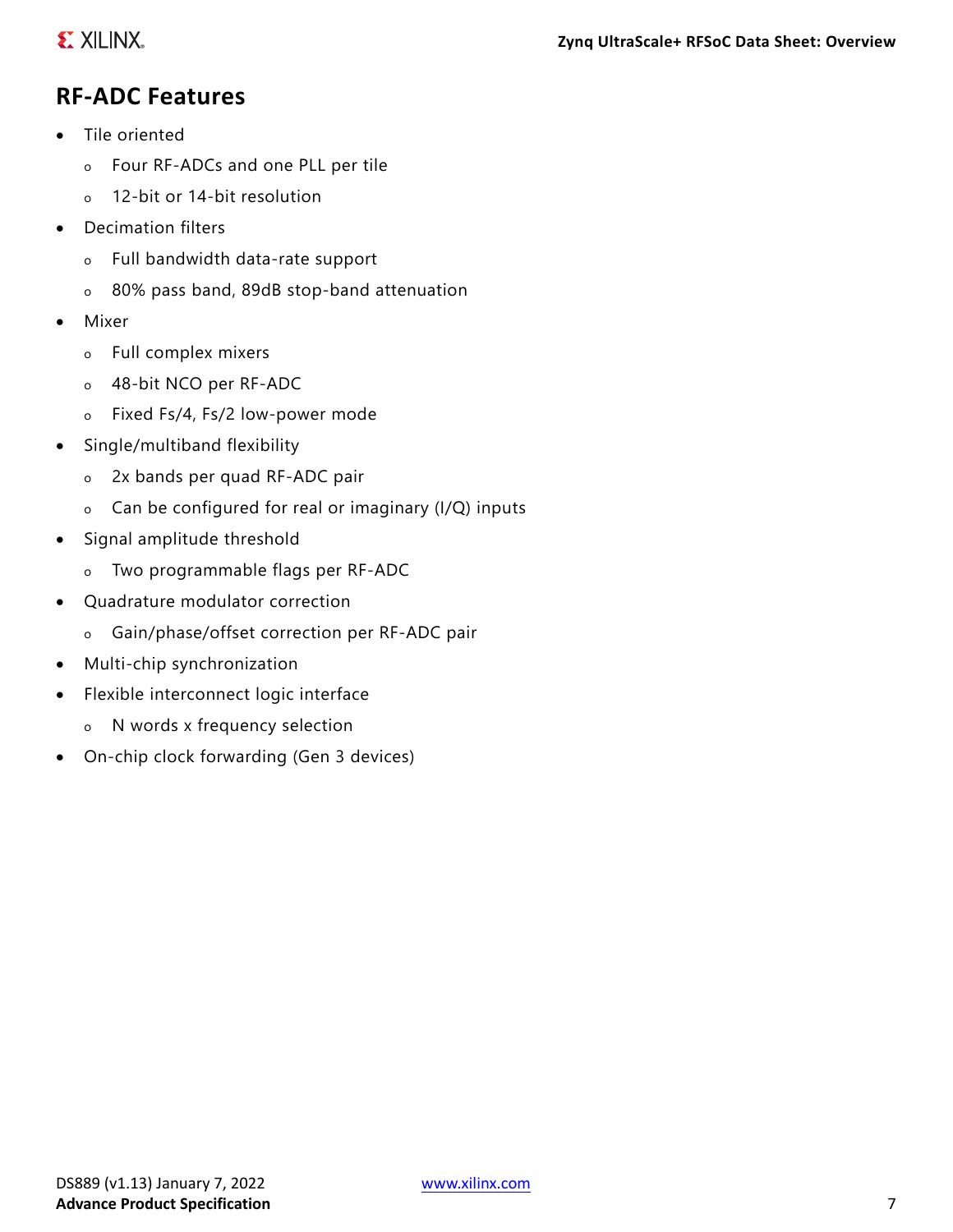### <span id="page-7-0"></span>**RF-DAC Features**

- Tile oriented
	- o Four RF-DACs and one PLL per tile
	- o 14-bit resolution
	- o 4GHz full power output bandwidth
	- o Up to 5GHz RF output
- Interpolation
	- o Full bandwidth data rate support
	- o 80% pass band, 89dB stop band attenuation
- Mixing
	- o Full complex mixers
	- o 48-bit NCO per RF-DAC
	- o Fixed Fs/4, Fs/2 low-power mode
	- o 1st/2nd Nyquist zone RF-DAC operation support
- Single/multiband flexibility
	- o 2x bands per RF-DAC pair
	- o Can be configured for real or imaginary (I/Q) outputs
- Quadrature modulator correction
	- o Gain/phase/offset correction per RF-DAC pair
- sinx/x correction
- Sample delay correction
- Multi-chip synchronization
- Flexible interconnect logic interface
	- o N words x frequency selection
- On-chip clock forwarding (Gen 3 devices)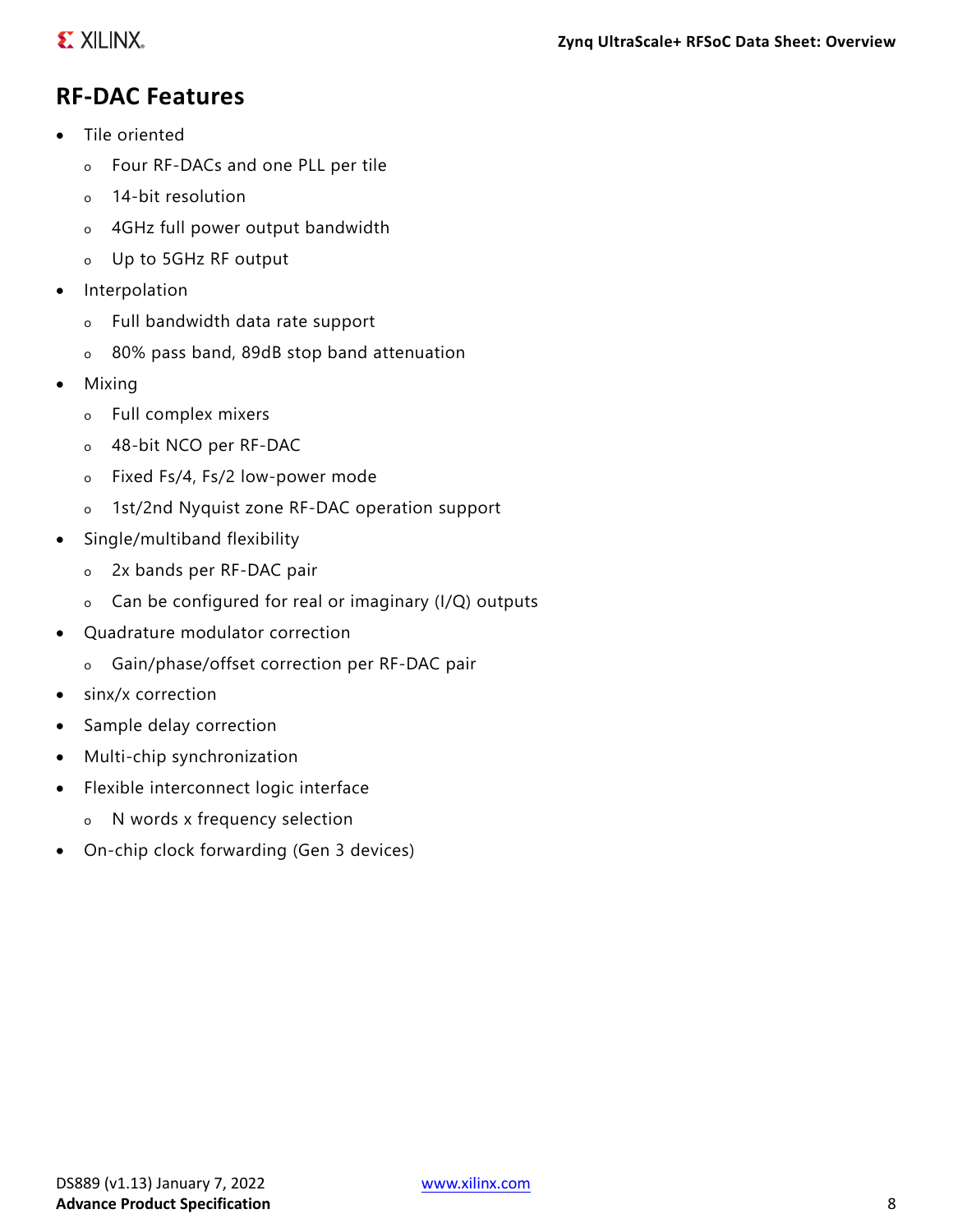# **Soft Decision Forward Error Correction (SD-FEC)**

The SD-FEC is a highly flexible soft-decision FEC decoder and LDPC encoder with the following features.

## **LDPC Decoding/Encoding**

- Highly configurable codes.
	- o A range of Quasi-Cyclic codes can be configured over an AXI4-Lite interface
	- o Code parameter memory can be shared across up to 128 codes
	- o Codes can be selected on a block-by-block basis
	- o Encoder can re-use suitable decoder codes
- Normalized min-sum decoding algorithm
	- o Normalization factor programmable (from 0.0625 to 1 in steps of 0.0625) for layers
- Number of iterations between 1 and 63
	- o Specified for each codeword
- Early termination
	- o Specified for each codeword to be none, one, or both of the following:
		- Parity check passes
		- No change in hard information or parity bits since last iteration
- Soft or hard outputs
	- o Specified for each codeword to include information and optional parity
	- o 6-bit soft log likelihood ratio (LLR) input and 8-bit output (8-bit interface, 2 fractional bits, with external saturation before input to symmetric range –7.75 to +7.75)
- In- or out-of-order execution of blocks, with user specified ID field to identify blocks

## **Turbo Decoding**

- Max, Max Scale (scale factor is programmable as a multiple of 0.0625), or Max Star
- Number of iterations between 1 and 63
	- o Specified for each block via streaming control interface
- Early termination
	- o Specified for each codeword to be none, one, or both of the following:
		- No change in hard decision since last iteration
		- CRC pass
- Soft or hard outputs
	- <sup>o</sup> Specified for each codeword to include systematic and optionally parity 0 and parity 1
	- o 8-bit soft LLR on input and output (8-bit interface, 2 fractional bits, with external saturation before input to symmetric range –31.75 to +31.75)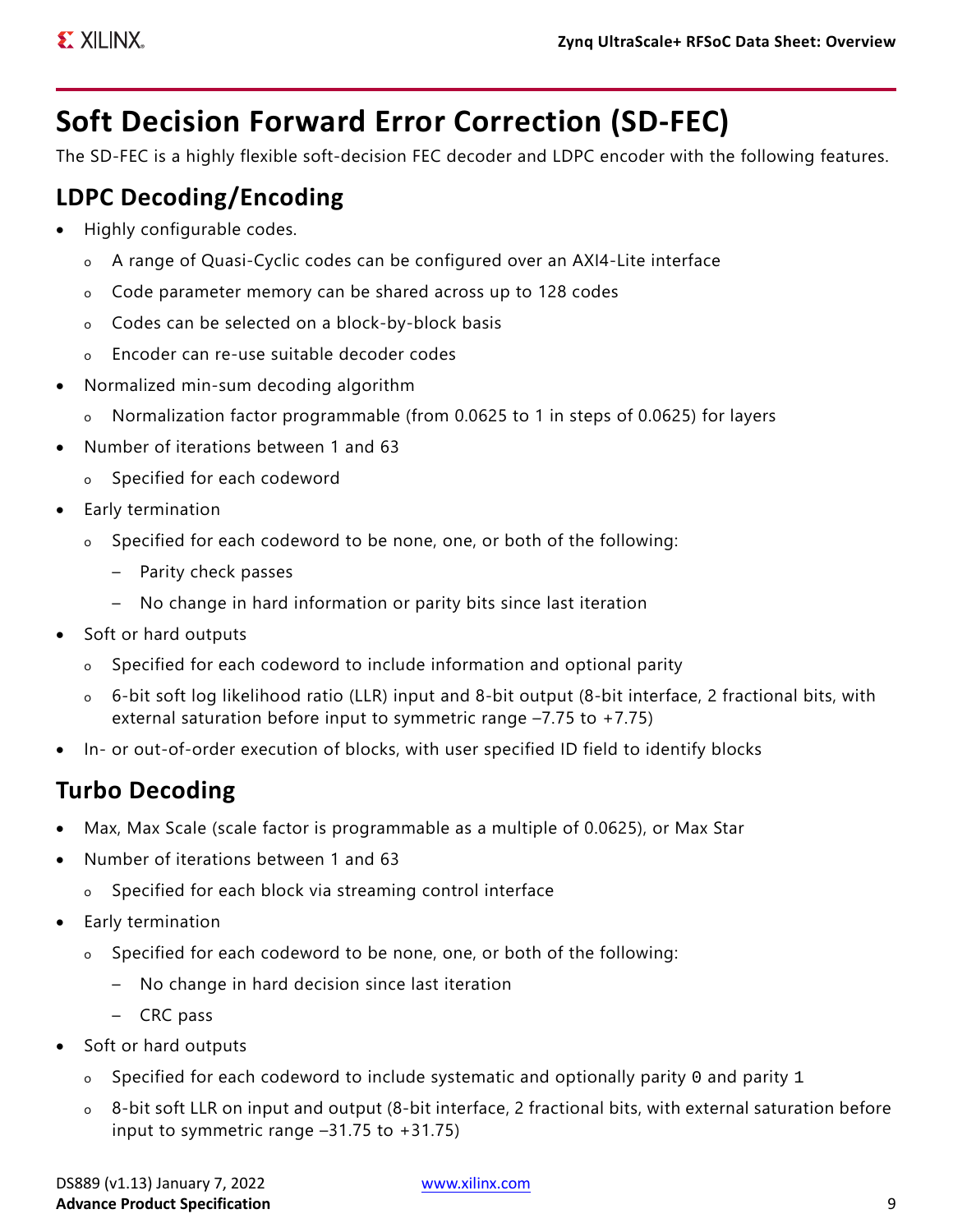### **Interfaces**

- Separate clocks on each interface to ease integration
- Wide data interfaces on input and output with configurable support for 1, 2, or 4 lanes
- Ability to specify number of LLR values on each lane on either a block-by-block basis, or transfer basis
- Separate inputs to specify control parameters and receive status output on a block-by-block basis

# **Processing System**

## <span id="page-9-0"></span>**Application Processing Unit (APU)**

The key features of the APU include:

- 64-bit quad-core Arm Cortex-A53 MPCores. Features associated with each core include:
	- o Arm v8-A Architecture
	- o Operating target frequency: up to 1.3GHz
	- o Single and double precision floating point: 4 SP / 2 DP FLOPs
	- o NEON advanced SIMD support with single and double precision floating point instructions
	- o A64 instruction set in 64-bit operating mode, A32/T32 instruction set in 32-bit operating mode
	- o Level 1 cache (separate instruction and data, 32KB each for each Cortex-A53 CPU)
		- 2-way set-associative Instruction Cache with parity support
		- 4-way set-associative Data Cache with ECC support
	- o Integrated memory management unit (MMU) per processor core
	- o TrustZone for secure mode operation
	- o Virtualization support
- Ability to operate in single processor, symmetric quad processor, and asymmetric quad-processor modes
- Integrated 16-way set-associative 1MB Unified Level 2 cache with ECC support
- Interrupts and Timers
	- o Generic interrupt controller (GIC-400)
	- o Arm generic timers (4 timers per CPU)
	- o One watchdog timer (WDT)
	- o One global timer
	- o Two triple timers/counters (TTC)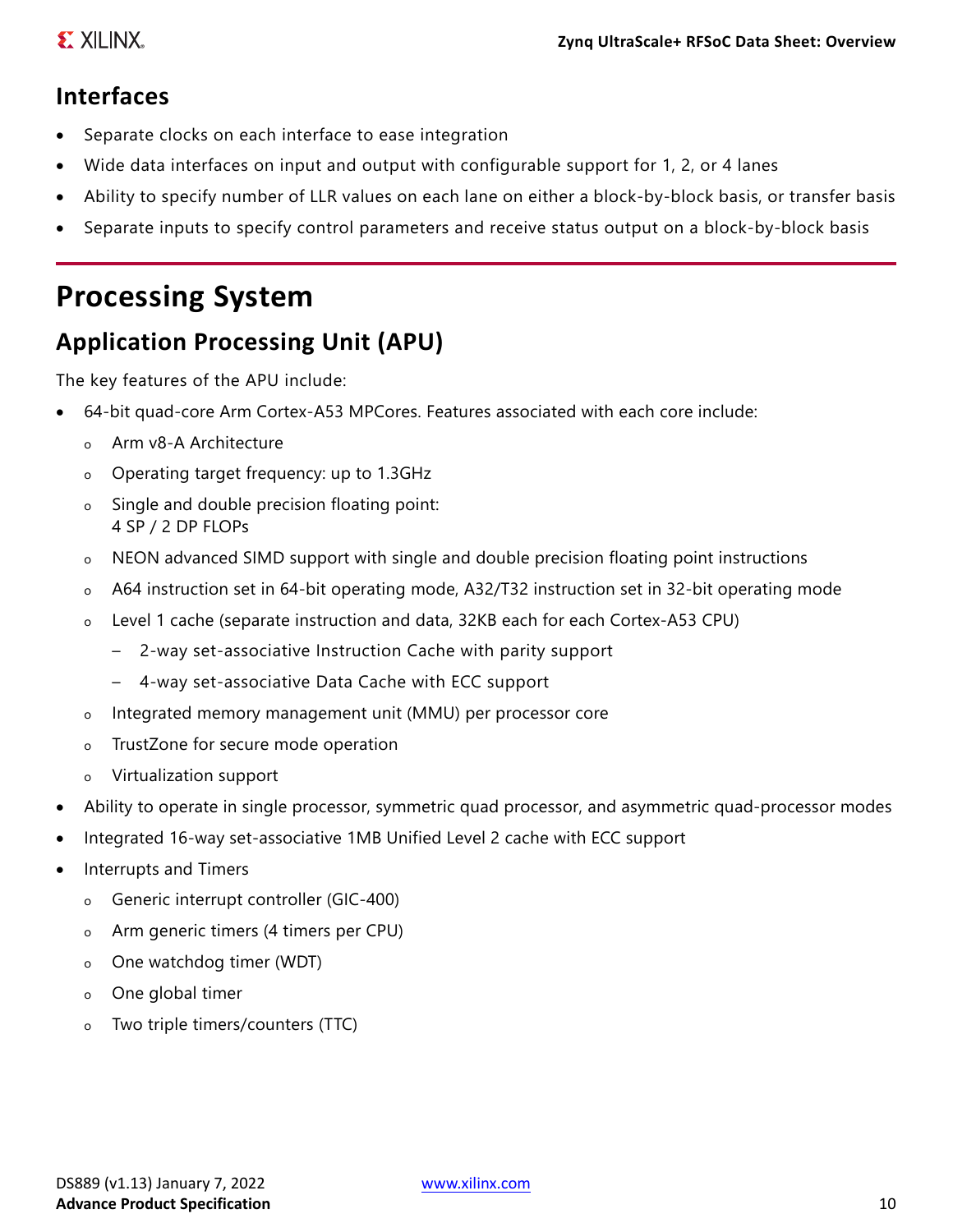- CoreSight debug and trace support
	- o Embedded trace macrocell (ETM) for instruction trace
	- o Cross trigger interface (CTI) enabling hardware breakpoints and triggers
- ACP interface to PL for I/O coherency and Level 2 cache allocation
- ACE interface to PL for full coherency
- Power island gating on each processor core
- Optional eFUSE disable per core

## <span id="page-10-0"></span>**Real-Time Processing Unit (RPU)**

- Dual-core Arm Cortex-R5F MPCores. Features associated with each core include:
	- o Arm v7-R architecture (32-bit)
	- o Operating target frequency: Up to 600MHz
	- o A32/T32 instruction set support
	- o 4-way set-associative Level 1 caches (separate instruction and data, 32KB each) with ECC support
	- o Integrated memory protection unit (MPU) per processor
	- o 128KB tightly coupled memory (TCM) with ECC support
	- o TCMs can be combined to become 256KB in lock-step mode
- Ability to operate in single-processor or dual-processor modes (split and lock-step)
- Dedicated SWDT and two triple timer counters (TTC)
- CoreSight debug and trace support
	- o Embedded trace macrocell (ETM) for instruction and trace
	- o Cross trigger interface (CTI) enabling hardware breakpoints and triggers
- Optional eFUSE disable

### **Full-Power Domain DMA (FPD-DMA) and Low-Power Domain DMA (LPD-DMA)**

- Two general-purpose DMA controllers one in the full-power domain (FPD-DMA) and one in the low-power domain (LPD-DMA)
- Eight independent channels per DMA
- Multiple transfer types:
	- o Memory-to-memory
	- o Memory-to-peripheral
	- o Peripheral-to-memory and
	- o Scatter-gather
- 8 peripheral interfaces per DMA
- TrustZone per DMA for optional secure operation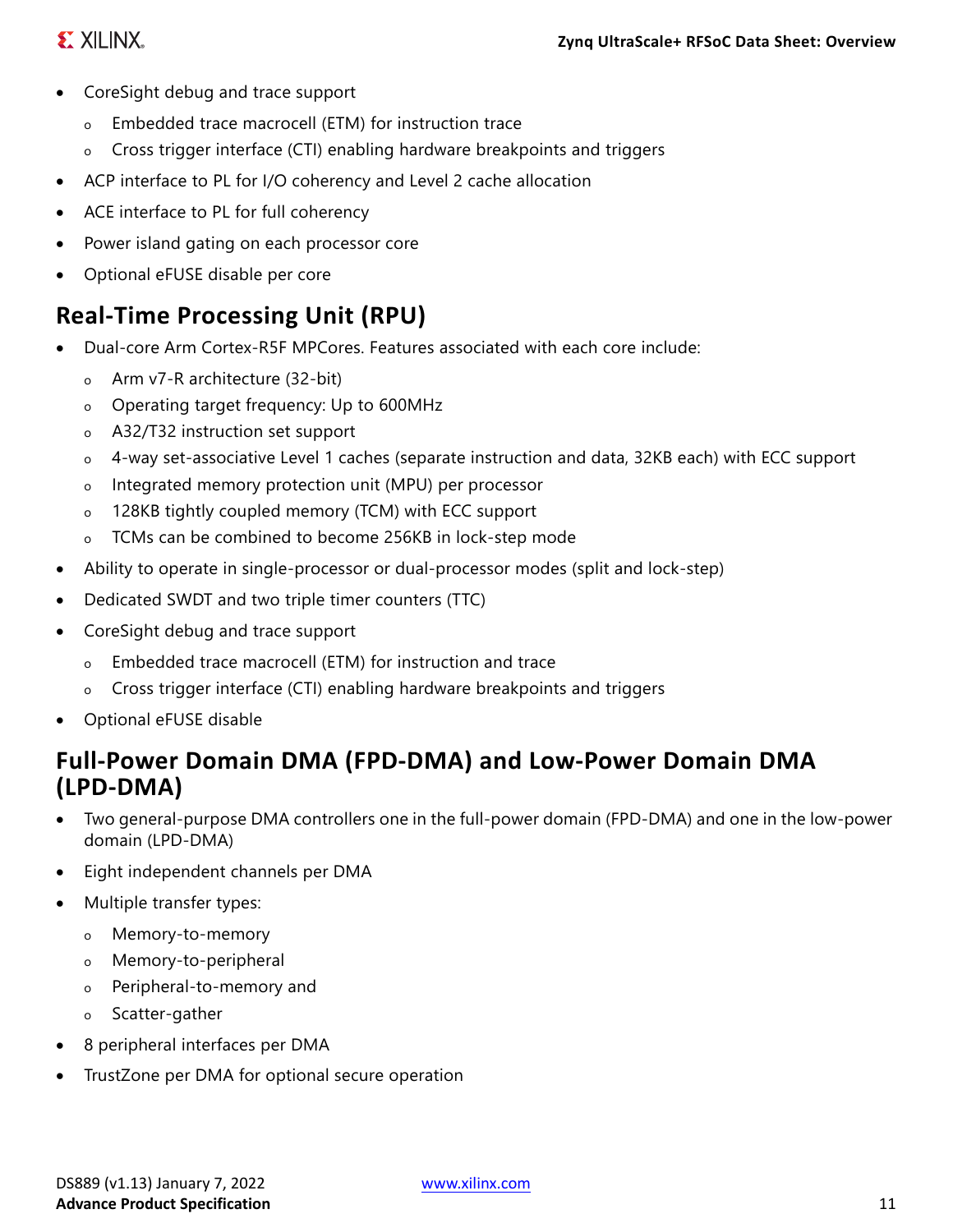## **Xilinx Memory Protection Unit (XMPU)**

- Region based memory protection unit
- Up to 16 regions
- Each region supports address alignment of 1MB or 4KB
- Regions can overlap; the higher region number has priority
- Each region can be independently enabled or disabled
- Each region has a start and end address

## **Dynamic Memory Controller (DDRC)**

- DDR3, DDR3L, DDR4, LPDDR3, LPDDR4
- Target data rate: Up to 2400Mb/s DDR4 operation
- 32-bit and 64-bit bus width support for DDR4, DDR3, DDR3L, or LPDDR3 memories, and 32-bit bus width support for LPDDR4 memory
- ECC support (using extra bits)
- Up to a total DRAM capacity of 32GB
- Low power modes
	- o Active/precharge power down
	- Self-refresh, including clean exit from self-refresh after a controller power cycle
- Enhanced DDR training by allowing software to measure read/write eye and make delay adjustments dynamically
- Independent performance monitors for read path and write path
- Integration of PHY debug access port (DAP) into JTAG for testing

The DDR memory controller is multi-ported and enables the PS and the PL to have shared access to a common memory. The DDR controller features six AXI slave ports for this purpose:

- Two 128-bit AXI ports from the Arm Cortex-A53 CPU(s), RPU (Arm Cortex-R5F and LPD peripherals), high speed peripherals (USB3, PCIe & SATA), and High Performance Ports (HP0 & HP1) from the PL through the cache coherent interconnect (CCI)
- One 64-bit port is dedicated for the Arm Cortex-R5F CPU(s)
- One 128-bit AXI port from the DisplayPort and HP2 port from the PL
- One 128-bit AXI port from HP3 and HP4 ports from the PL
- One 128-bit AXI port from general DMA and HP5 from the PL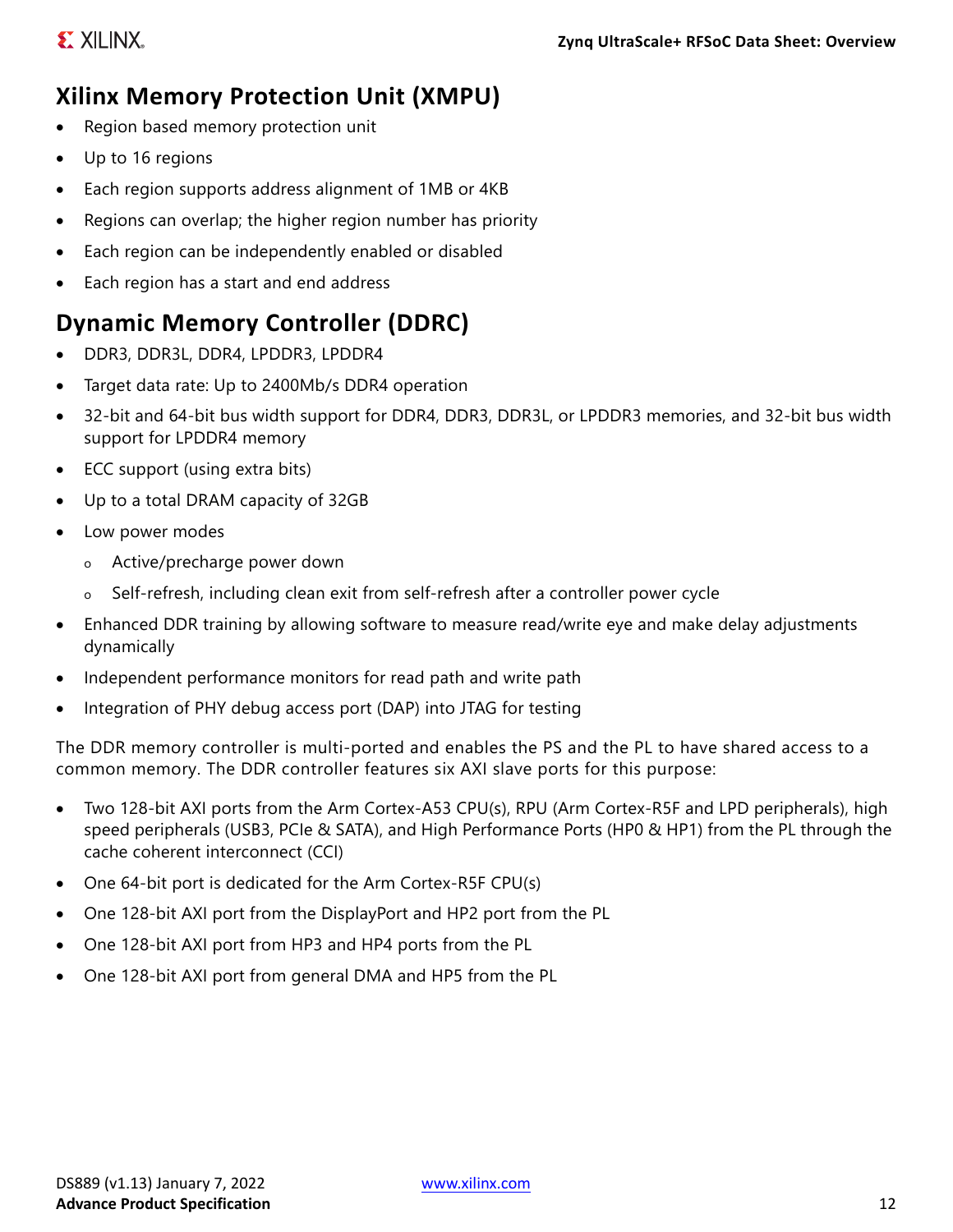## **High-Speed Connectivity Peripherals**

#### *PCIe*

- Compliant with the PCI Express Base Specification 2.1
- Fully compliant with PCI Express transaction ordering rules
- Lane width: x1, x2, or x4 at Gen1 or Gen2 rates
- 1 virtual channel
- Full duplex PCIe port
- Endpoint and single PCIe link Root Port
- Root Port supports enhanced configuration access mechanism (ECAM), Cfg transaction generation
- Root Port support for INTx, and MSI
- Endpoint support for MSI or MSI-X
	- o 1 physical function, no SR-IOV
	- o No relaxed or ID ordering
	- o Fully configurable BARs
	- o INTx not recommended, but can be generated
	- o Endpoint to support configurable target/slave apertures with address translation and interrupt capability

#### *SATA*

- Compliant with SATA 3.1 specification
- SATA host port supports up to 2 external devices
- Compliant with advanced host controller interface (AHCI) ver. 1.3
- 1.5Gb/s, 3.0Gb/s, and 6.0Gb/s data rates
- Power management features: supports partial and slumber modes

#### *USB 3.0*

- Two USB controllers (configurable as USB 2.0 or USB 3.0)
- Up to 5.0Gb/s data rate
- Host and device modes
	- o Super speed, high speed, full speed, and low speed
	- o Up to 12 Endpoints
	- o The USB host controller registers and data structures are compliant to Intel xHCI specifications
	- o 64-bit AXI master port with built-in DMA
	- o Power management features: Hibernation mode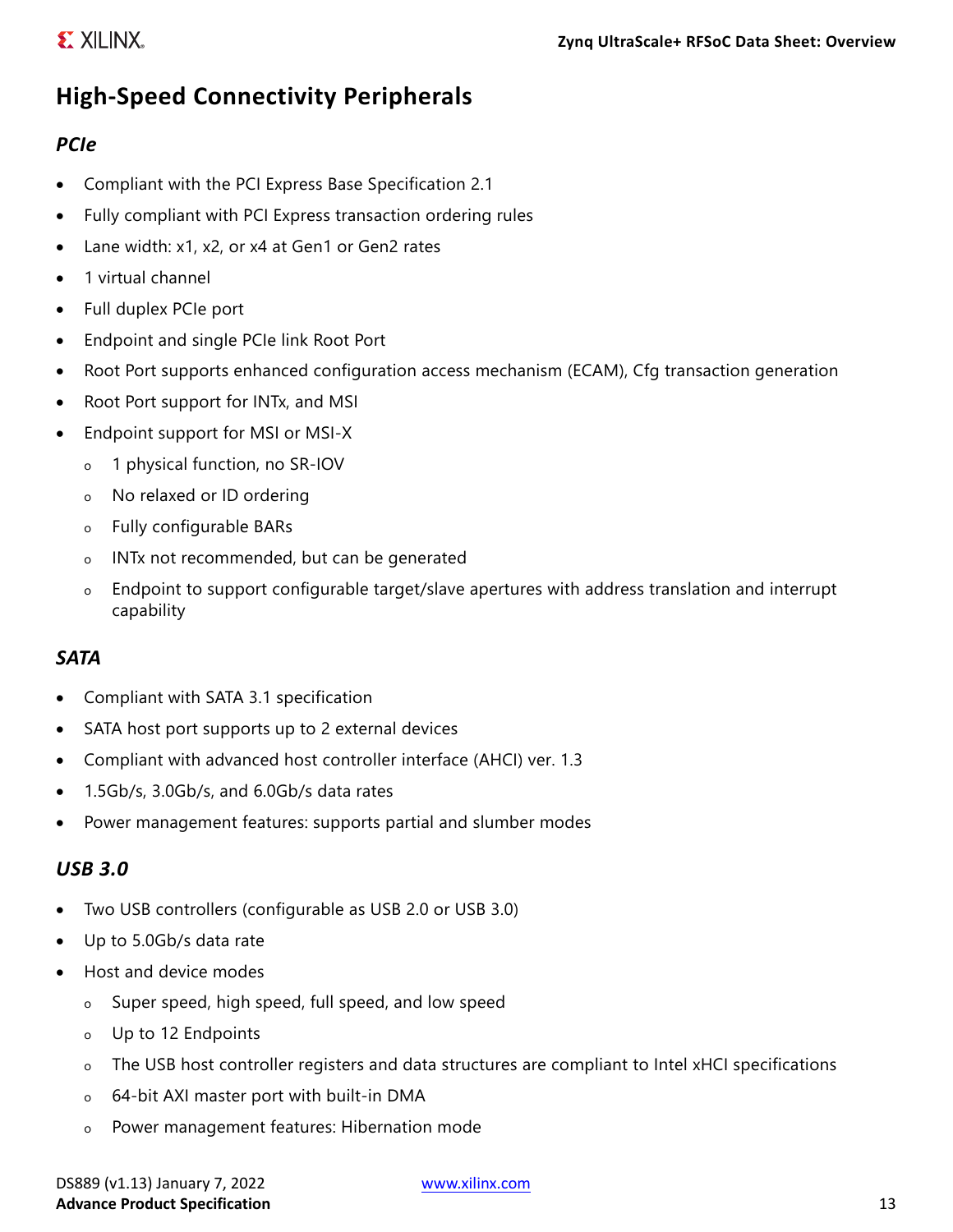### *DisplayPort Controller*

- 4K display processing with DisplayPort output
	- o Maximum resolution of 4K x 2K-30 (30Hz pixel rate)
	- o DisplayPort AUX channel, and hot-plug detect (HPD) on the output
	- o RGB YCbCr, 4:2:0; 4:2:2, 4:4:4 with 6, 8, 10, and 12b/c
	- o Y-only, xvYCC, RGB 4:4:4, YCbCr 4:4:4, YCbCr 4:2:2, and YCbCr 4:2:0 video format with 6, 8, 10 and 12-bits per color component
	- o 256-color palette
	- o Multiple frame buffer formats
	- o 1, 2, 4, 8 bits per pixel (bpp) via a palette
	- o 16, 24, 32bpp
	- o Graphics formats such as RGBA8888, RGB555, etc.
- Accepts streaming video from the PL or dedicated DMA controller
- Enables alpha blending of graphics and chroma keying
- Audio support
	- o A single stream carries up to 8 LPCM channels at 192kHz with 24-bit resolution
	- o Supports compressed formats including DRA, Dolby MAT, and DTS HD
	- o Multi-stream transport can extend the number of audio channels
	- o Audio copy protection
	- o 2-channel streaming or input from the PL
	- o Multi-channel non-streaming audio from a memory audio frame buffer
- Includes a system time clock (STC) compliant with ISO/IEC 13818-1
- Boot-time display using minimum resources

## **Platform Management Unit (PMU)**

- Performs system initialization during boot
- Acts as a delegate to the application and real-time processors during sleep state
- Initiates power-up and restart after the wake-up request
- Maintains the system power state at all time
- Manages the sequence of low-level events required for power-up, power-down, reset, clock gating, and power gating of islands and domains
- Provides error management (error handling and reporting)
- Provides safety check functions (e.g., memory scrubbing)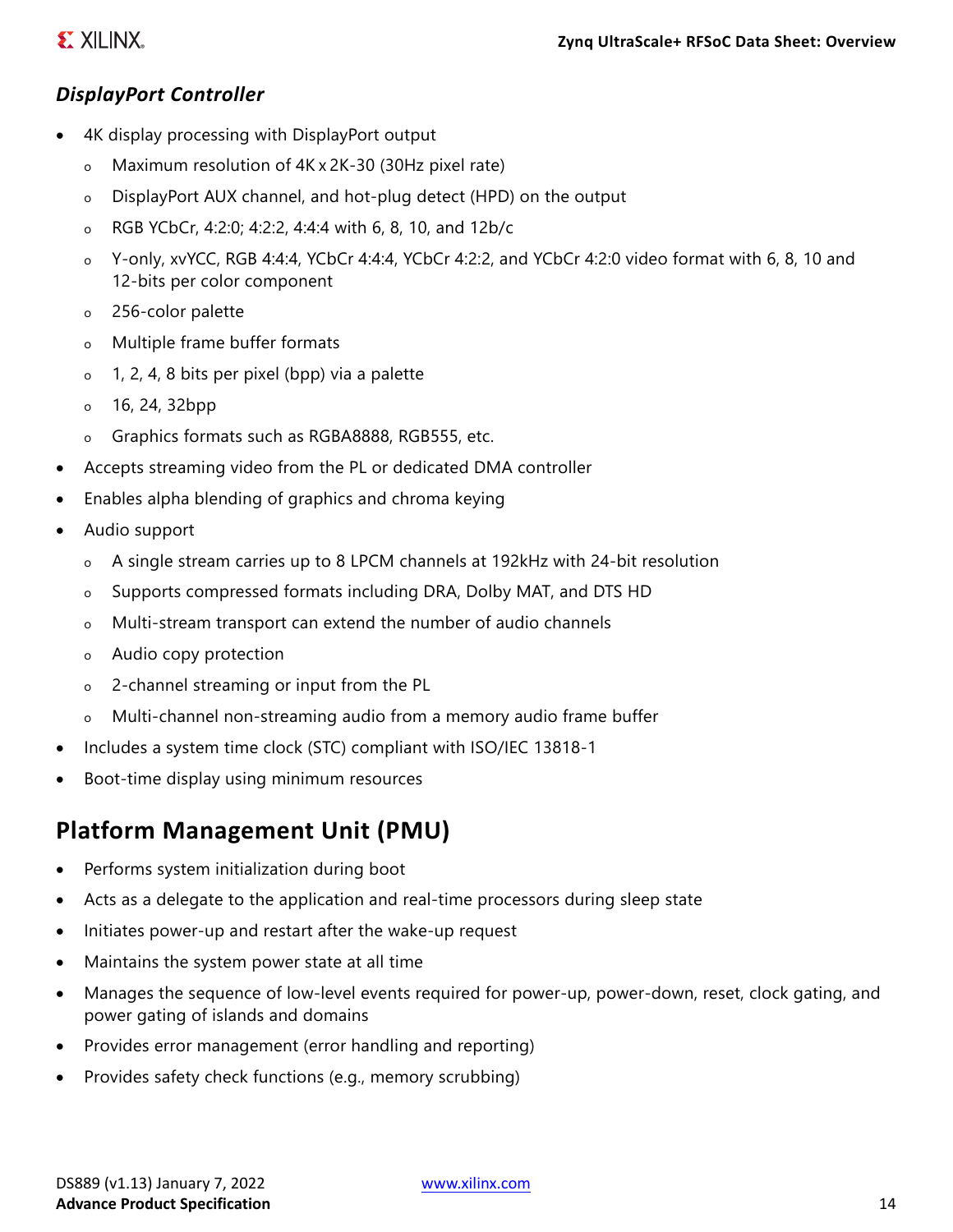The PMU includes the following blocks:

- Platform management processor
- Fixed ROM for boot-up of the device
- 128KB RAM with ECC for optional user/firmware code
- Local and global registers to manage power-down, power-up, reset, clock gating, and power gating requests
- Interrupt controller with 16 interrupts from other modules and the inter-processor communication interface (IPI)
- GPI and GPO interfaces to and from PS I/O and PL
- JTAG interface for PMU debug
- Optional user-defined firmware

## **Configuration Security Unit (CSU)**

- Triple redundant secure processor block (SPB) with built-in ECC
- Crypto interface block
	- o 256-bit AES-GCM
	- o SHA-3/384
	- o 4096-bit RSA
- Key management unit
- Built-in DMA
- PCAP interface
- Supports ROM validation during pre-configuration stage
- Loads first stage boot loader (FSBL) into OCM in either secure or non-secure boot modes
- Supports voltage, temperature, and frequency monitoring after configuration

### **Xilinx Peripheral Protection Unit (XPPU)**

- Provides peripheral protection support
- Up to 20 masters simultaneously
- Multiple aperture sizes
- Access control for a specified set of address apertures on a per master basis
- 64KB peripheral apertures and controls access on per peripheral basis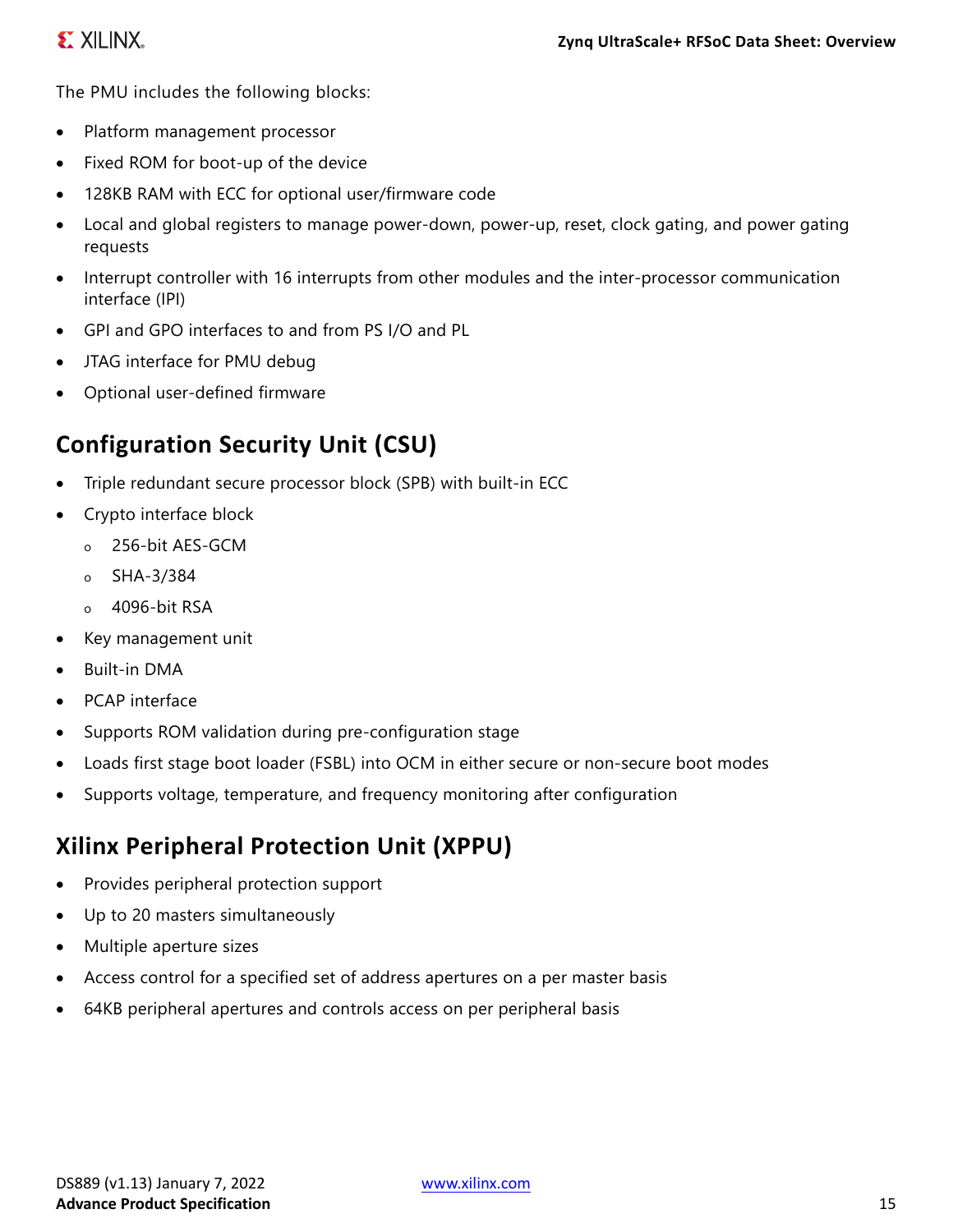## **I/O Peripherals**

The IOP unit contains the data communication peripherals. Key features of the IOP include:

### *Triple-Speed Gigabit Ethernet*

- Compatible with IEEE Std 802.3 and supports 10/100/1000Mb/s transfer rates (Full and Half duplex)
- Supports jumbo frames
- Built-in Scatter-Gather DMA capability
- Statistics counter registers for RMON/MIB
- Multiple I/O types (1.8, 2.5, 3.3V) on RGMII interface with external PHY
- GMII interface to PL to support interfaces as: TBI, SGMII, and RGMII v2.0 support
- Automatic pad and cyclic redundancy check (CRC) generation on transmitted frames
- Transmitter and Receive IP, TCP, and UDP checksum offload
- MDIO interface for physical layer management
- Full duplex flow control with recognition of incoming pause frames and hardware generation of transmitted pause frames
- 802.1Q VLAN tagging with recognition of incoming VLAN and priority tagged frames
- Supports IEEE Std 1588 v2

#### *SD/SDIO 3.0 Controller*

In addition to secure digital (SD) devices, this controller also supports eMMC 4.51.

- Host mode support only
- Built-in DMA
- 1/4-Bit SD Specification, version 3.0
- 1/4/8-Bit eMMC Specification, version 4.51
- Supports primary boot from SD Card and eMMC (Managed NAND)
- High speed, default speed, and low-speed support
- 1 and 4-bit data interface support
	- o Low speed clock 0-400KHz
	- o Default speed 0-25MHz
	- o High speed clock 0-50MHz
- High-speed Interface
	- $O<sub>o</sub>$  SD UHS-1: 208MHz
	- o eMMC HS200: 200MHz
- Memory, I/O, and SD cards
- Power control modes
- Data FIFO interface up to 512B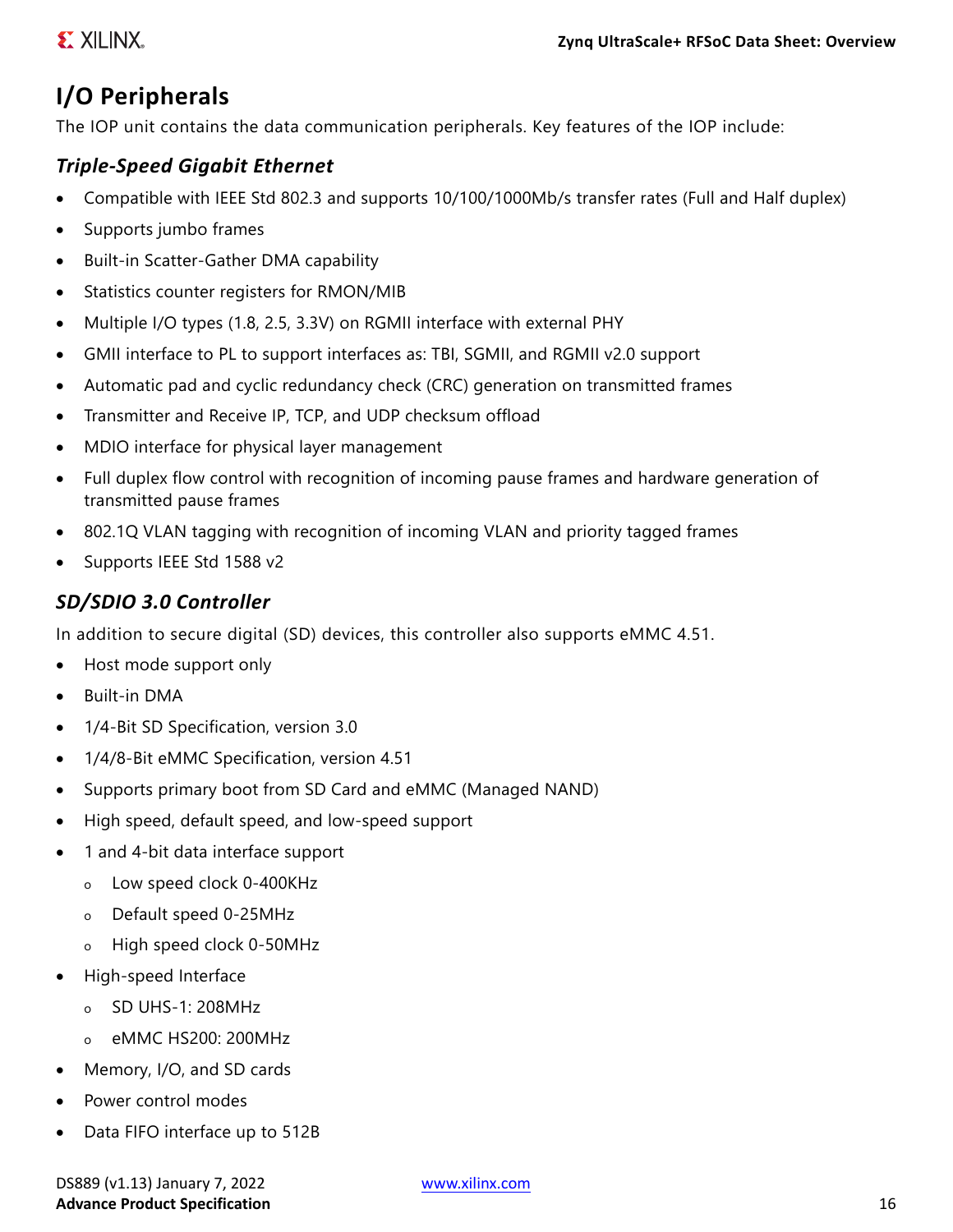#### *UART*

- Programmable baud rate generator
- 6, 7, or 8 data bits
- $\bullet$  1, 1.5, or 2 stop bits
- Odd, even, space, mark, or no parity
- Parity, framing, and overrun error detection
- Line break generation and detection
- Automatic echo, local loopback, and remote loopback channel modes
- Modem control signals: CTS, RTS, DSR, DTR, RI, and DCD (from EMIO only)

#### *SPI*

- Full-duplex operation offers simultaneous receive and transmit
- 128B deep read and write FIFO
- Master or slave SPI mode
- Up to 3 chip select lines
- Multi-master environment
- Identifies an error condition if more than one master detected
- Selectable master clock reference
- Software can poll for status or be interrupt driven

#### *I2C*

- 128-bit buffer size
- Both normal (100kHz) and fast bus data rates (400kHz)
- Master or slave mode
- Normal or extended addressing
- I2C bus hold for slow host service

#### *GPIO*

- Up to 128 GPIO bits
	- o Up to 78-bits from MIO and 96-bits from EMIO
- Each GPIO bit can be dynamically programmed as input or output
- Independent reset values for each bit of all registers
- Interrupt request generation for each GPIO signals
- Single channel (bit) write capability for all control registers include data output register, direction control register, and interrupt clear register
- Read back in output mode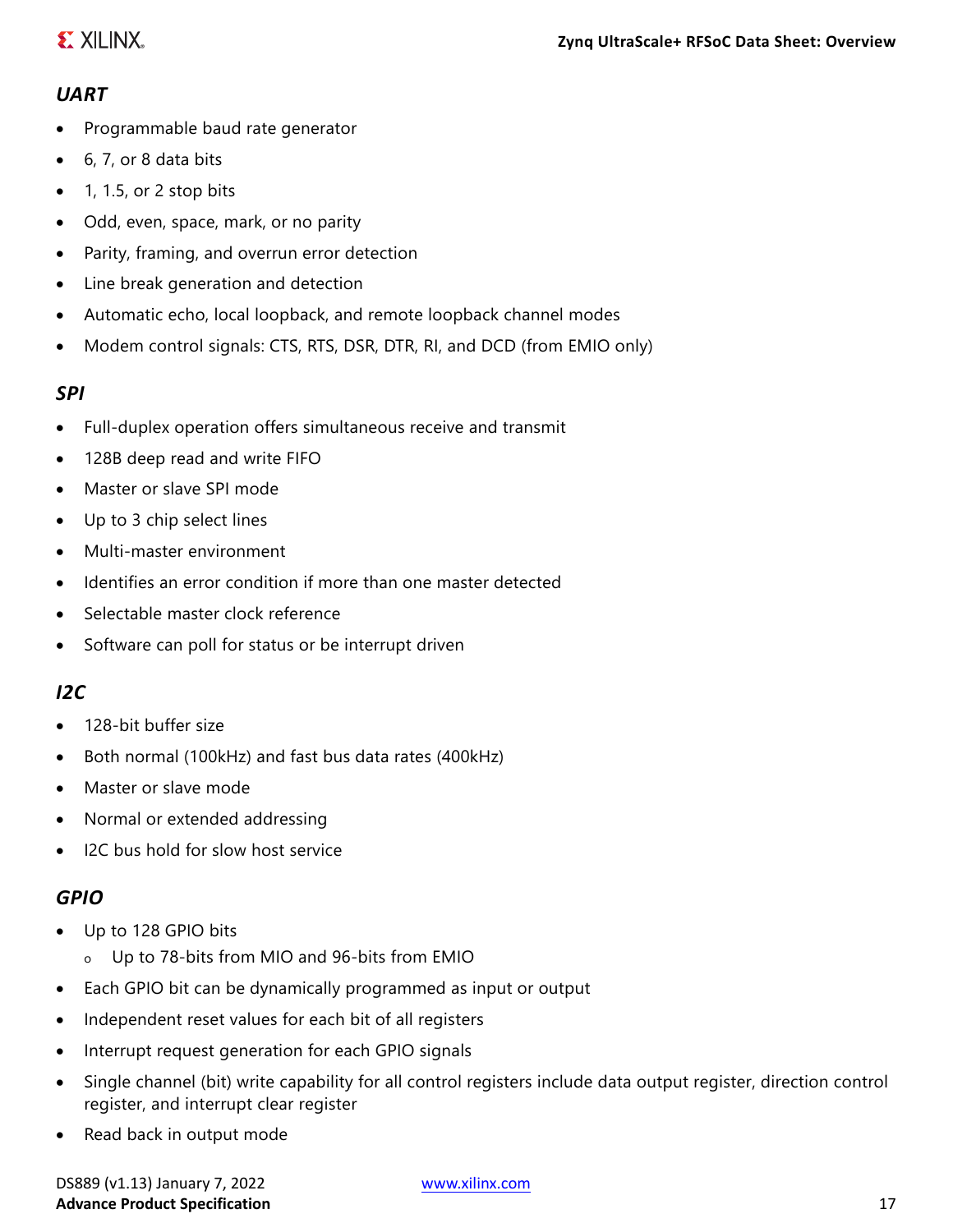#### *CAN*

- Conforms to the ISO 11898 -1, CAN2.0A, and CAN 2.0B standards
- Both standard (11-bit identifier) and extended (29-bit identifier) frames
- Bit rates up to 1Mb/s
- Transmit and Receive message FIFO with a depth of 64 messages
- Watermark interrupts for TXFIFO and RXFIFO
- Automatic re-transmission on errors or arbitration loss in normal mode
- Acceptance filtering of 4 acceptance filters
- Sleep mode with automatic wake-up
- Snoop mode
- 16-bit timestamping for receive messages
- Both internal generated reference clock and external reference clock input from MIO
- Guarantee clock sampling edge between 80 to 83% at 24MHz reference clock input
- Optional eFUSE disable per port

#### *USB 2.0*

- Two USB controllers (configurable as USB 2.0 or USB 3.0)
- Host, device, and On-The-Go (OTG) modes
- High Speed, Full Speed, and Low Speed
- Up to 12 Endpoints
- 8-bit ULPI External PHY Interface
- The USB host controller registers and data structures are compliant to Intel xHCI specifications.
- 64-bit AXI master port with built-in DMA
- Power management features: hibernation mode

### **Static Memory Interfaces**

The static memory interfaces support external static memories.

- ONFI 3.1 NAND flash support with up to 24-bit ECC
- 1-bit SPI, 2-bit SPI, 4-bit SPI (Quad-SPI), or two Quad-SPI (8-bit) serial NOR flash
- 8-bit eMMC interface supporting managed NAND flash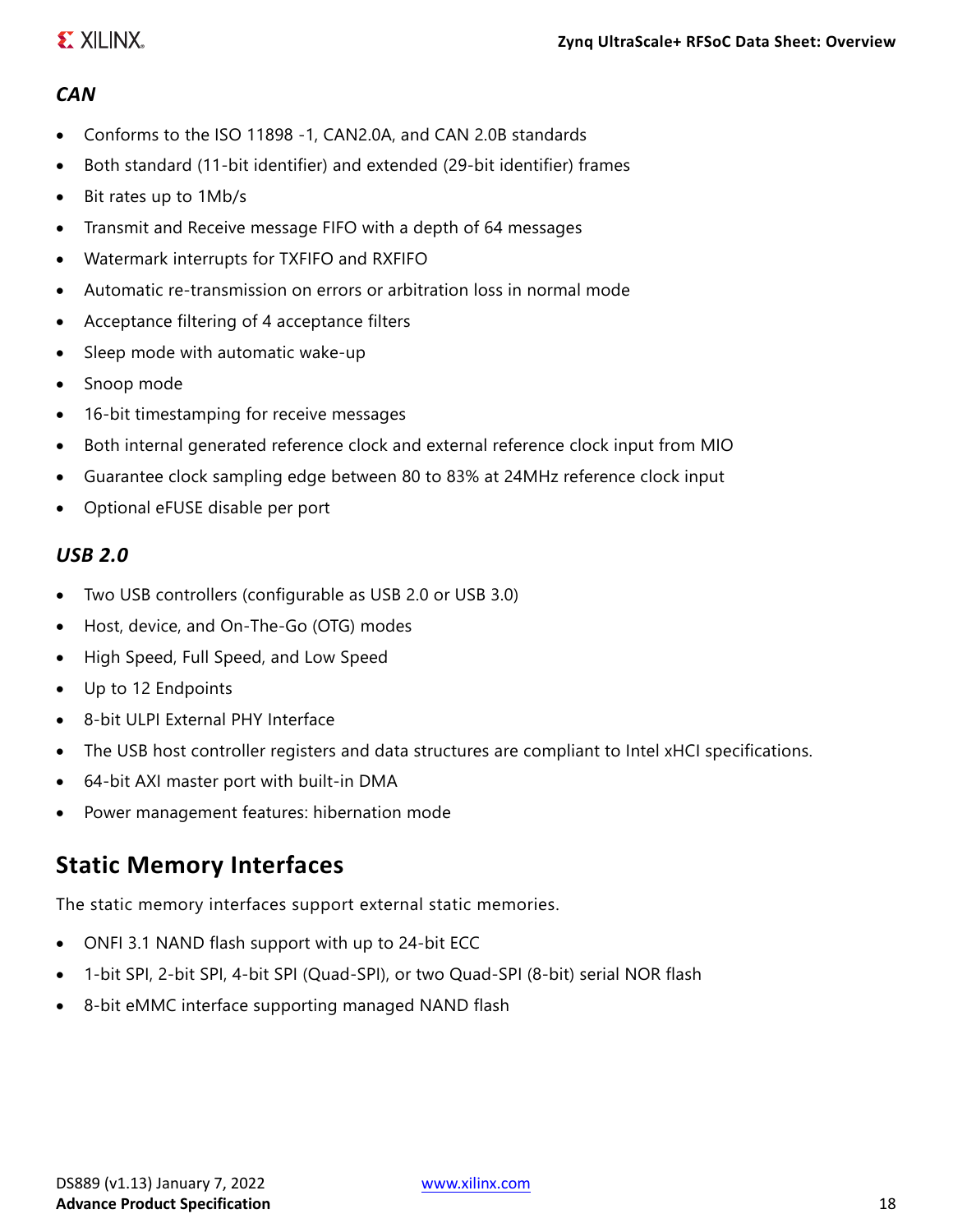### *NAND ONFI 3.1 Flash Controller*

- ONFI 3.1 compliant
- Supports chip select reduction per ONFI 3.1 spec
- SLC NAND for boot/configuration and data storage
- ECC options based on SLC NAND
	- o 1, 4, or 8 bits per 512+spare bytes
	- o 24 bits per 1024+spare bytes
- Maximum throughput as follows
	- o Asynchronous mode (SDR) 24.3MB/s
	- o Synchronous mode (NV-DDR) 112MB/s (for 100MHz flash clock)
- 8-bit SDR NAND interface
- 2 chip selects
- Programmable access timing
- 1.8V and 3.3V I/O
- Built-in DMA for improved performance

### *Quad-SPI Controller*

- 4 bytes (32-bit) and 3 bytes (24-bit) address width
- Maximum SPI Clock at Master Mode at 150MHz
- Single, Dual-Parallel, and Dual-Stacked mode
- 32-bit AXI Linear Address Mapping Interface for read operation
- Up to 2 chip select signals
- Write Protection Signal
- Hold signals
- 4-bit bidirectional I/O signals
- x1/x2/x4 read speed required
- x1 write speed required only
- 64-byte entry FIFO depth to improve QSPI read efficiency
- Built-in DMA for improved performance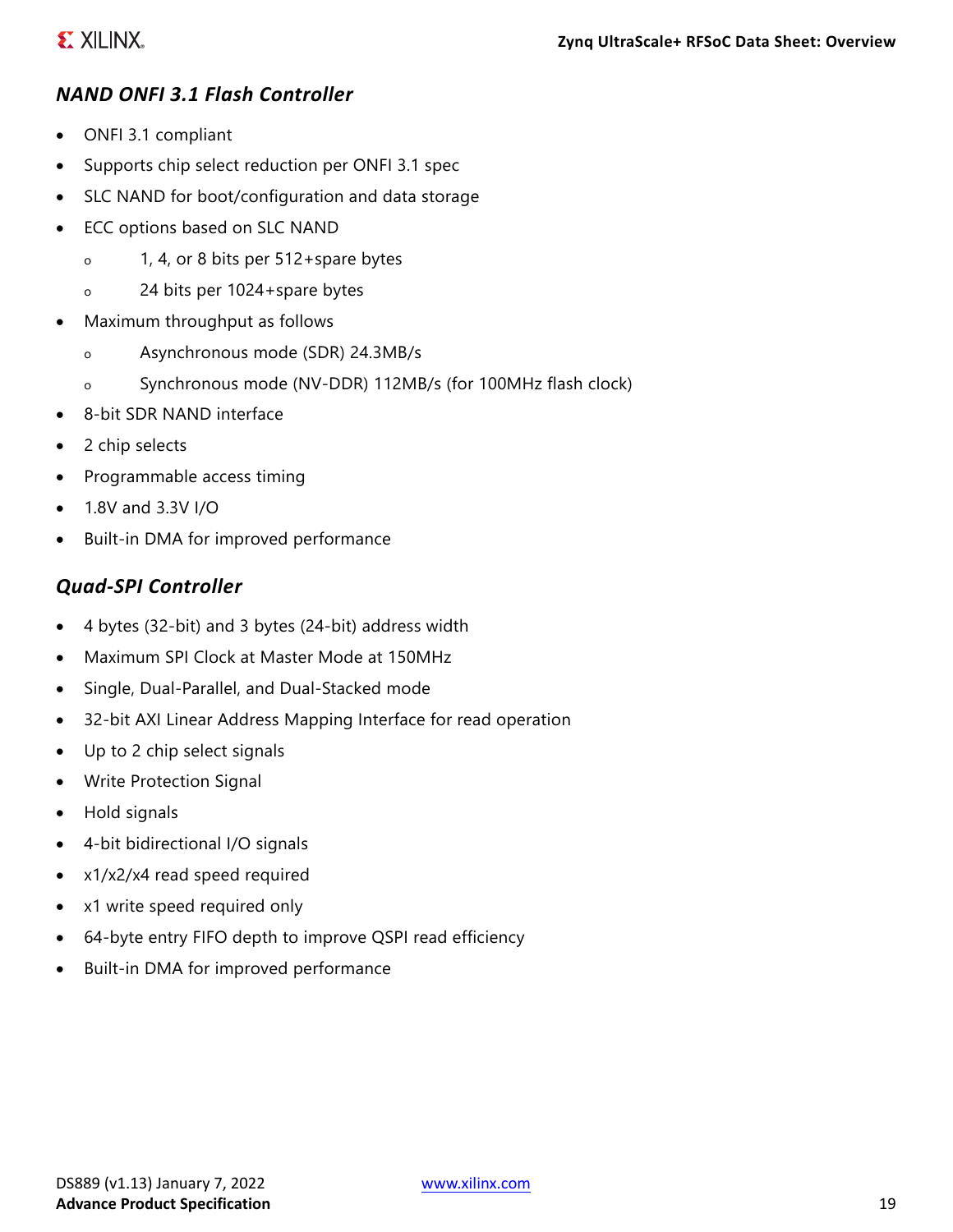## **Interconnect**

All the blocks are connected to each other and to the PL through a multi-layered Arm Advanced Microprocessor Bus Architecture (AMBA) AXI interconnect. The interconnect is non-blocking and supports multiple simultaneous master-slave transactions.

The interconnect is designed with latency sensitive masters, such as the Arm CPU, having the shortest paths to memory, and bandwidth critical masters, such as the potential PL masters, having high throughput connections to the slaves with which they need to communicate.

Traffic through the interconnect can be regulated through the Quality of Service (QoS) block in the interconnect. The QoS feature is used to regulate traffic generated by the CPU, DMA controller, and a combined entity representing the masters in the IOP.

# **PS Interfaces**

PS interfaces include external interfaces going off-chip or signals going from PS to PL.

### **PS External Interfaces**

The Zynq UltraScale+RFSoC's external interfaces use dedicated pins that cannot be assigned as PL pins. These include:

- Clock, reset, boot mode, and voltage reference
- Up to 78 dedicated multiplexed I/O (MIO) pins, software-configurable to connect to any of the internal I/O peripherals and static memory controllers
- 32-bit or 64-bit DDR4/DDR3/DDR3L/LPDDR3 memories with optional ECC
- 32-bit LPDDR4 memory with optional ECC
- 4 channels (TX and RX pair) for transceivers

#### *MIO Overview*

The IOP peripherals communicate to external devices through a shared pool of up to 78 dedicated multiplexed I/O (MIO) pins. Each peripheral can be assigned one of several pre-defined groups of pins, enabling a flexible assignment of multiple devices simultaneously. Although 78 pins are not enough for simultaneous use of all the I/O peripherals, most IOP interface signals are available to the PL, allowing use of standard PL I/O pins when powered up and properly configured. Extended multiplexed I/O (EMIO) allows unmapped PS peripherals to access PL I/O.

Port mappings can appear in multiple locations. For example, there are up to 12 possible port mappings for CAN pins. The PS Configuration Wizard (PCW) tool aids in peripheral and static memory pin mapping.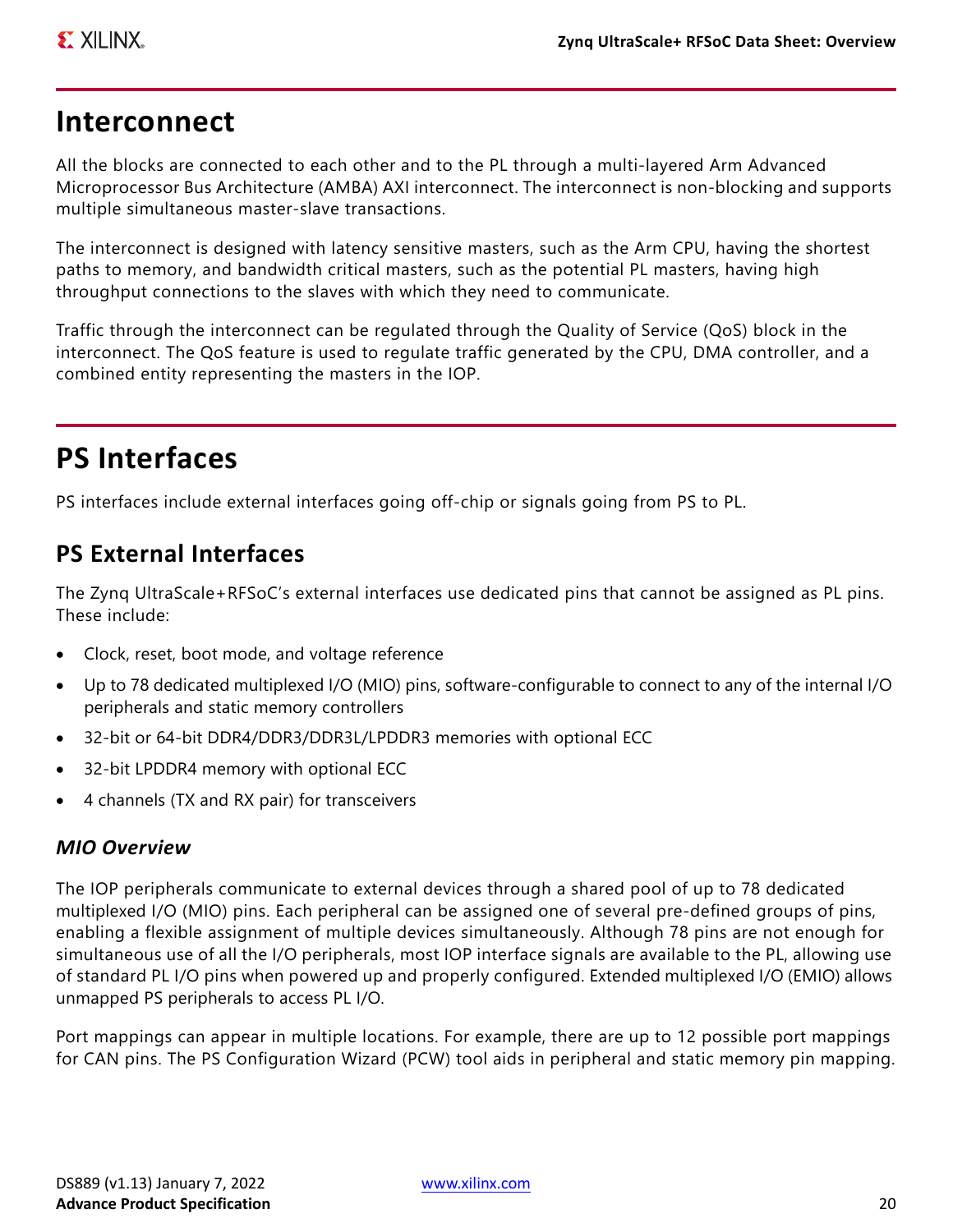| Peripheral<br>Interface                         | <b>MIO</b>                                             | <b>EMIO</b>                                                                                                                                                                                                                    |
|-------------------------------------------------|--------------------------------------------------------|--------------------------------------------------------------------------------------------------------------------------------------------------------------------------------------------------------------------------------|
| Ouad-SPI<br><b>NAND</b>                         | <b>Yes</b>                                             | <b>No</b>                                                                                                                                                                                                                      |
| USB2.0: 0,1                                     | Yes: External PHY                                      | N <sub>0</sub>                                                                                                                                                                                                                 |
| SDIO 0,1                                        | <b>Yes</b>                                             | Yes                                                                                                                                                                                                                            |
| SPI: 0,1<br>12C: 0,1<br>CAN: 0.1<br><b>GPIO</b> | <b>Yes</b><br>CAN: External PHY<br>GPIO: Up to 78 bits | Yes<br><b>CAN: External PHY</b><br>GPIO: Up to 96 bits                                                                                                                                                                         |
| GigE: 0,1,2,3                                   | RGMII v2.0:<br><b>External PHY</b>                     | Supports GMII, RGMII v2.0 (HSTL), RGMII v1.3, MII, SGMII, and<br>1000BASE-X in Programmable Logic                                                                                                                              |
| <b>UART: 0,1</b>                                | Simple UART:<br>Only two pins (TX and RX)              | Full UART (TX, RX, DTR, DCD, DSR, RI, RTS, and CTS) requires either:<br>• Two Processing System (PS) pins (RX and TX) through MIO and six<br>additional Programmable Logic (PL) pins, or<br>Eight Programmable Logic (PL) pins |
|                                                 | Debug Trace Ports   Yes: Up to 16 trace bits           | Yes: Up to 32 trace bits                                                                                                                                                                                                       |
| Processor JTAG                                  | Yes                                                    | Yes                                                                                                                                                                                                                            |

*Table 5:* **MIO Peripheral Interface Mapping**

### *Transceiver (PS-GTR)*

The four PS-GTR transceivers, which reside in the full-power domain (FPD), support data rates of up to 6.0Gb/s. All the protocols cannot be pinned out at the same time. At any given time, four differential pairs can be pinned out using the transceivers. This is user programmable via the high-speed I/O multiplexer (HS-MIO).

- A Quad transceiver PS-GTR (TX/RX pair) able to support following standards simultaneously
	- o x1, x2, or x4 lane of PCIe at Gen1 (2.5Gb/s) or Gen2 (5.0Gb/s) rates
	- o 1 or 2 lanes of DisplayPort (TX only) at 1.62Gb/s, 2.7Gb/s, or 5.4Gb/s
	- o 1 or 2 SATA channels at 1.5Gb/s, 3.0Gb/s, or 6.0Gb/s
	- o 1 or 2 USB3.0 channels at 5.0Gb/s
	- o 1-4 Ethernet SGMII channels at 1.25Gb/s
- Provides flexible host-programmable multiplexing function for connecting the transceiver resources to the PS masters (DisplayPort, PCIe, Serial-ATA, USB3.0, and GigE).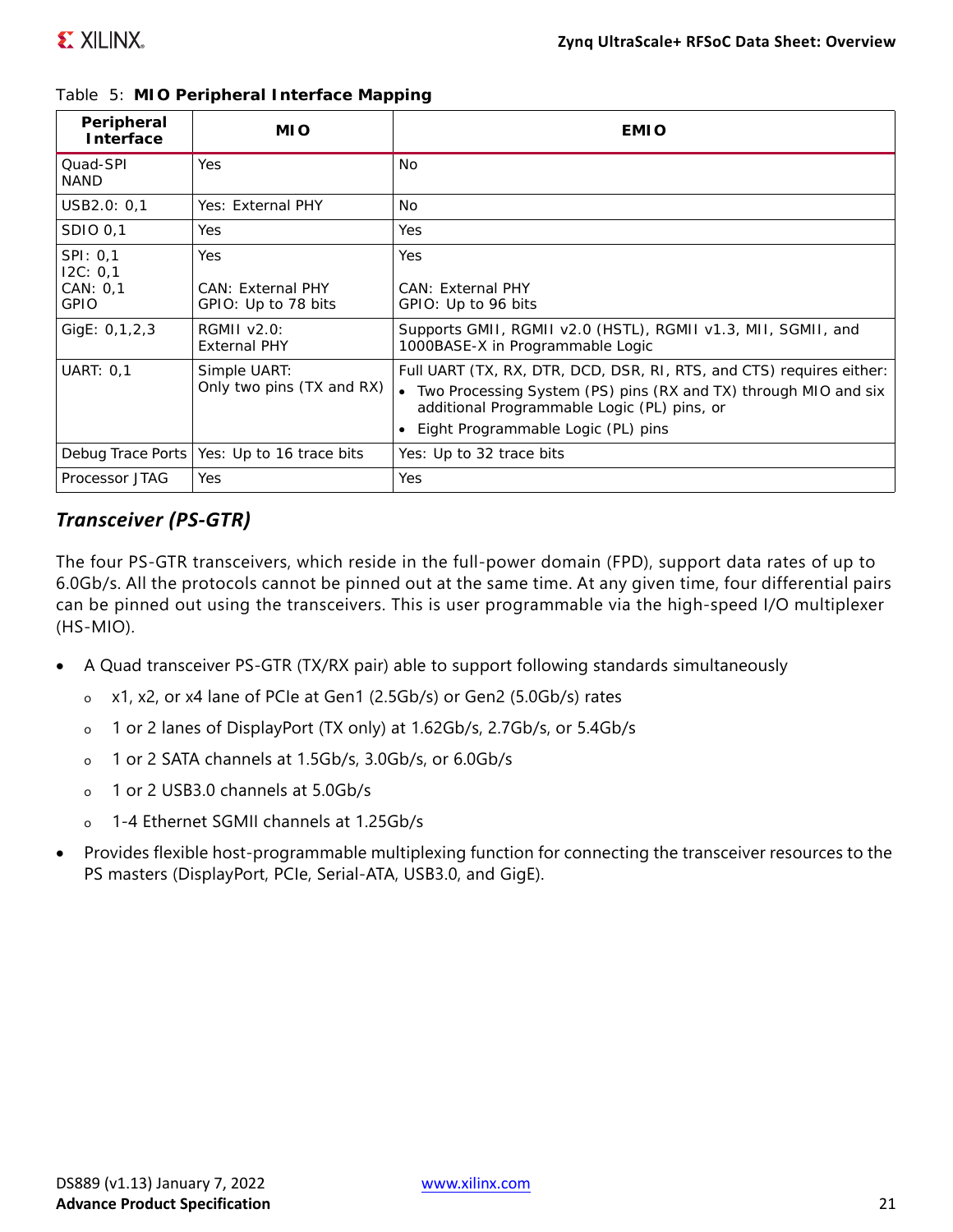### **E. XILINX.**

### *HS-MIO*

The function of the HS-MIO is to multiplex access from the high-speed PS peripheral to the differential pair on the PS-GTR transceiver as defined in the configuration registers. Up to four channels of the transceiver are available for use by the high-speed interfaces in the PS.

|  | Table 6: HS-MIO Peripheral Interface Mapping |  |
|--|----------------------------------------------|--|

| Peripheral Interface    | Lane <sub>O</sub> | Lane1              | Lane <sub>2</sub> | Lane3             |
|-------------------------|-------------------|--------------------|-------------------|-------------------|
| PCIe $(x1, x2$ or $x4)$ | <b>PCIeO</b>      | PC <sub>le</sub> 1 | PC <sub>le2</sub> | PCI <sub>e3</sub> |
| SATA (1 or 2 channels)  | <b>SATAO</b>      | SATA1              | SATA0             | SATA1             |
| DisplayPort (TX only)   | DP <sub>1</sub>   | <b>DPO</b>         | DP <sub>1</sub>   | DP <sub>0</sub>   |
| USB <sub>0</sub>        | USB <sub>0</sub>  | USB <sub>0</sub>   | USB <sub>0</sub>  |                   |
| USB1                    | —                 | —                  |                   | USB1              |
| <b>SGMII0</b>           | <b>SGMII0</b>     |                    |                   |                   |
| SGMII1                  |                   | SGMI11             |                   |                   |
| SGMI12                  |                   |                    | SGMI12            |                   |
| SGMII3                  |                   |                    |                   | SGMII3            |

### **PS-PL Interface**

The PS-PL interface includes:

- AMBA AXI4 interfaces for primary data communication
	- o Six 128-bit/64-bit/32-bit High Performance (HP) Slave AXI interfaces from PL to PS.
		- Four 128-bit/64-bit/32-bit HP AXI interfaces from PL to PS DDR.
		- Two 128-bit/64-bit/32-bit high-performance coherent (HPC) ports from PL to cache coherent interconnect (CCI).
	- o Two 128-bit/64-bit/32-bit HP Master AXI interfaces from PS to PL.
	- o One 128-bit/64-bit/32-bit interface from PL to RPU in PS (PL\_LPD) for low latency access to OCM.
	- o One 128-bit/64-bit/32-bit AXI interface from RPU in PS to PL (LPD\_PL) for low latency access to PL.
	- o One 128-bit AXI interface (ACP port) for I/O coherent access from PL to Cortex-A53 cache memory. This interface provides coherency in hardware for Cortex-A53 cache memory.
	- One 128-bit AXI interface (ACE Port) for Fully coherent access from PL to Cortex-A53. This interface provides coherency in hardware for Cortex-A53 cache memory and the PL.
- Clocks and resets
	- o Four PS clock outputs to the PL with start/stop control.
	- Four PS reset outputs to the PL.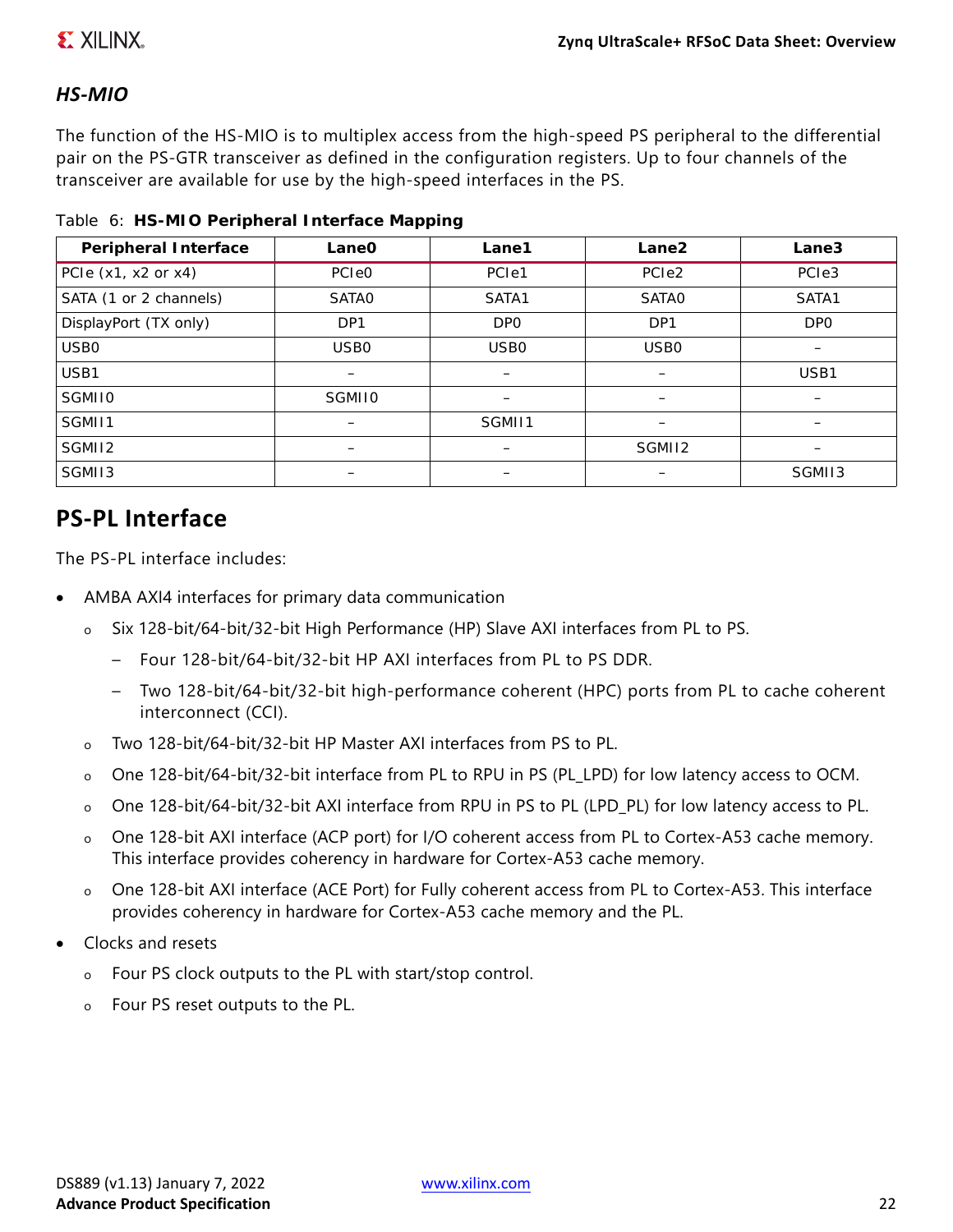### *High-Performance AXI Ports*

The high-performance AXI4 ports provide access from the PL to DDR and high-speed interconnect in the PS. The six dedicated AXI memory ports from the PL to the PS are configurable as either 128-bit, 64-bit, or 32-bit interfaces. These interfaces connect the PL to the memory interconnect via a FIFO interface. Two of the AXI interfaces support I/O coherent access to the APU caches.

Each high-performance AXI port has these characteristics:

- Reduced latency between PL and processing system memory
- 1KB deep FIFO
- Configurable either as 128-bit, 64-bit, or 32-bit AXI interfaces
- Multiple AXI command issuing to DDR

### *Accelerator Coherency Port (ACP)*

The Zynq UltraScale+ RFSoC accelerator coherency port (ACP) is a 64-bit AXI slave interface that provides connectivity between the APU and a potential accelerator function in the PL. The ACP directly connects the PL to the snoop control unit (SCU) of the Arm Cortex-A53 processors, enabling cache-coherent access to CPU data in the L2 cache. The ACP provides a low latency path between the PS and a PL-based accelerator when compared with a legacy cache flushing and loading scheme. The ACP only snoops access in the CPU L2 cache, providing coherency in hardware. It does not support coherency on the PL side. So this interface is ideal for a DMA or an accelerator in the PL that only requires coherency on the CPU cache memories. For example, if a MicroBlaze™ processor in the PL is attached to the ACP interface, the cache of MicroBlaze processor will not be coherent with Cortex-A53 caches.

#### *AXI Coherency Extension (ACE)*

The Zynq UltraScale+ RFSoC AXI coherency extension (ACE) is a 64-bit AXI4 slave interface that provides connectivity between the APU and a potential accelerator function in the PL. The ACE directly connects the PL to the snoop control unit (SCU) of the Arm Cortex-A53 processors, enabling cache-coherent access to Cache Coherent Interconnect (CCI). The ACE provides a low-latency path between the PS and a PL-based accelerator when compared with a legacy cache flushing and loading scheme. The ACE snoops accesses to the CCI and the PL side, thus, providing full coherency in hardware. This interface can be used to hook up a cached interface in the PL to the PS as caches on both the Cortex-A53 memories and the PL master are snooped thus providing full coherency. For example, if a MicroBlaze processor in the PL is hooked up using an ACE interface, then Cortex-A53 and MicroBlaze processor caches will be coherent with each other.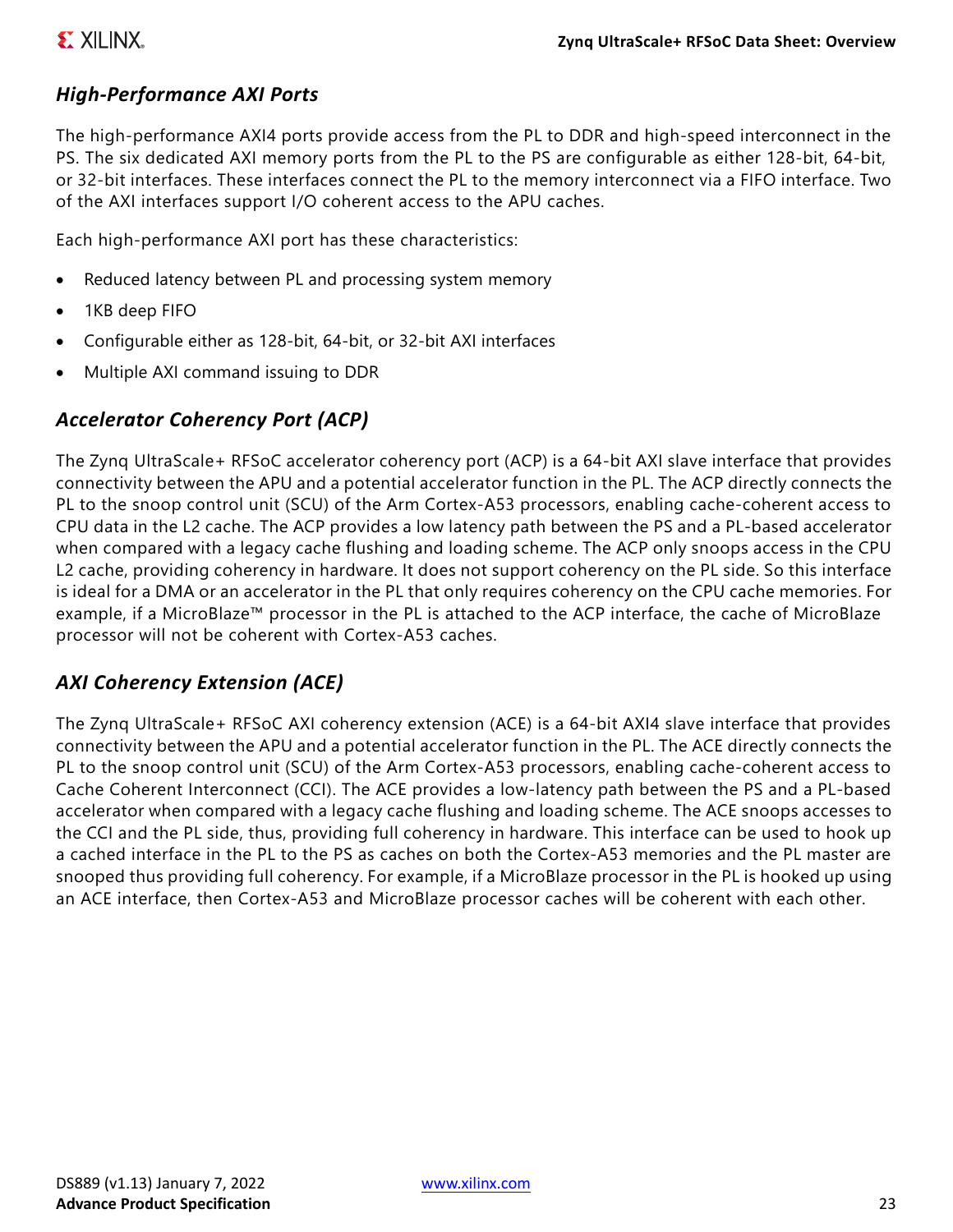# **Input/Output**

All Zynq UltraScale+ RFSoCs have I/O pins for communicating to external components. In addition, in the PS, there are another 78 I/Os that the I/O peripherals use to communicate to external components, referred to as multiplexed I/O (MIO). If more than 78 pins are required by the I/O peripherals, the I/O pins in the PL can be used to extend the RFSoC interfacing capability, referred to as extended MIO (EMIO).

The number of I/O pins in the programmable logic varies depending on device and package. Each I/O is configurable and can comply with a large number of I/O standards. The I/Os are classed as high-performance (HP) or high-density (HD). The HP I/Os are optimized for highest performance operation, from 1.0V to 1.8V. The HD I/Os are reduced-feature I/Os organized in banks of 24, providing voltage support from 1.2V to 3.3V.

All I/O pins are organized in banks, with 52 HP or 24 HD pins per bank. Each bank has one common V<sub>CCO</sub> output buffer power supply, which also powers certain input buffers. Some single-ended input buffers require an internally generated or an externally applied reference voltage ( $V_{RFF}$ ).  $V_{RFF}$  pins can be driven directly from the PCB or internally generated using the internal  $V_{RFF}$  generator circuitry present in each bank.

## **I/O Electrical Characteristics**

Single-ended outputs use a conventional CMOS push/pull output structure driving High towards  $V_{CCO}$  or Low towards ground, and can be put into a high-Z state. The system designer can specify the slew rate and the output strength. The input is always active but is usually ignored while the output is active. Each pin can optionally have a weak pull-up or a weak pull-down resistor.

Most signal pin pairs can be configured as differential input pairs or output pairs. Differential input pin pairs can optionally be terminated with a 100 $\Omega$  internal resistor. All UltraScale devices support differential standards beyond LVDS, including RSDS, BLVDS, differential SSTL, and differential HSTL. Each of the I/Os supports memory I/O standards, such as single-ended and differential HSTL as well as single-ended and differential SSTL. Zynq UltraScale+ RFSoCs also support for MIPI with a dedicated D-PHY in the I/O bank.

### *3-State Digitally Controlled Impedance and Low Power I/O Features*

The 3-state Digitally Controlled Impedance (T\_DCI) can control the output drive impedance (series termination) or can provide parallel termination of an input signal to  $V_{CCO}$  or split (Thevenin) termination to  $V_{CCO}/2$ . This allows users to eliminate off-chip termination for signals using T\_DCI. In addition to board space savings, the termination automatically turns off when in output mode or when 3-stated, saving considerable power compared to off-chip termination. The I/Os also have low power modes for IBUF and IDELAY to provide further power savings, especially when used to implement memory interfaces.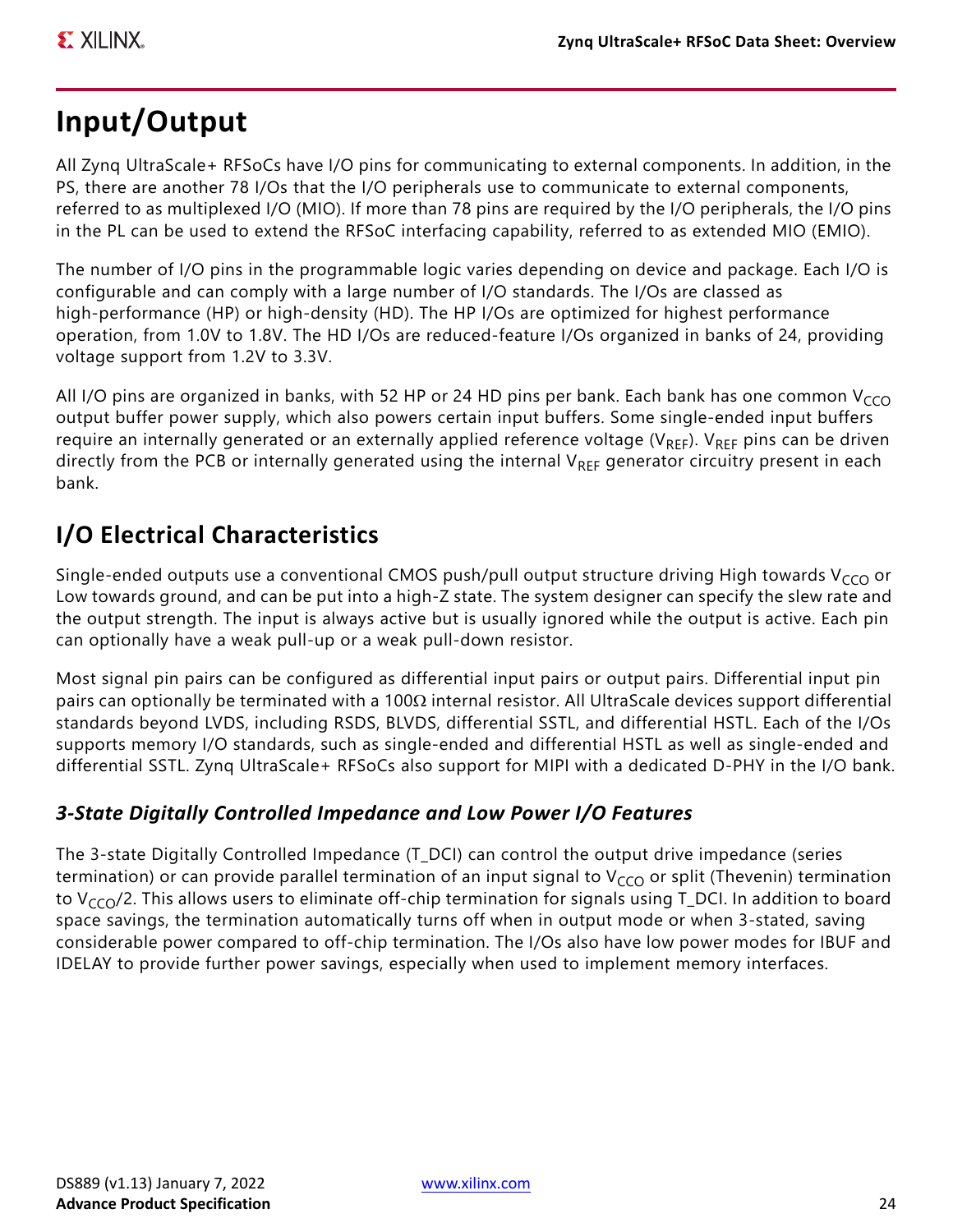## **I/O Logic**

### *Input and Output Delay*

All inputs and outputs can be configured as either combinatorial or registered. Double data rate (DDR) is supported by all inputs and outputs. Any input or output can be individually delayed by up to 1,250ps of delay with a resolution of 5–15ps. Such delays are implemented as IDELAY and ODELAY. The number of delay steps can be set by configuration and can also be incremented or decremented while in use. The IDELAY and ODELAY can be cascaded together to double the amount of delay in a single direction.

#### *ISERDES and OSERDES*

Many applications combine high-speed, bit-serial I/O with slower parallel operation inside the device. This requires a serializer and deserializer (SerDes) inside the I/O logic. Each I/O pin possesses an IOSERDES (ISERDES and OSERDES) capable of performing serial-to-parallel or parallel-to-serial conversions with programmable widths of 2, 4, or 8 bits. These I/O logic features enable high-performance interfaces, such as Gigabit Ethernet/1000BaseX/SGMII, to be moved from the transceivers to the SelectIO interface.

# **High-Speed Serial Transceivers**

Serial data transmission between devices on the same PCB, over backplanes, and across even longer distances is becoming increasingly important for scaling to 100Gb/s and 400Gb/s line cards. Specialized dedicated on-chip circuitry and differential I/O capable of coping with the signal integrity issues are required at these high data rates.

Two types of transceivers are used in Zynq UltraScale+ RFSoCs: GTY in the PL and PS-GTR in the PS. Transceivers are arranged in groups of four, known as a transceiver Quad. Each serial transceiver is a combined transmitter and receiver. [Table 7](#page-24-0) compares the available transceivers.

|                | Zynq UltraScale+ RFSoCs                                    |                                                                                |  |  |  |  |  |
|----------------|------------------------------------------------------------|--------------------------------------------------------------------------------|--|--|--|--|--|
| <b>Type</b>    | <b>PS-GTR</b>                                              | <b>GTY</b>                                                                     |  |  |  |  |  |
| Qty            | 4                                                          | $8 - 16$                                                                       |  |  |  |  |  |
| Max. Data Rate | $6.0$ Gb/s                                                 | 28.21Gb/s                                                                      |  |  |  |  |  |
| Min. Data Rate | 1.25Gb/s                                                   | $0.5$ Gb/s                                                                     |  |  |  |  |  |
| Key Apps       | $\bullet$ PCIe Gen2<br>$\bullet$ USB<br>$\bullet$ Ethernet | $\bullet$ 100G + Optics<br>• Chip-to-Chip<br>• 25G+ Backplane<br>$\bullet$ HMC |  |  |  |  |  |

<span id="page-24-0"></span>

|  |  | Table 7: Transceiver Information |
|--|--|----------------------------------|
|--|--|----------------------------------|

The following information in this section pertains to the GTY only.

The serial transmitter and receiver are independent circuits that use an advanced phase-locked loop (PLL) architecture to multiply the reference frequency input by certain programmable numbers between 4 and 25 to become the bit-serial data clock. Each transceiver has a large number of user-definable features and parameters. All of these can be defined during device configuration, and many can also be modified during operation.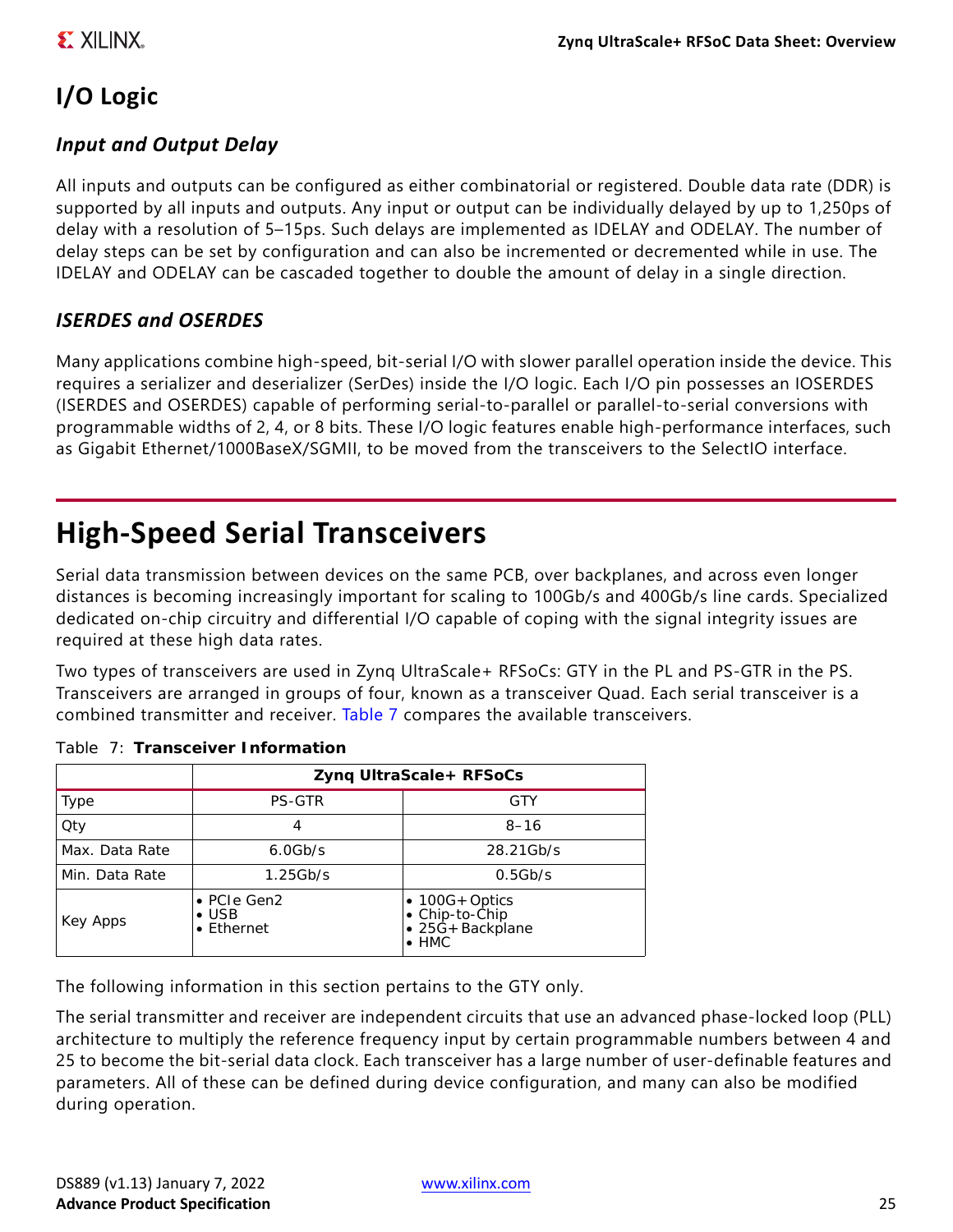**EXILINX** 

### **Transmitter**

The transmitter is fundamentally a parallel-to-serial converter with a conversion ratio of 16, 20, 32, 40, 64, 80, 128, or 160. This allows the designer to trade off datapath width against timing margin in high-performance designs. These transmitter outputs drive the PC board with a single-channel differential output signal. TXOUTCLK is the appropriately divided serial data clock and can be used directly to register the parallel data coming from the internal logic. The incoming parallel data is fed through an optional FIFO and has additional hardware support for the 8B/10B, 64B/66B, or 64B/67B encoding schemes to provide a sufficient number of transitions. The bit-serial output signal drives two package pins with differential signals. This output signal pair has programmable signal swing as well as programmable pre- and post-emphasis to compensate for PC board losses and other interconnect characteristics. For shorter channels, the swing can be reduced to reduce power consumption.

### **Receiver**

The receiver is fundamentally a serial-to-parallel converter, changing the incoming bit-serial differential signal into a parallel stream of words, each 16, 20, 32, 40, 64, 80, 128, or 160. This allows the designer to trade off internal datapath width against logic timing margin. The receiver takes the incoming differential data stream, feeds it through programmable DC automatic gain control, linear and decision feedback equalizers (to compensate for PC board, cable, optical and other interconnect characteristics), and uses the reference clock input to initiate clock recognition. There is no need for a separate clock line. The data pattern uses non-return-to-zero (NRZ) encoding and optionally ensures sufficient data transitions by using the selected encoding scheme. Parallel data is then transferred into the device logic using the RXUSRCLK clock. For short channels, the transceivers offer a special low-power mode (LPM) to reduce power consumption by approximately 30%. The receiver DC automatic gain control and linear and decision feedback equalizers can optionally "auto-adapt" to automatically learn and compensate for different interconnect characteristics. This enables even more margin for 10G+ and 25G+ backplanes.

## **Out-of-Band Signaling**

The transceivers provide out-of-band (OOB) signaling, often used to send low-speed signals from the transmitter to the receiver while high-speed serial data transmission is not active. This is typically done when the link is in a powered-down state or has not yet been initialized. This benefits PCIe and SATA/SAS and QPI applications.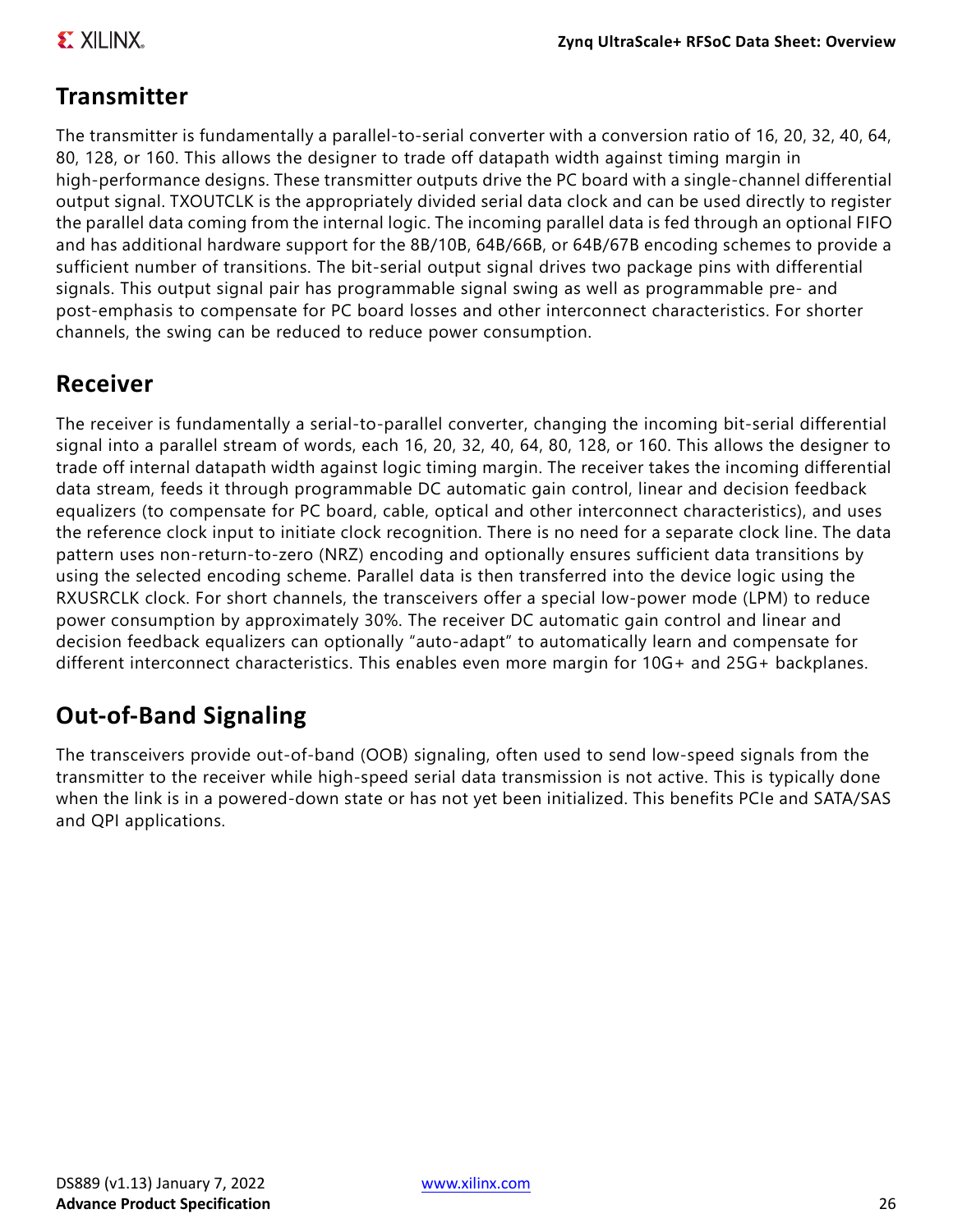# <span id="page-26-1"></span>**Integrated Interface Blocks for PCI Express Designs**

Zynq UltraScale+ RFSoCs use two types of integrated blocks: PCIE4 and PCIE4C. XCZU21DR through XCZU39DR devices use the PCIE4 blocks. PCIE4 blocks are compliant to PCI Express Base Specification v3.1 and support up to Gen3 x16, and can also be configured for lower link width and speeds. The PCIE4 block does not support Gen4 operation.

XCZU43DR through XCZU49DR devices use the PCIE4C blocks. The PCIE4C block can implement both PCI Express and CCIX while PCIE4 blocks can implement only PCI Express.

PCIE4C blocks are compliant to the PCI Express Base Specification v3.1 supporting up to 8.0GT/s (Gen3) and compatible with PCI Express Base Specification v4.0 supporting up to 16.0GT/s (Gen4). PCIE4C blocks are also compliant with CCIX Base Specification v1.0 Version 0.9, supporting speeds up to 16.0GT/s. PCIE4C blocks support up to 16 lanes at Gen3 or up to 8 lanes at Gen4 and can be configured for lower link widths and speeds to conserve resources and power.

All integrated blocks for PCIe in the UltraScale architecture can be configured as Endpoint or Root Port. The Root Port can be used to build the basis for a compatible Root Complex, to allow custom chip-to-chip communication via the PCI Express protocol, and to attach ASSP Endpoint devices, such as Ethernet Controllers or Fibre Channel HBAs, to the FPGA, MPSoC, or RFSoC.

The maximum lane widths and data rates are listed in [Table 8](#page-26-0).

|                | XCZU21DR-XCZU39DR | XCZU43DR-XCZU49DR |
|----------------|-------------------|-------------------|
| Gen1 (2.5GT/s) | x16               | x16               |
| Gen2 (5GT/s)   | x16               | x16               |
| Gen3 (8GT/s)   | x16               | x16               |
| Gen4 (16GT/s)  |                   | х8                |

#### <span id="page-26-0"></span>*Table 8:* **PCIe Maximum Configurations**

For high-performance applications, advanced buffering techniques of the block offer a flexible maximum payload size of up to 1,024 bytes. The integrated block interfaces to the integrated high-speed transceivers for serial connectivity and to block RAMs for data buffering. Combined, these elements implement the Physical Layer, Data Link Layer, and Transaction Layer of the PCI Express protocol.

Xilinx provides LogiCORE™ IP options to configure the integrated blocks for PCIe in all UltraScale and UltraScale+ devices. This includes AXI Streaming interfaces at the PCIe packet level and more advanced IP as AXI to PCIe bridges and DMA engines. This IP gives the designer control over many configurable parameters such as link width and speed, maximum payload and size, and reference clock frequency. For a complete list of features that can be configured for each of the IP, go to the specific product guide.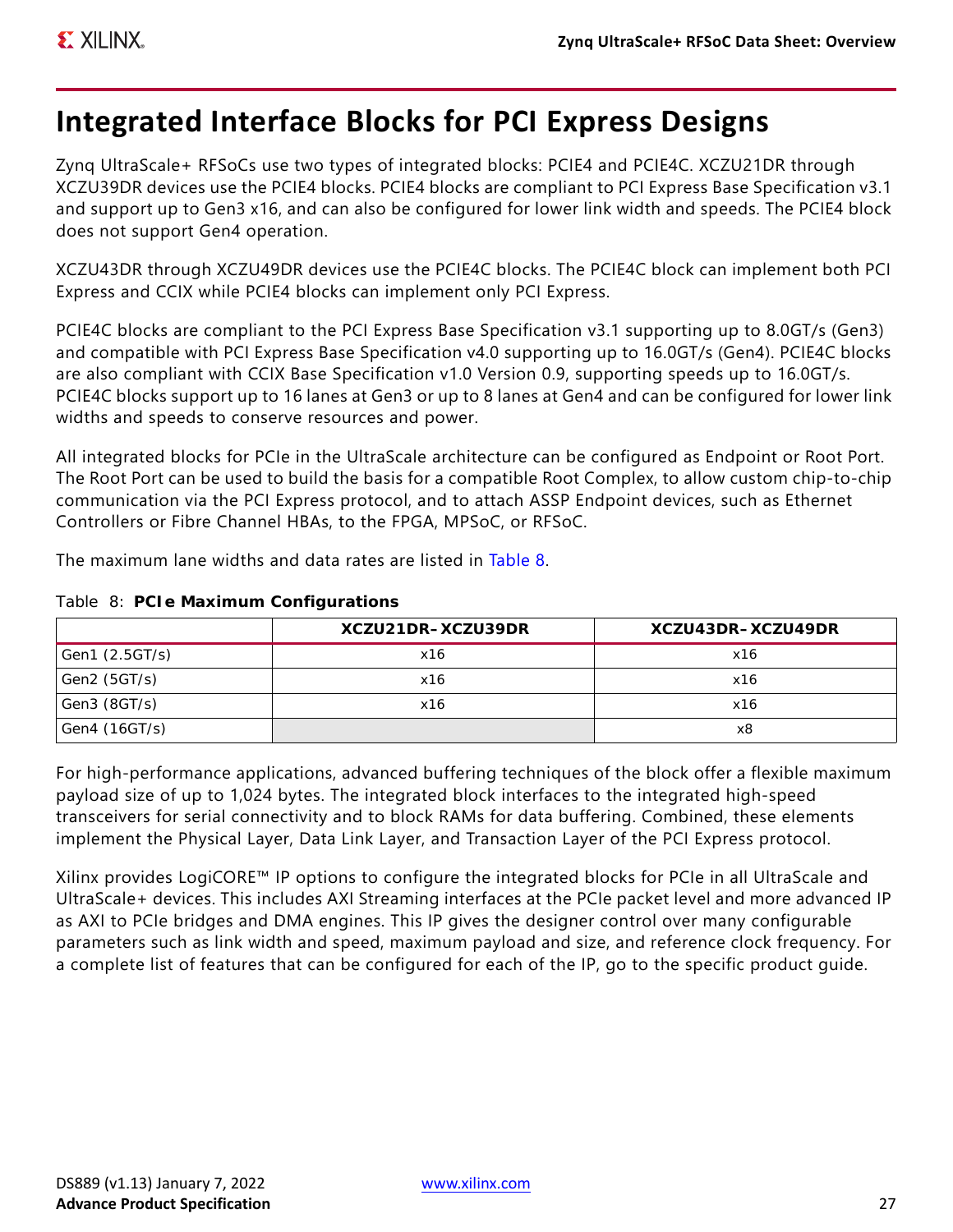## **Integrated Block for Interlaken**

Interlaken is a scalable chip-to-chip interconnect protocol designed to enable transmission speeds from 10Gb/s to 150Gb/s. The integrated block for Interlaken in the Zynq UltraScale+ RFSoC is compliant to revision 1.2 of the Interlaken specification with data striping and de-striping across 1 to 12 lanes. Permitted configurations are: 1 to 12 lanes at up to 12.5Gb/s and 1 to 6 lanes at up to 25.78125Gb/s, enabling flexible support for up to 150Gb/s per integrated block.

# **Integrated Block for 100G Ethernet**

Compliant to the IEEE Std 802.3ba, the 100G Ethernet integrated blocks provide low latency 100Gb/s Ethernet ports with a wide range of user customization and statistics gathering. With support for 10 x 10.3125Gb/s (CAUI) and 4 x 25.78125Gb/s (CAUI-4) configurations, the integrated block includes both the 100G MAC and PCS logic with support for IEEE Std 1588v2 1-step and 2-step hardware timestamping.

The 100G Ethernet blocks contain a Reed Solomon Forward Error Correction (RS-FEC) block, compliant to IEEE Std 802.3bj, that can be used with the Ethernet block or stand alone in user applications. These families also support OTN mapping mode in which the PCS can be operated without using the MAC.

# **Clock Management**

The clock generation and distribution components are located adjacent to the columns that contain the memory interface and input and output circuitry. This tight coupling of clocking and I/O provides low-latency clocking to the I/O for memory interfaces and other I/O protocols. Within every clock management tile (CMT) resides one mixed-mode clock manager (MMCM), two PLLs, clock distribution buffers and routing, and dedicated circuitry for implementing external memory interfaces.

## **Mixed-Mode Clock Manager**

The mixed-mode clock manager (MMCM) can serve as a frequency synthesizer for a wide range of frequencies and as a jitter filter for incoming clocks. At the center of the MMCM is a voltage-controlled oscillator (VCO), which speeds up and slows down depending on the input voltage it receives from the phase frequency detector (PFD).

There are three sets of programmable frequency dividers (D, M, and O) that are programmable by configuration and during normal operation via the Dynamic Reconfiguration Port (DRP). The pre-divider D reduces the input frequency and feeds one input of the phase/frequency comparator. The feedback divider M acts as a multiplier because it divides the VCO output frequency before feeding the other input of the phase comparator. D and M must be chosen appropriately to keep the VCO within its specified frequency range. The VCO has eight equally-spaced output phases (0°, 45°, 90°, 135°, 180°, 225°, 270°, and 315°). Each phase can be selected to drive one of the output dividers, and each divider is programmable by configuration to divide by any integer from 1 to 128.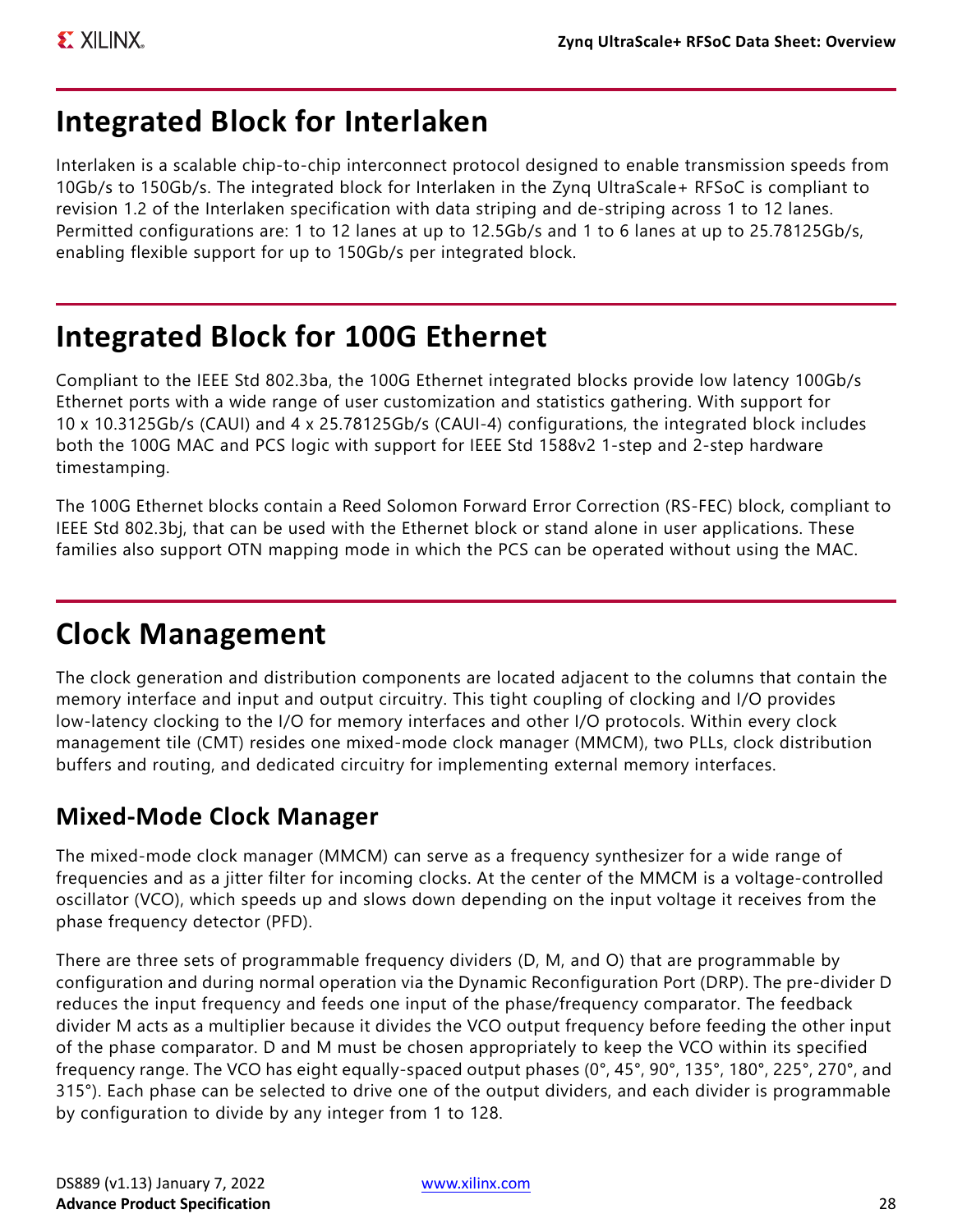The MMCM has three input-jitter filter options: low bandwidth, high bandwidth, or optimized mode. Low-Bandwidth mode has the best jitter attenuation. High-Bandwidth mode has the best phase offset. Optimized mode allows the tools to find the best setting.

The MMCM can have a fractional counter in either the feedback path (acting as a multiplier) or in one output path. Fractional counters allow non-integer increments of 1/8 and can thus increase frequency synthesis capabilities by a factor of 8. The MMCM can also provide fixed or dynamic phase shift in small increments that depend on the VCO frequency. At 1,600MHz, the phase-shift timing increment is 11.2ps.

### **PLL**

With fewer features than the MMCM, the two PLLs in a clock management tile are primarily present to provide the necessary clocks to the dedicated memory interface circuitry. The circuit at the center of the PLLs is similar to the MMCM, with PFD feeding a VCO and programmable M, D, and O counters. There are two divided outputs to the device fabric per PLL as well as one clock plus one enable signal to the memory interface circuitry.

Zynq UltraScale+ RFSoCs are equipped with five additional PLLs in the PS for independently configuring the four primary clock domains with the PS: the APU, the RPU, the DDR controller, and the I/O peripherals.

# **Clock Distribution**

Clocks are distributed throughout the programmable logic via buffers that drive a number of vertical and horizontal tracks. There are 24 horizontal clock routes per clock region and 24 vertical clock routes per clock region with 24 additional vertical clock routes adjacent to the MMCM and PLL. Within a clock region, clock signals are routed to the device logic (CLBs, etc.) via 16 gateable leaf clocks.

Several types of clock buffers are available. The BUFGCE and BUFCE LEAF buffers provide clock gating at the global and leaf levels, respectively. BUFGCTRL provides glitchless clock muxing and gating capability. BUFGCE DIV has clock gating capability and can divide a clock by 1 to 8. BUFG GT performs clock division from 1 to 8 for the transceiver clocks. Clocks can be transferred from the PS to the PL using dedicated buffers.

# **Memory Interfaces**

Memory interface data rates continue to increase, driving the need for dedicated circuitry that enables high performance, reliable interfacing to current and next-generation memory technologies. Every UltraScale device includes dedicated physical interfaces (PHY) blocks located between the CMT and I/O columns that support implementation of high-performance PHY blocks to external memories such as DDR4, DDR3, QDRII+, and RLDRAM3. The PHY blocks in each I/O bank generate the address/control and data bus signaling protocols as well as the precision clock/data alignment required to reliably communicate with a variety of high-performance memory standards. Multiple I/O banks can be used to create wider memory interfaces.

As well as external parallel memory interfaces, Zynq UltraScale+ RFSoCs can communicate to external serial memories, such as Hybrid Memory Cube (HMC), via the high-speed serial transceivers. All transceivers in the UltraScale architecture support the HMC protocol, up to 15Gb/s line rates.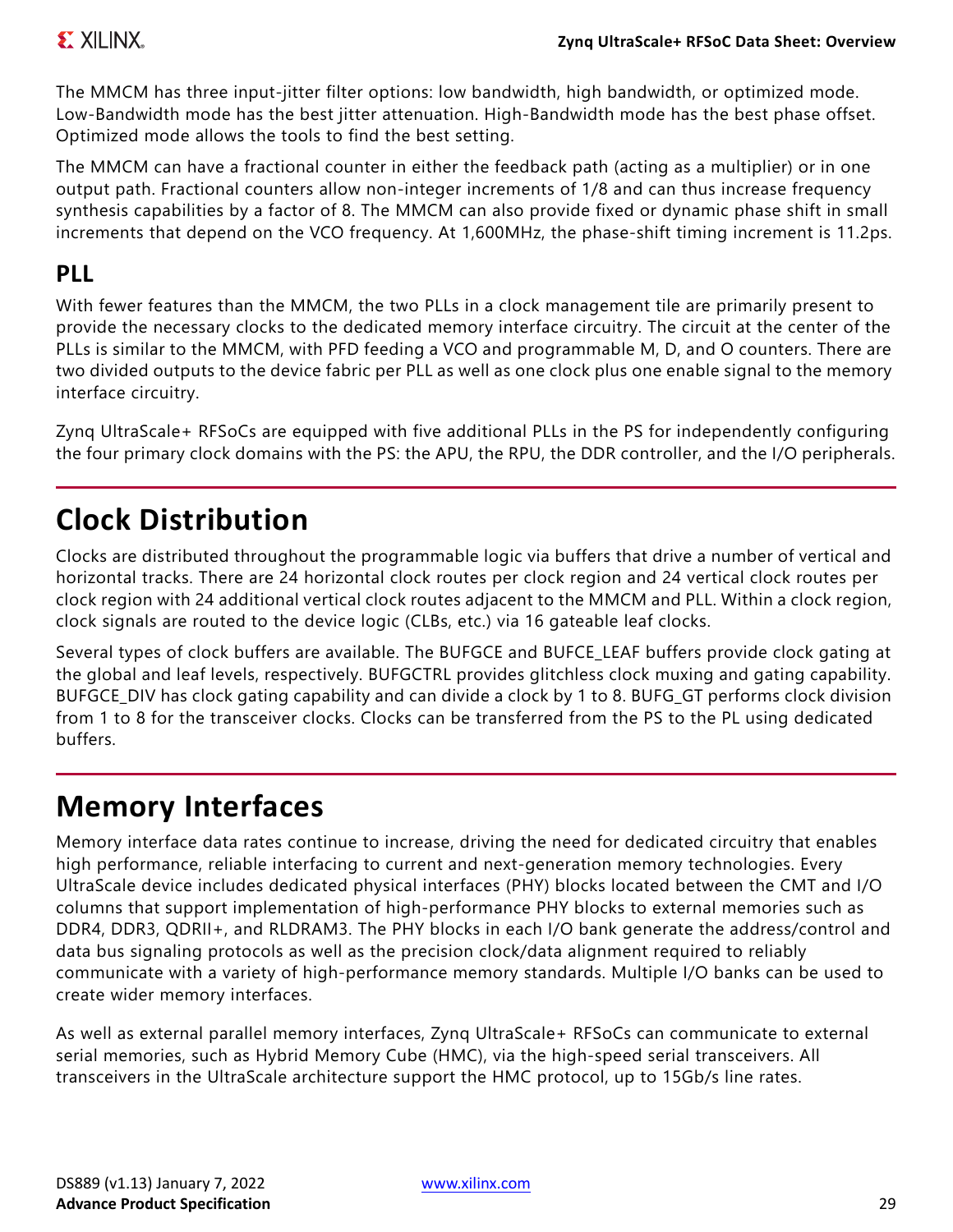# **Block RAM**

Zynq UltraScale+ RFSoCs contain 36Kb block RAMs, each with two completely independent ports that share only the stored data. Each block RAM can be configured as one 36Kb RAM or two independent 18Kb RAMs. Each memory access, read or write, is controlled by the clock. Connections in every block RAM column enable signals to be cascaded between vertically adjacent block RAMs, providing an easy method to create large, fast memory arrays, and FIFOs with greatly reduced power consumption.

All inputs, data, address, clock enables, and write enables are registered. The input address is always clocked (unless address latching is turned off), retaining data until the next operation. An optional output data pipeline register allows higher clock rates at the cost of an extra cycle of latency. During a write operation, the data output can reflect either the previously stored data or the newly written data, or it can remain unchanged. Block RAM sites that remain unused in the user design are automatically powered down to reduce total power consumption. There is an additional pin on every block RAM to control the dynamic power gating feature.

### **Programmable Data Width**

Each port can be configured as  $32K \times 1$ ; 16K  $\times 2$ ; 8K  $\times 4$ ; 4K  $\times 9$  (or 8); 2K  $\times 18$  (or 16); 1K  $\times 36$  (or 32); or 512 × 72 (or 64). Whether configured as block RAM or FIFO, the two ports can have different aspect ratios without any constraints. Each block RAM can be divided into two completely independent 18Kb block RAMs that can each be configured to any aspect ratio from  $16K \times 1$  to  $512 \times 36$ . Everything described previously for the full 36Kb block RAM also applies to each of the smaller 18Kb block RAMs. Only in simple dual-port (SDP) mode can data widths of greater than 18-bits (18Kb RAM) or 36-bits (36Kb RAM) be accessed. In this mode, one port is dedicated to read operation, the other to write operation. In SDP mode, one side (read or write) can be variable, while the other is fixed to 32/36 or 64/72. Both sides of the dual-port 36Kb RAM can be of variable width.

### **Error Detection and Correction**

Each 64-bit-wide block RAM can generate, store, and utilize eight additional Hamming code bits and perform single-bit error correction and double-bit error detection (ECC) during the read process. The ECC logic can also be used when writing to or reading from external 64- to 72-bit-wide memories.

### **FIFO Controller**

Each block RAM can be configured as a 36Kb FIFO or an 18Kb FIFO. The built-in FIFO controller for single-clock (synchronous) or dual-clock (asynchronous or multirate) operation increments the internal addresses and provides four handshaking flags: full, empty, programmable full, and programmable empty. The programmable flags allow the user to specify the FIFO counter values that make these flags go active. The FIFO width and depth are programmable with support for different read port and write port widths on a single FIFO. A dedicated cascade path allows for easy creation of deeper FIFOs.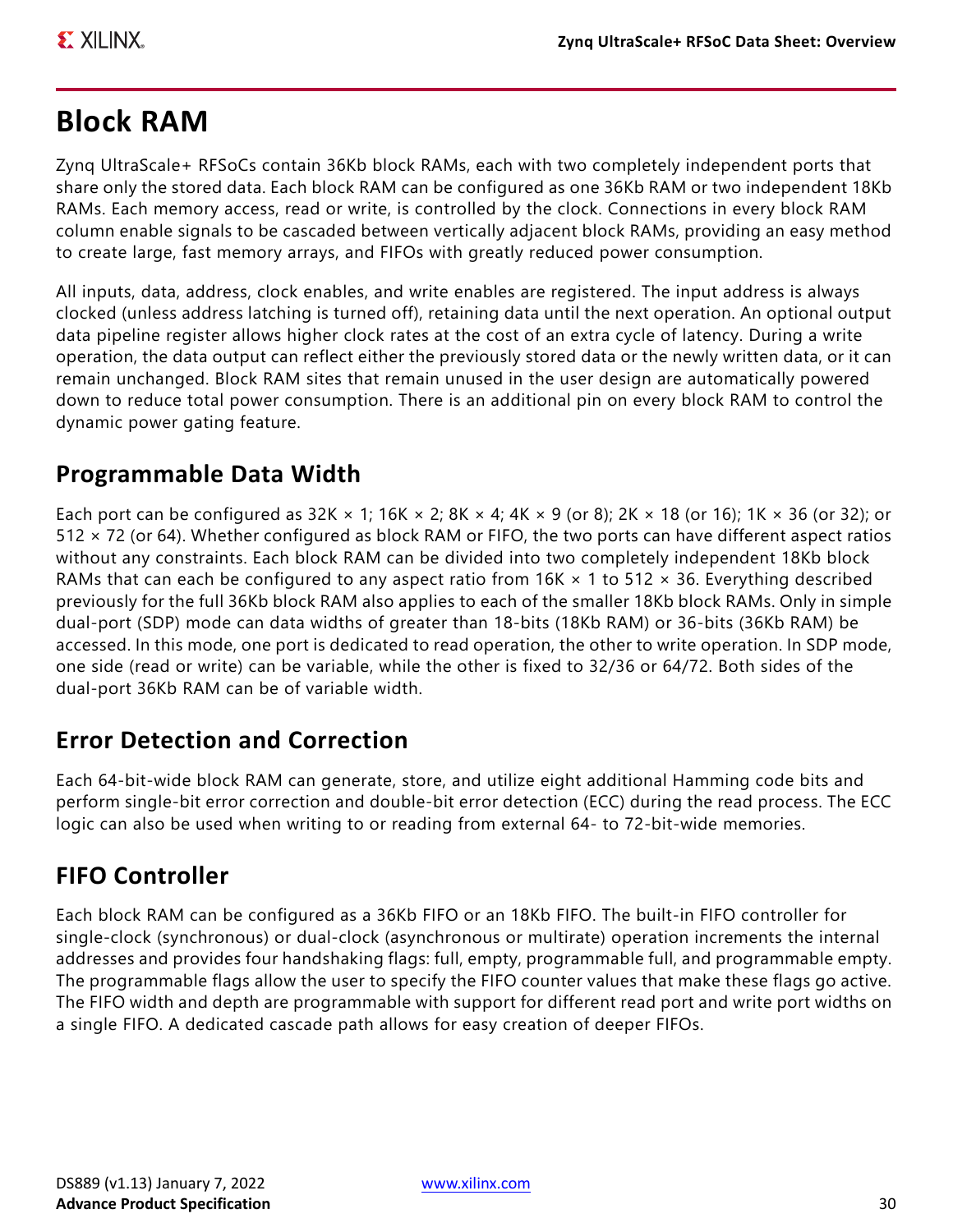# **UltraRAM**

UltraRAM is a high-density, dual-port, synchronous memory block available in Zynq UltraScale+ RFSoCs. Both of the ports share the same clock and can address all of the 4K x 72 bits. Each port can independently read from or write to the memory array. UltraRAM supports two types of write enable schemes. The first mode is consistent with the block RAM byte write enable mode. The second mode allows gating the data and parity byte writes separately. UltraRAM blocks can be connected together to create larger memory arrays. Dedicated routing in the UltraRAM column enables the entire column height to be connected together. If additional density is required, all the UltraRAMs can be connected together with a few logic resources to create single instances of RAM approximately 22Mb in size. This makes UltraRAM an ideal solution for replacing external memories such as SRAM. Cascadable anywhere from 288Kb to 22Mb, UltraRAM provides the flexibility to fulfill many different memory requirements.

### **Error Detection and Correction**

Each 64-bit-wide UltraRAM can generate, store and utilize eight additional Hamming code bits and perform single-bit error correction and double-bit error detection (ECC) during the read process.

# **Configurable Logic Block**

Every configurable logic block (CLB) contains 8 LUTs and 16 flip-flops. The LUTs can be configured as either one 6-input LUT with one output, or as two 5-input LUTs with separate outputs but common inputs. Each LUT can optionally be registered in a flip-flop. In addition to the LUTs and flip-flops, the CLB contains arithmetic carry logic and multiplexers to create wider logic functions.

Each CLB contains one slice. There are two types of slices: SLICEL and SLICEM. LUTs in the SLICEM can be configured as 64-bit RAM, as 32-bit shift registers (SRL32), or as two SRL16s. CLBs in the UltraScale architecture have increased routing and connectivity compared to CLBs in previous-generation Xilinx devices. They also have additional control signals to enable superior register packing, resulting in overall higher device utilization.

## **Interconnect**

Various length vertical and horizontal routing resources in the UltraScale architecture that span 1, 2, 4, 5, 12, or 16 CLBs ensure that all signals can be transported from source to destination with ease, providing support for the next generation of wide data buses to be routed across even the highest capacity devices while simultaneously improving quality of results and software run time.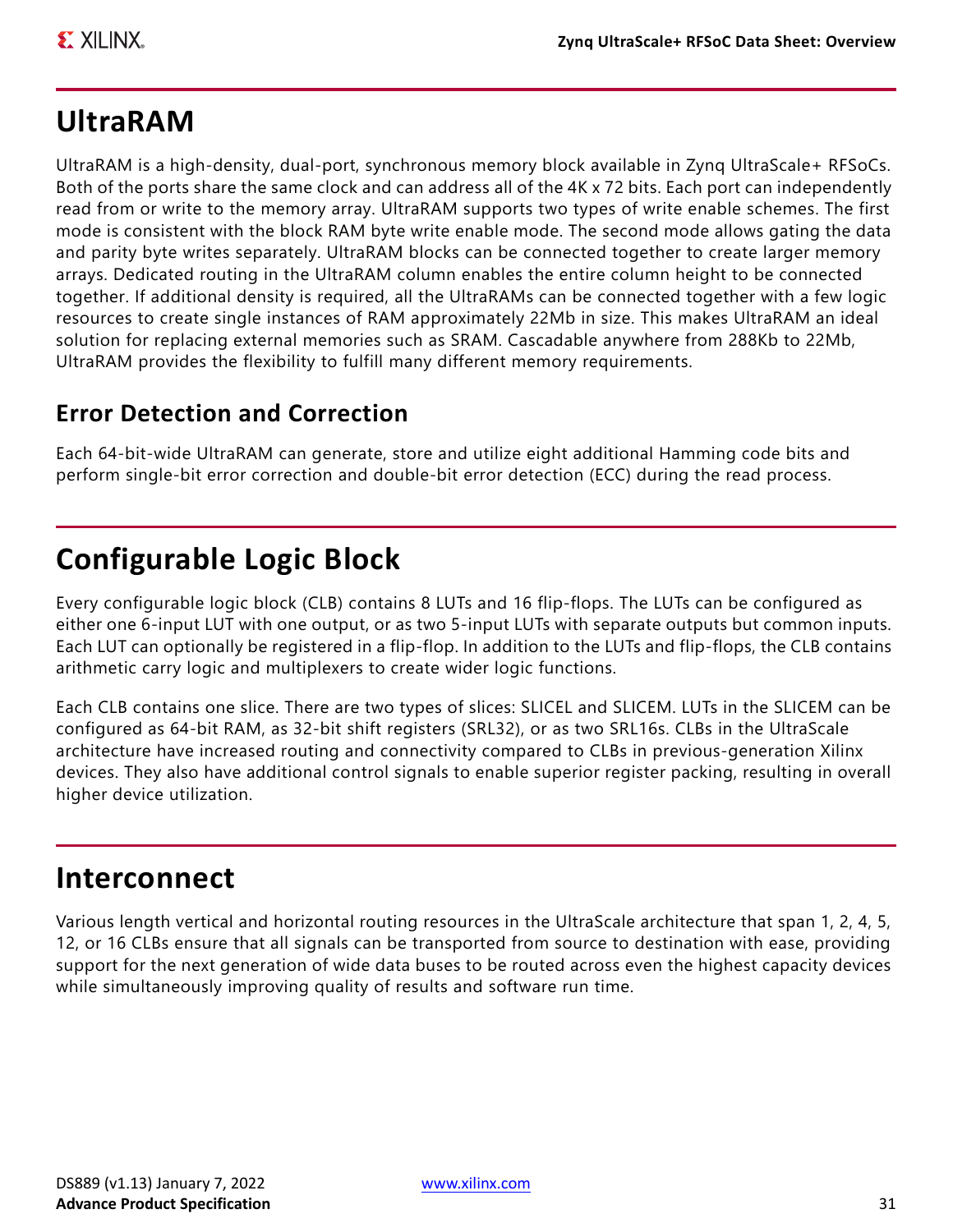# **Digital Signal Processing**

DSP applications use many binary multipliers and accumulators, best implemented in dedicated DSP slices. All Zynq UltraScale+ RFSoCs have many dedicated, low-power DSP slices, combining high speed with small size while retaining system design flexibility.

Each DSP slice fundamentally consists of a dedicated  $27 \times 18$  bit twos complement multiplier and a 48-bit accumulator. The multiplier can be dynamically bypassed, and two 48-bit inputs can feed a single-instruction-multiple-data (SIMD) arithmetic unit (dual 24-bit add/subtract/accumulate or quad 12-bit add/subtract/accumulate), or a logic unit that can generate any one of ten different logic functions of the two operands.

The DSP includes an additional pre-adder, typically used in symmetrical filters. This pre-adder improves performance in densely packed designs and reduces the DSP slice count by up to 50%. The 96-bit-wide XOR function, programmable to 12, 24, 48, or 96-bit widths, enables performance improvements when implementing forward error correction and cyclic redundancy checking algorithms.

The DSP also includes a 48-bit-wide pattern detector that can be used for convergent or symmetric rounding. The pattern detector is also capable of implementing 96-bit-wide logic functions when used in conjunction with the logic unit.

The DSP slice provides extensive pipelining and extension capabilities that enhance the speed and efficiency of many applications beyond digital signal processing, such as wide dynamic bus shifters, memory address generators, wide bus multiplexers, and memory-mapped I/O register files. The accumulator can also be used as a synchronous up/down counter.

# **System Monitor**

System Monitor is used to enhance the overall safety, security, and reliability of the system by monitoring the physical environment via on-chip power supply and temperature sensors and external channels to the ADC. Zynq UltraScale+ RFSoCs contain an additional System Monitor block in the PS. See [Table 9.](#page-31-0)

|            | Zyng UltraScale+ RFSoC PL | Zyng UltraScale+ RFSoC PS |
|------------|---------------------------|---------------------------|
| ADC.       | 10-bit 200kSPS            | 10-bit 1MSPS              |
| Interfaces | JTAG, I2C, DRP, PMBus     | APR.                      |

<span id="page-31-0"></span>

|  |  | Table 9: Key System Monitor Features |  |  |
|--|--|--------------------------------------|--|--|
|--|--|--------------------------------------|--|--|

In the System Monitor in the PL, sensor outputs and up to 17 user-allocated external analog inputs are digitized using a 10-bit 200 kilo-sample-per-second (kSPS) ADC, and the measurements are stored in registers that can be accessed via internal DRP, JTAG, PMBus, or I2C interfaces. The I2C interface and PMBus allow the on-chip monitoring to be easily accessed by the System Manager/Host before and after device configuration.

The System Monitor in the RFSoC PS uses a 10-bit, 1 mega-sample-per-second (MSPS) ADC to digitize the sensor outputs. The measurements are stored in registers and are accessed via the Advanced Peripheral Bus (APB) interface by the processors and the platform management unit (PMU) in the PS.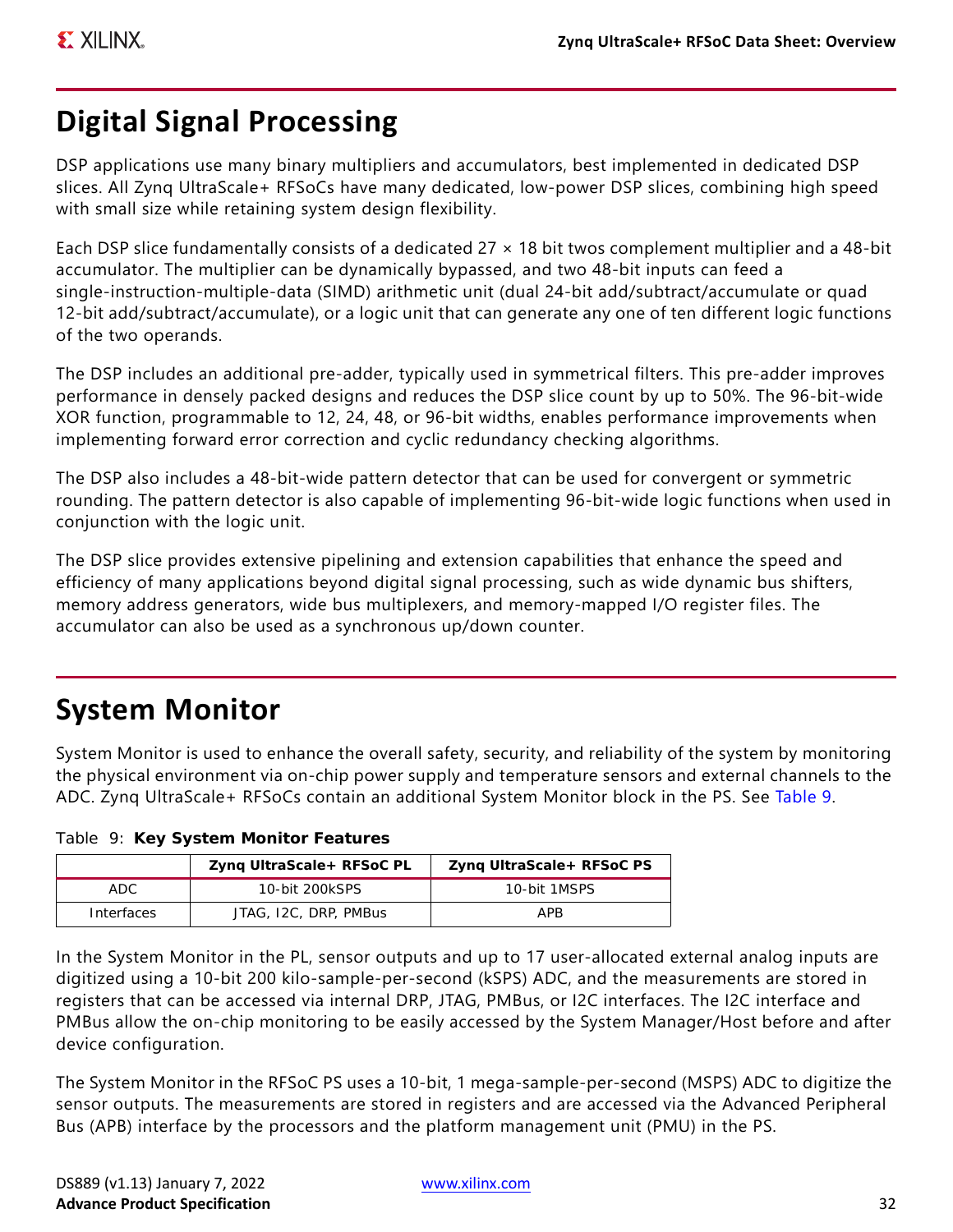# **Booting RFSoCs**

Zynq UltraScale+ RFSoCs use a multi-stage boot process that supports both a non-secure and a secure boot. The PS is the master of the boot and configuration process. For a secure boot, the AES-GCM, SHA-3/384 decryption/authentication, and 4096-bit RSA blocks decrypt and authenticate the image.

Upon reset, the device mode pins are read to determine the primary boot device to be used: NAND, Quad-SPI, SD, eMMC, or JTAG. JTAG can only be used as a non-secure boot source and is intended for debugging purposes. One of the CPUs, Cortex-A53 or Cortex-R5F, executes code out of on-chip ROM and copies the first stage boot loader (FSBL) from the boot device to the on-chip memory (OCM).

After copying the FSBL to OCM, the processor executes the FSBL. Xilinx supplies example FSBLs or users can create their own. The FSBL initiates the boot of the PS and can load and configure the PL, or configuration of the PL can be deferred to a later stage. The FSBL typically loads either a user application or an optional second stage boot loader (SSBL) such as U-Boot. Users obtain example SSBL from Xilinx or a third party, or they can create their own SSBL. The SSBL continues the boot process by loading code from any of the primary boot devices or from other sources such as USB, Ethernet, etc. If the FSBL did not configure the PL, the SSBL can do so, or again, the configuration can be deferred to a later stage.

The static memory interface controller (NAND, eMMC, or Quad-SPI) is configured using default settings. To improve device configuration speed, these settings can be modified by information provided in the boot image header. The ROM boot image is not user readable or executable after boot.

# <span id="page-32-0"></span>**Packaging**

Zynq UltraScale+ RFSoCs are available in high-performance, organic flip-chip and lidless flip-chip packages supporting different quantities of I/Os, transceivers, RF-ADCs and RF-DACs. Decoupling capacitors are mounted on the package substrate to optimize signal integrity under simultaneous switching of outputs (SSO) conditions. Always refer to the specific device data sheet for performance specifications by package and speed grade.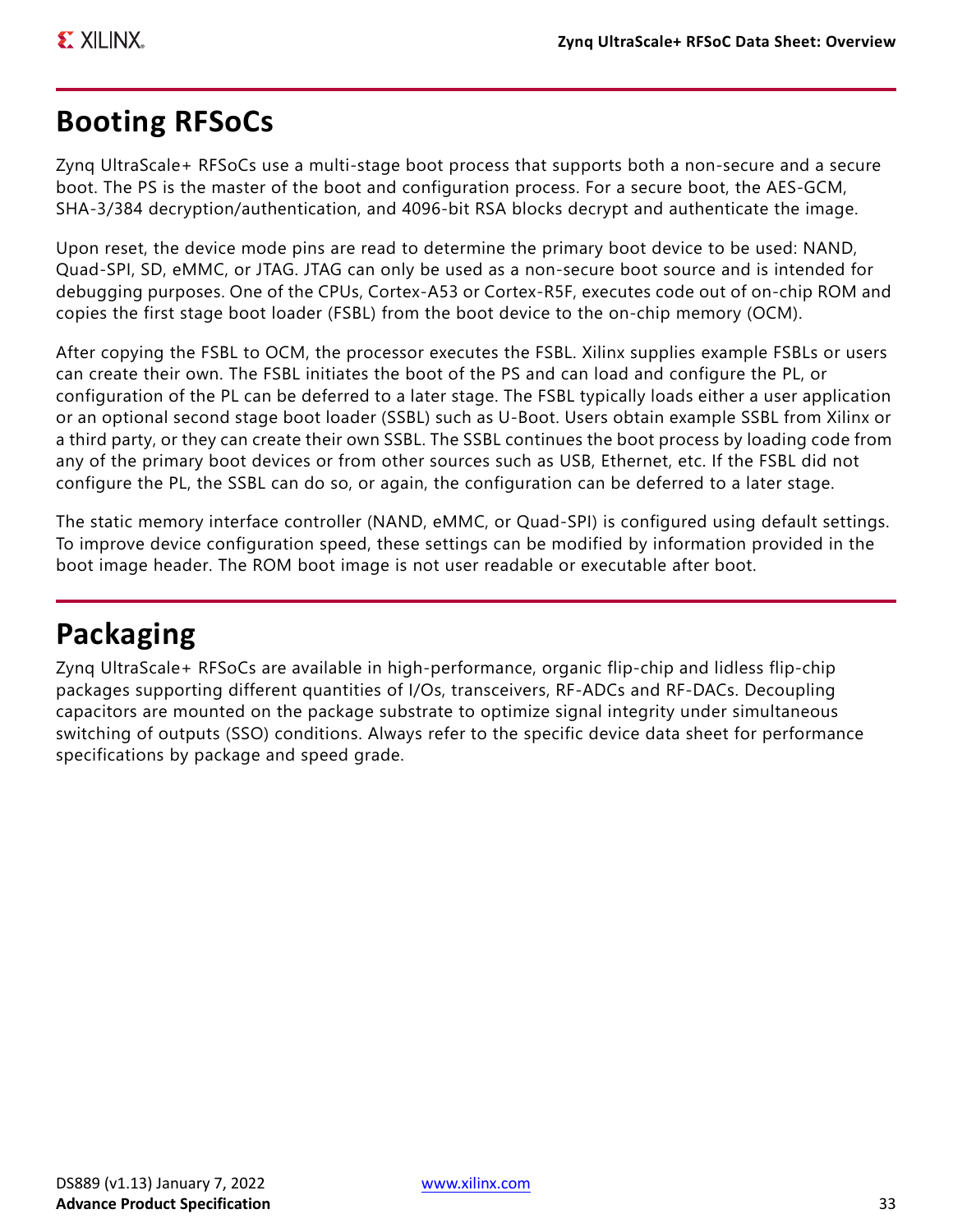# **Ordering Information**

[Table 10](#page-33-0) shows the speed grade, temperature ranges, and operating voltages available in the Zynq UltraScale+ RFSoC device family.

|                                          | <b>XC Devices</b>                | Speed Grade, Temperature Ranges, and V <sub>CCINT</sub> Operating Voltages |                                    |                                     |  |
|------------------------------------------|----------------------------------|----------------------------------------------------------------------------|------------------------------------|-------------------------------------|--|
| Device<br>Family                         |                                  | Extended<br>(E)                                                            |                                    | Industrial<br>(1)                   |  |
|                                          |                                  | $0^{\circ}$ C to +100 $^{\circ}$ C                                         | $0^{\circ}$ C to +110 $^{\circ}$ C | $-40^{\circ}$ C to $+100^{\circ}$ C |  |
| Zynq<br>$U$ ItraScale +<br><b>RFSoCs</b> | XCZU21DR<br>XCZU25DR<br>XCZU27DR | $-2E(0.85V)$                                                               |                                    | $-21(0.85V)$                        |  |
|                                          |                                  |                                                                            | $-2LE^{(1)(2)}$ (0.85V or 0.72V)   | $-2LI$ (0.72V) <sup>(3)</sup>       |  |
|                                          | XCZU28DR                         | $-1E(0.85V)$                                                               |                                    | $-11(0.85V)$                        |  |
|                                          | XCZU29DR                         |                                                                            |                                    | $-1LI(2)$ (0.85V or 0.72V)          |  |
|                                          | XCZU39DR                         |                                                                            |                                    | $-21(0.85V)$                        |  |
|                                          |                                  |                                                                            |                                    | $-2LI(0.72V)^{(3)}$                 |  |
|                                          | XCZU42DR                         | $-2E(0.85V)$                                                               |                                    | $-21(0.85V)$                        |  |
|                                          | XCZU43DR<br>XCZU46DR             |                                                                            |                                    | $-2LI(0.72V)^{(3)}$                 |  |
|                                          | XCZU47DR                         | $-1E(0.85V)$                                                               |                                    | $-11(0.85V)$                        |  |
|                                          | XCZU48DR<br>XCZU49DR             |                                                                            |                                    | $-1LI(0.72V)$                       |  |
| Zynq<br>UltraScale+<br>RFSoC DFE         | XCZU65DR<br>XCZU67DR             |                                                                            |                                    | $-21(0.85V)$                        |  |
|                                          |                                  |                                                                            |                                    | $-2LI(0.72V)^{(3)}$                 |  |
|                                          |                                  |                                                                            |                                    | $-11(0.85V)$                        |  |
|                                          |                                  |                                                                            |                                    | $-1LI(0.72V)$                       |  |

<span id="page-33-0"></span>

|  | Table 10: Speed Grade, Temperature Range, and Operating Voltages |  |  |
|--|------------------------------------------------------------------|--|--|
|  |                                                                  |  |  |

#### **Notes:**

- <span id="page-33-1"></span>1. In -2LE speed/temperature grade, devices can operate for a limited time with junction temperature of 110°C. Timing parameters adhere to the same speed file at 110°C as they do below 110°C, regardless of operating voltage (nominal at 0.85V or low voltage at 0.72V). Operation at 110°C Tj is limited to 1% of the device lifetime and can occur sequentially or at regular intervals as long as the total time does not exceed 1% of device lifetime.
- <span id="page-33-2"></span>2. When operating the PL at low voltage (0.72V), the PS operates at nominal voltage (0.85V).
- <span id="page-33-3"></span>3. In -2LI speed/temperature grade, devices can operate for a limited time with junction temperature of 110°C. Timing parameters adhere to the same speed file at 110°C as they do below 110°C. Operation at 110°C Tj is limited to 5% of the device lifetime and can occur sequentially or at regular intervals as long as the total time does not exceed 5% of device lifetime.

The ordering information shown in [Figure 2](#page-34-0) applies to all packages in the Zynq UltraScale+ RFSoC family.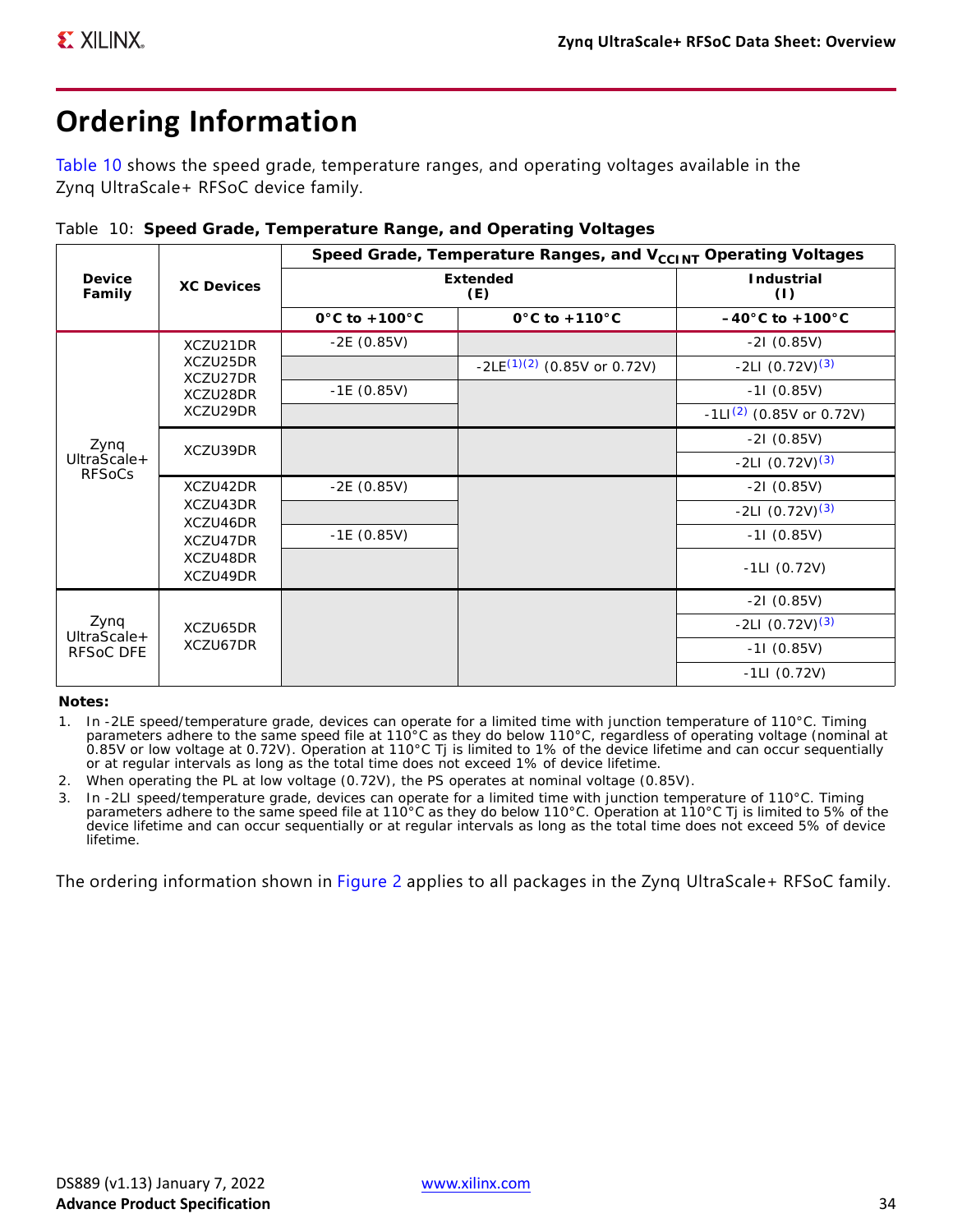<span id="page-34-0"></span>

1) -L1 and -L2 are the ordering codes for the low power -1L and -2L speed grades, respectively. 2) For 10GSPS RF-DAC operation, contact your local Xilinx Sales Representative.



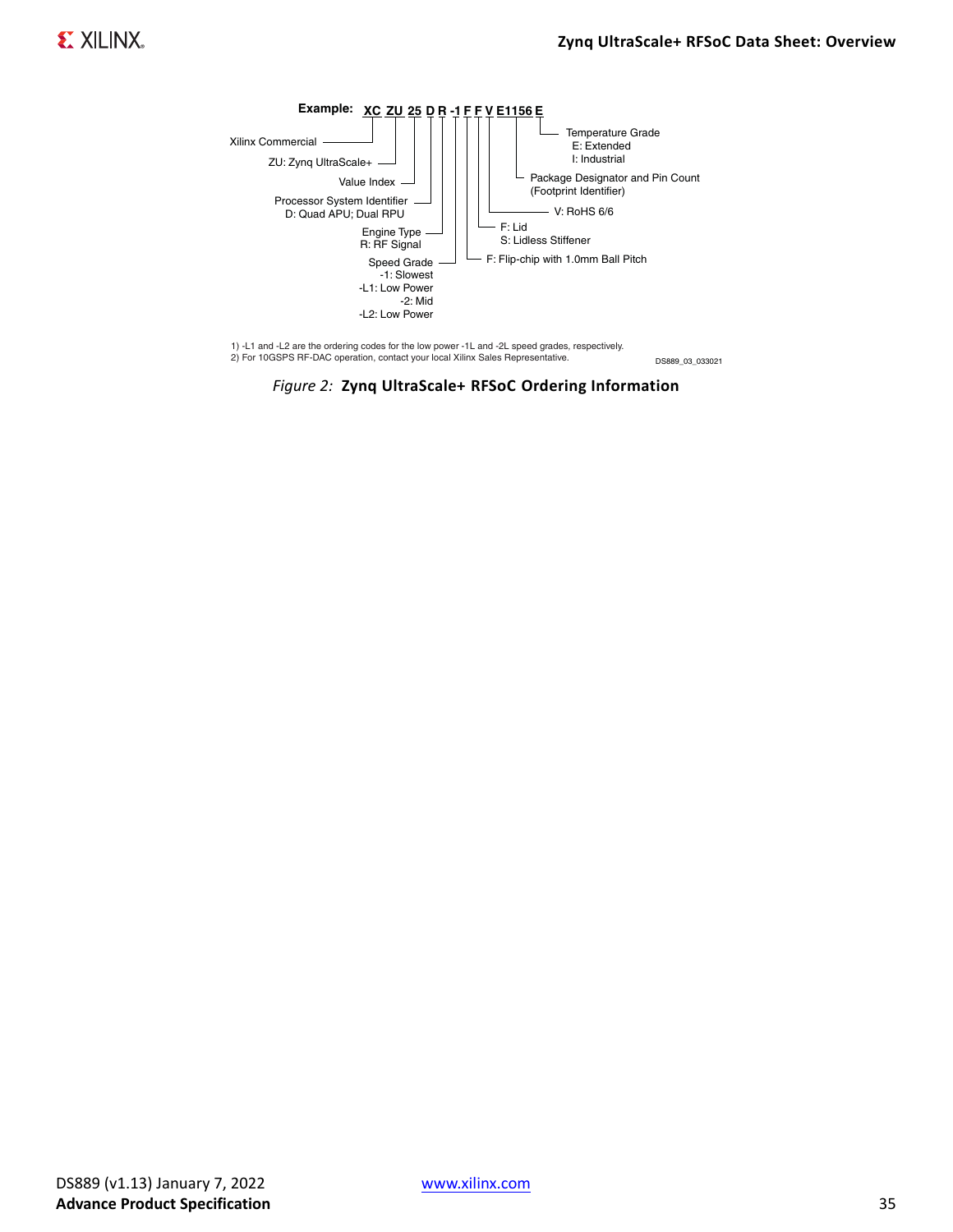# **Revision History**

The following table shows the revision history for this document:

| Date       | Version | <b>Description of Revisions</b>                                                                                                                                                                                                                                                                                                       |
|------------|---------|---------------------------------------------------------------------------------------------------------------------------------------------------------------------------------------------------------------------------------------------------------------------------------------------------------------------------------------|
| 01/07/2022 | 1.13    | Added ZU65DR and ZU67DR throughout document. Updated Table 1, Table 2, Table 3,<br>Table 10, Figure 1, and RF-ADC Features.                                                                                                                                                                                                           |
| 04/08/2021 | 1.12    | Updated Table 1, Table 2, Table 3, and Figure 2.                                                                                                                                                                                                                                                                                      |
| 12/02/2020 | 1.11    | Added RF-ADC and RF-DAC Tile Configurations table (Table 4).                                                                                                                                                                                                                                                                          |
| 09/14/2020 | 1.10    | Added ZU42DR in Table 1, Table 2, Table 3, and Table 10.                                                                                                                                                                                                                                                                              |
| 08/27/2019 | 1.9     | Added ZU43DR in Table 1, Table 2, Table 3, and Table 10. Updated Table 1.                                                                                                                                                                                                                                                             |
| 05/13/2019 | 1.8     | Updated ZU39DR in Table 1, Table 2, and RF-ADC Features.                                                                                                                                                                                                                                                                              |
| 02/20/2019 | 1.7     | Added RF Data Converter Subsystem Features table (Table 1). Updated: General<br>Description, Processing System Overview, I/O, Transceiver, PCIe, 100G Ethernet, and<br>150G Interlaken, Table 2, Table 3, RF-ADC Features, RF-DAC Features, Integrated<br>Interface Blocks for PCI Express Designs, Table 8, and Table 10.            |
| 11/12/2018 | 1.6     | Updated PCIe information throughout document: Processing System Overview, I/O,<br>Transceiver, PCIe, 100G Ethernet, and 150G Interlaken, Table 2, and Integrated Interface<br>Blocks for PCI Express Designs. Updated Operating target frequency in Application<br>Processing Unit (APU). Updated GTY maximum target rate in Table 7. |
| 07/23/2018 | 1.5     | Updated Figure 1.                                                                                                                                                                                                                                                                                                                     |
| 05/17/2018 | 1.4     | Updated General Description, RF Data Converter Subsystem Overview, Table 2, RF-ADC<br>Features, Table 10 (removed -3E, added -2LI, and note 3), and Figure 2.                                                                                                                                                                         |
| 01/23/2018 | 1.3     | Added lidless flip-chip packaging to Packaging.                                                                                                                                                                                                                                                                                       |
| 12/19/2017 | 1.2     | Updated RF-ADC/DAC rates throughout document: General Description, RF Data<br>Converter Subsystem Overview, Table 2, RF-ADC Features, and RF-DAC Features.                                                                                                                                                                            |
| 11/15/2017 | 1.1     | Updated Table 3 with FSVE1156, FSVG1517, and FSVF1760 packages. Updated Figure 2<br>with Lidless Stiffener information. Updated Application Processing Unit (APU) and<br>Real-Time Processing Unit (RPU).                                                                                                                             |
| 10/03/2017 | 1.0     | Initial Xilinx release.                                                                                                                                                                                                                                                                                                               |